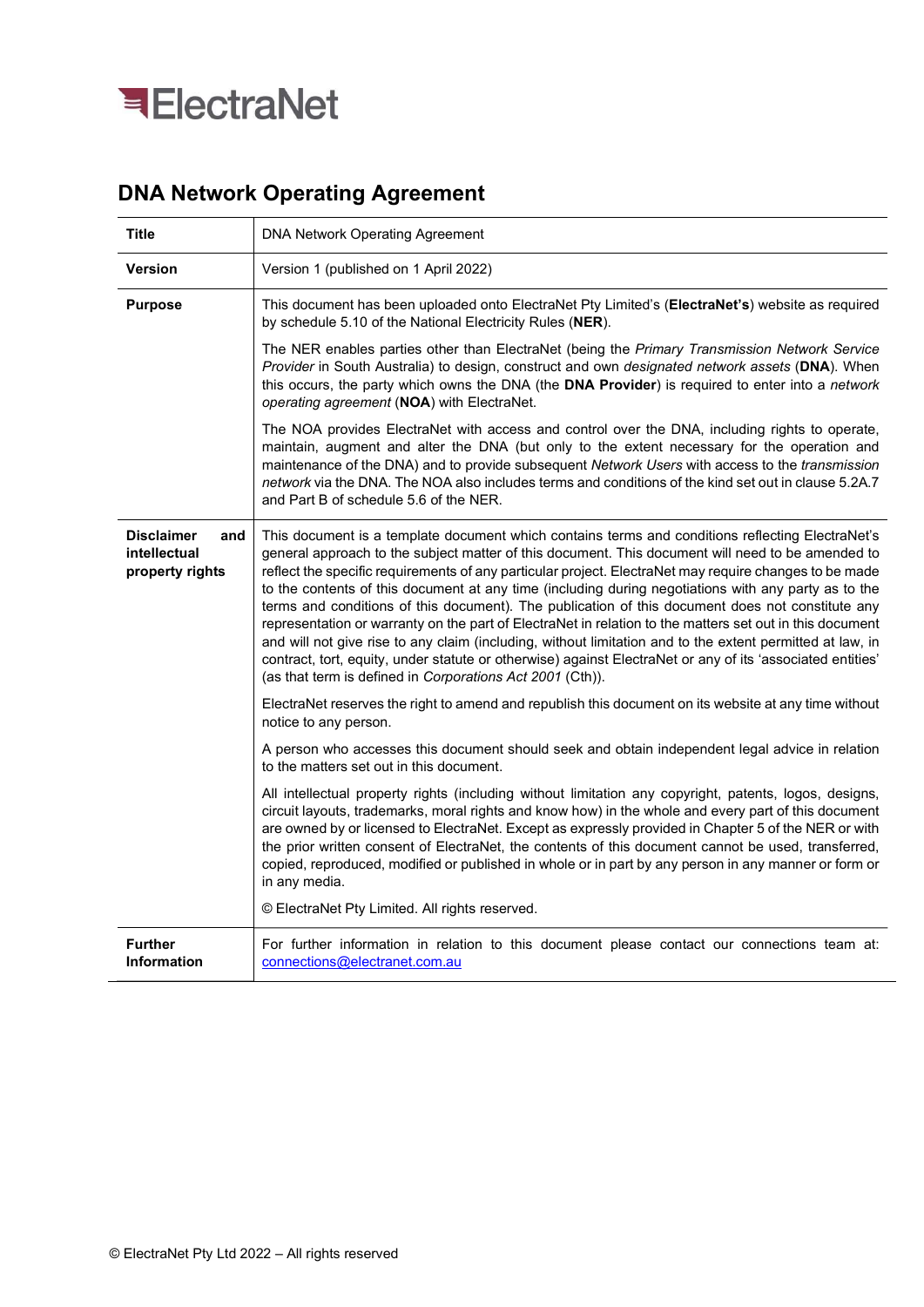

# DNA Network Operating Agreement

ElectraNet Pty Limited (ElectraNet)

and

[INSERT] (DNA Provider)

[INSERT] Project

www.electranet.com.au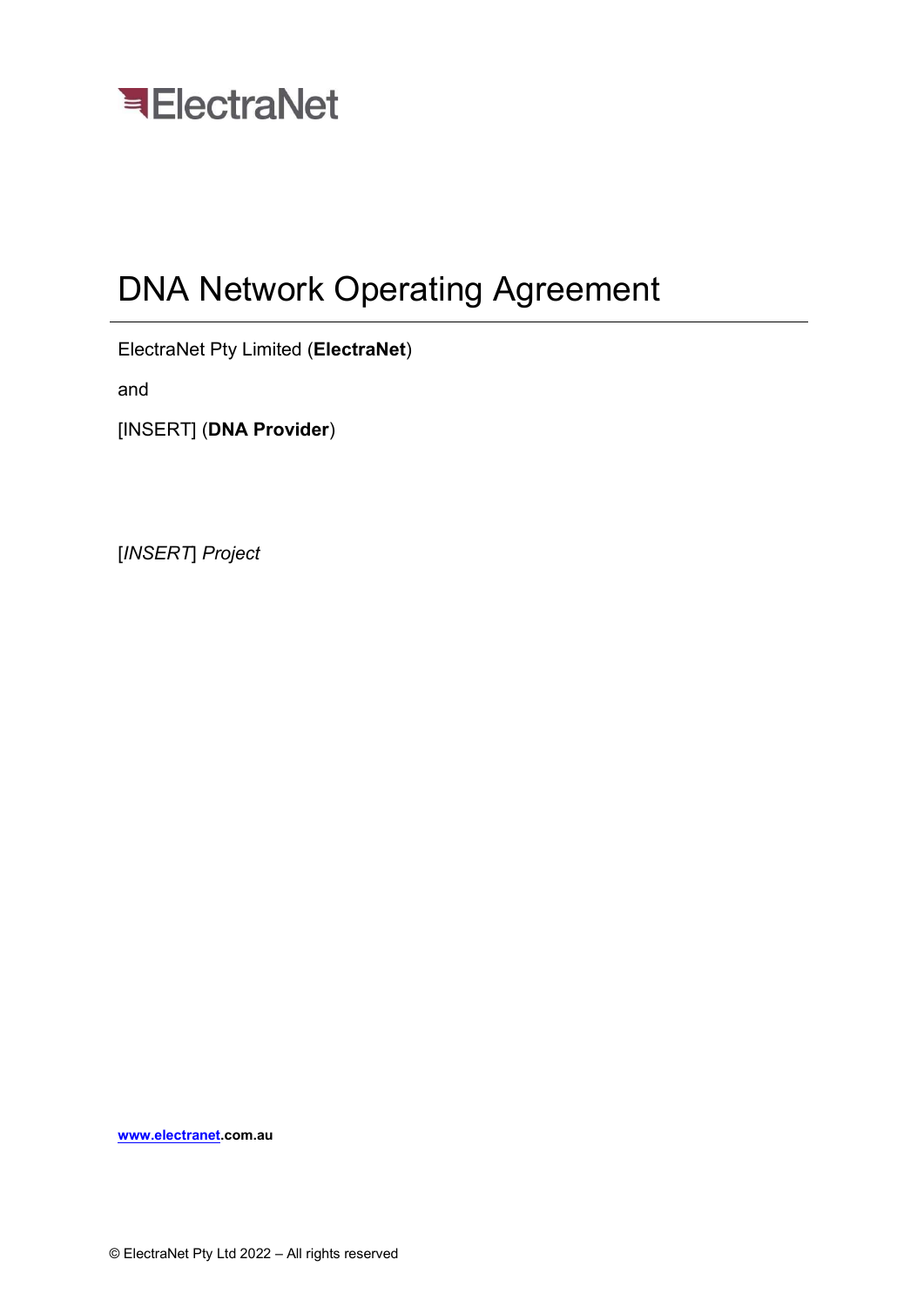## **CONTENTS**

|                |     |                                                                | PART 1 - DEFINITIONS, INTERPRETATION AND COMMENCEMENT  1 |  |
|----------------|-----|----------------------------------------------------------------|----------------------------------------------------------|--|
| $\mathbf{1}$ . |     |                                                                |                                                          |  |
|                | 1.1 |                                                                |                                                          |  |
|                | 1.2 |                                                                |                                                          |  |
|                | 1.3 |                                                                |                                                          |  |
|                | 1.4 |                                                                |                                                          |  |
| 2.             |     |                                                                |                                                          |  |
|                | 2.1 |                                                                |                                                          |  |
|                | 2.2 |                                                                |                                                          |  |
|                | 2.3 |                                                                |                                                          |  |
|                | 2.4 |                                                                |                                                          |  |
|                | 2.5 |                                                                |                                                          |  |
|                | 2.6 |                                                                |                                                          |  |
|                | 2.7 |                                                                |                                                          |  |
|                | 2.8 |                                                                |                                                          |  |
|                |     |                                                                |                                                          |  |
| 3.             |     |                                                                |                                                          |  |
|                | 3.1 |                                                                |                                                          |  |
|                | 3.2 |                                                                |                                                          |  |
|                | 3.3 |                                                                |                                                          |  |
|                | 3.4 |                                                                |                                                          |  |
|                |     |                                                                |                                                          |  |
| 4.             |     |                                                                |                                                          |  |
|                | 4.1 |                                                                |                                                          |  |
|                | 4.2 |                                                                |                                                          |  |
| 5.             |     |                                                                |                                                          |  |
|                | 5.1 |                                                                |                                                          |  |
|                | 5.2 |                                                                |                                                          |  |
| 6.             |     |                                                                |                                                          |  |
|                |     |                                                                |                                                          |  |
|                | 6.1 | Remediation of Defects during the Defect Correction Period  16 |                                                          |  |
|                | 6.2 |                                                                |                                                          |  |
|                | 6.3 |                                                                |                                                          |  |
|                | 6.4 |                                                                |                                                          |  |
|                |     |                                                                |                                                          |  |
| 7.             |     |                                                                |                                                          |  |
|                | 7.1 |                                                                |                                                          |  |
|                | 7.2 |                                                                |                                                          |  |
|                | 7.3 | Maintenance records and Repairs and Replacement Schedules  18  |                                                          |  |
|                | 7.4 |                                                                |                                                          |  |
|                | 7.5 |                                                                |                                                          |  |
|                | 7.6 |                                                                |                                                          |  |
|                | 7.7 |                                                                |                                                          |  |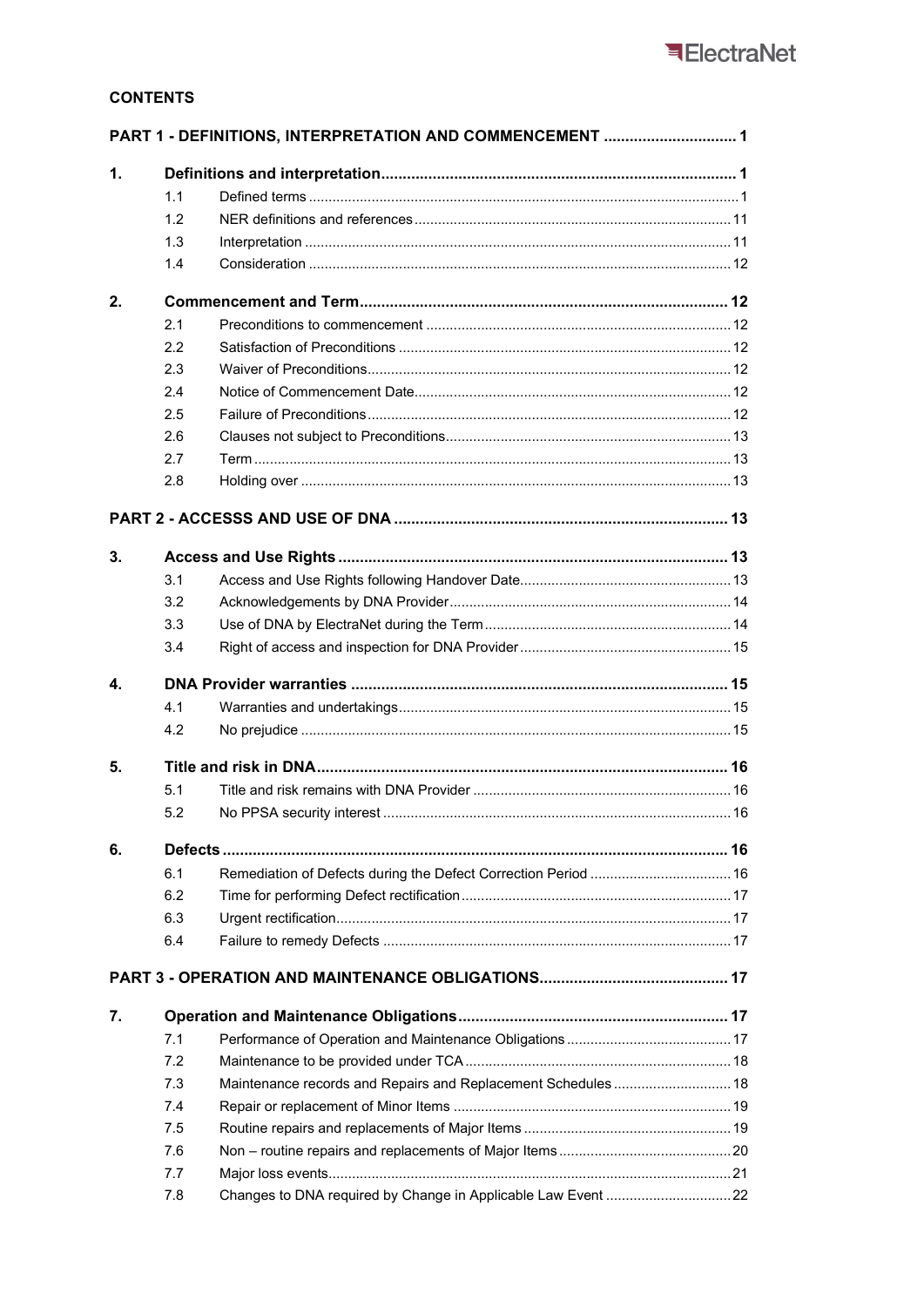## ElectraNet

|     | 7.9  |                                                                      |  |  |
|-----|------|----------------------------------------------------------------------|--|--|
|     | 7.10 |                                                                      |  |  |
| 8.  |      |                                                                      |  |  |
|     | 8.1  |                                                                      |  |  |
|     | 8.2  |                                                                      |  |  |
| 9.  |      |                                                                      |  |  |
|     |      |                                                                      |  |  |
| 10. |      |                                                                      |  |  |
|     | 10.1 |                                                                      |  |  |
|     | 10.2 |                                                                      |  |  |
|     | 10.3 |                                                                      |  |  |
|     | 10.4 |                                                                      |  |  |
|     | 10.5 |                                                                      |  |  |
|     |      |                                                                      |  |  |
| 11. |      |                                                                      |  |  |
|     | 11.1 |                                                                      |  |  |
|     | 11.2 |                                                                      |  |  |
| 12. |      |                                                                      |  |  |
|     | 12.1 |                                                                      |  |  |
|     | 12.2 |                                                                      |  |  |
|     | 12.3 |                                                                      |  |  |
|     | 12.4 |                                                                      |  |  |
|     | 12.5 |                                                                      |  |  |
|     |      |                                                                      |  |  |
| 13. |      |                                                                      |  |  |
|     | 13.1 |                                                                      |  |  |
|     | 13.2 |                                                                      |  |  |
|     | 13.3 |                                                                      |  |  |
|     | 13.4 |                                                                      |  |  |
|     |      | PART 7 - TERMINATION, FORCE MAJEURE, LIABILITIES AND INDEMNITIES  29 |  |  |
| 14. |      |                                                                      |  |  |
|     | 14.1 |                                                                      |  |  |
|     | 14.2 |                                                                      |  |  |
|     | 14.3 |                                                                      |  |  |
|     | 14.4 |                                                                      |  |  |
|     | 14.5 |                                                                      |  |  |
|     | 14.6 |                                                                      |  |  |
|     | 14.7 |                                                                      |  |  |
| 15. |      |                                                                      |  |  |
|     | 15.1 |                                                                      |  |  |
|     | 15.2 |                                                                      |  |  |
|     | 15.3 |                                                                      |  |  |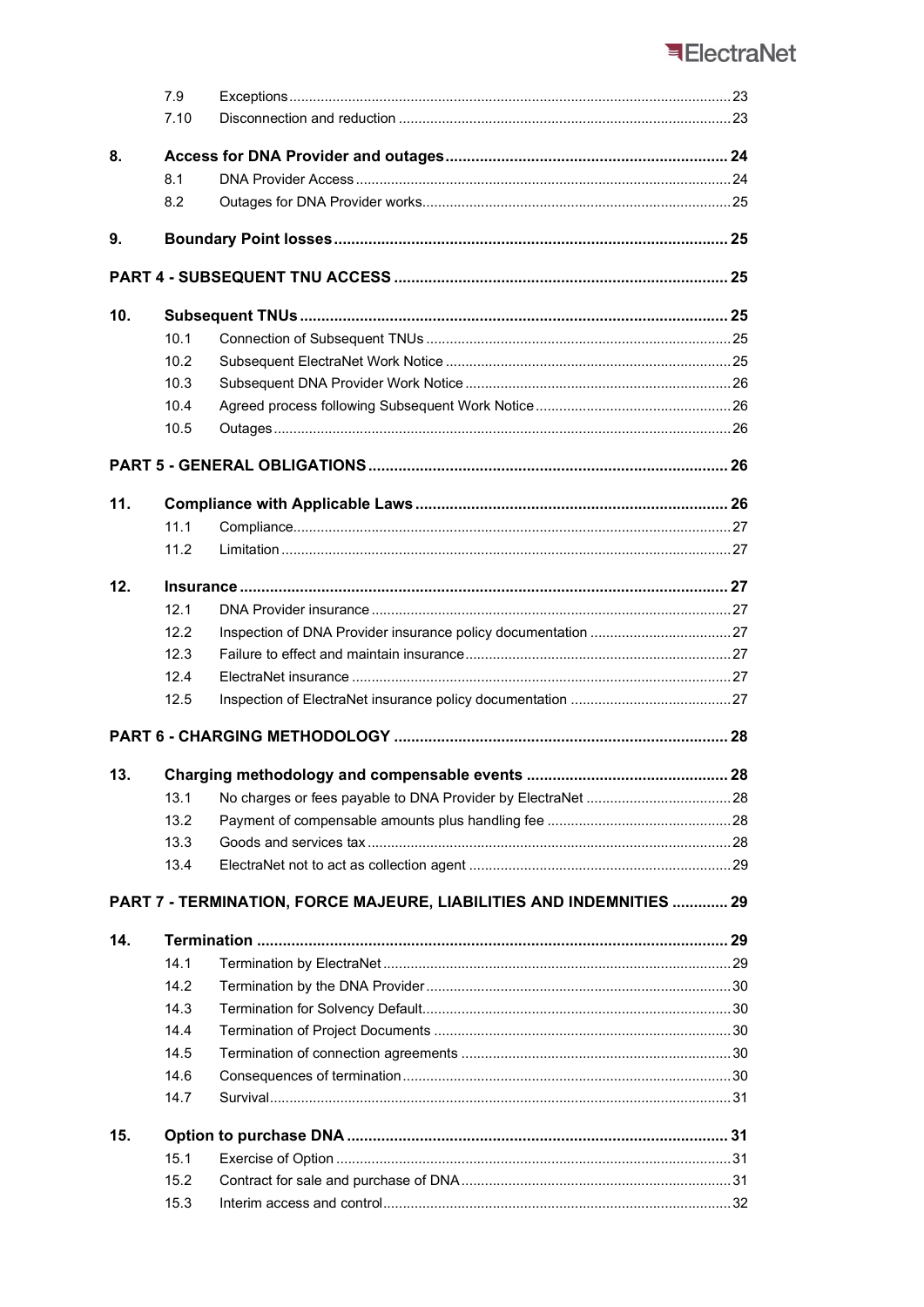## ElectraNet

|     | 15.4  |                                                                  |  |
|-----|-------|------------------------------------------------------------------|--|
|     | 15.5  |                                                                  |  |
|     |       |                                                                  |  |
| 16. | 16.1  |                                                                  |  |
|     | 16.2  |                                                                  |  |
|     | 16.3  |                                                                  |  |
|     |       |                                                                  |  |
|     | 16.4  | Cessation or abatement of an Applicable Event of Force Majeure34 |  |
| 17. |       |                                                                  |  |
|     | 17.1  |                                                                  |  |
|     | 17.2  |                                                                  |  |
|     | 17.3  |                                                                  |  |
|     | 17.4  |                                                                  |  |
|     | 17.5  |                                                                  |  |
| 18. |       |                                                                  |  |
| 19. |       |                                                                  |  |
|     | 19.1  |                                                                  |  |
|     | 19.2  |                                                                  |  |
|     |       |                                                                  |  |
|     |       |                                                                  |  |
| 20. |       |                                                                  |  |
|     | 20.1  |                                                                  |  |
|     | 20.2  |                                                                  |  |
|     | 20.3  |                                                                  |  |
|     | 20.4  |                                                                  |  |
|     | 20.5  |                                                                  |  |
|     | 20.6  |                                                                  |  |
|     | 20.8  |                                                                  |  |
|     | 20.9  |                                                                  |  |
|     | 20.10 |                                                                  |  |
|     | 20.11 |                                                                  |  |
|     | 20.12 |                                                                  |  |
| 21. |       |                                                                  |  |
|     | 21.1  |                                                                  |  |
|     | 21.2  |                                                                  |  |
|     |       |                                                                  |  |
| 22. |       |                                                                  |  |
|     | 22.1  |                                                                  |  |
|     | 22.2  |                                                                  |  |
|     | 22.3  |                                                                  |  |
|     | 22.4  |                                                                  |  |
|     | 22.5  |                                                                  |  |
|     | 22.6  |                                                                  |  |
| 23. |       |                                                                  |  |
|     | 23.1  |                                                                  |  |
|     | 23.2  |                                                                  |  |
|     | 23.3  |                                                                  |  |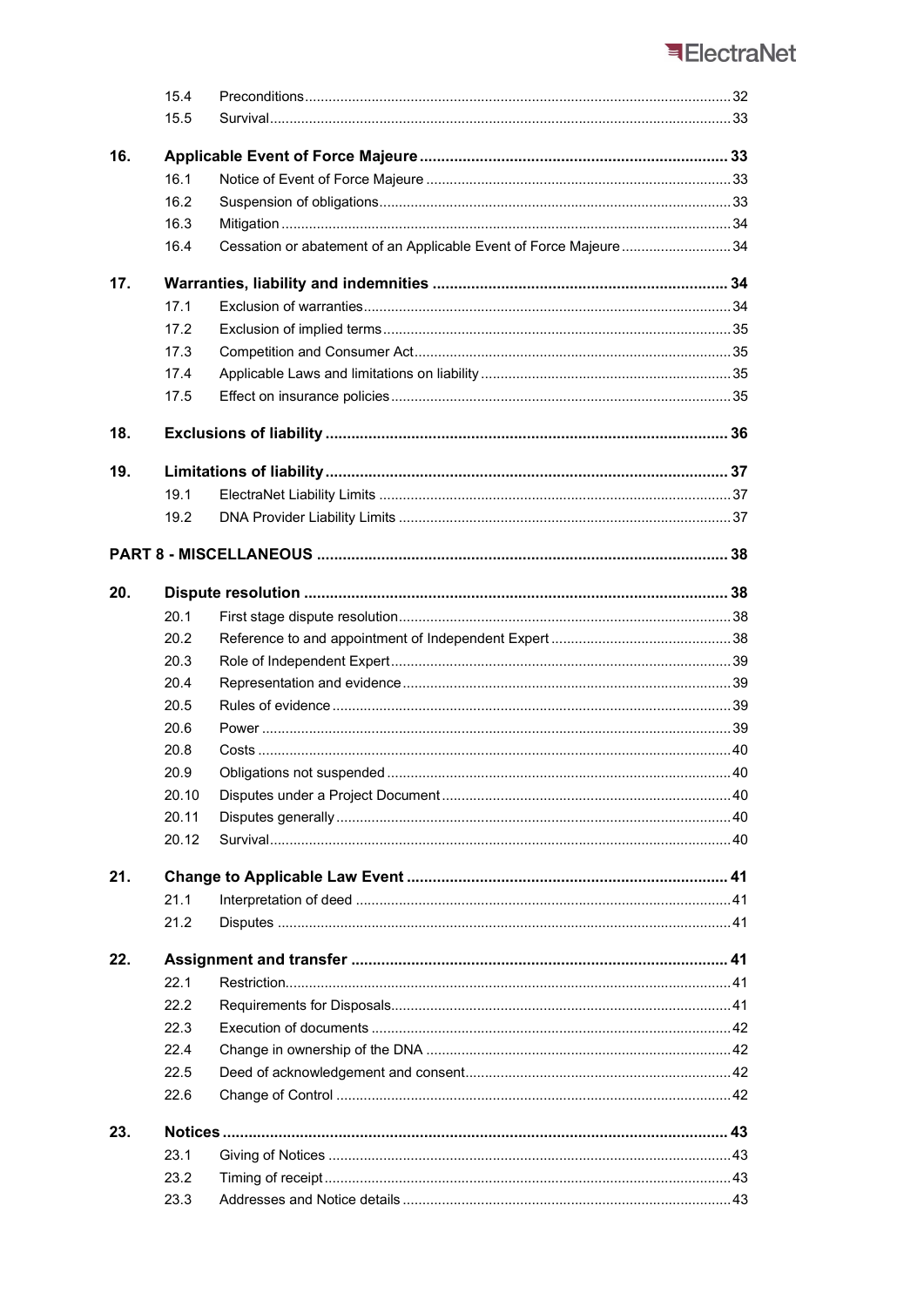## ElectraNet

| 24. |       |  |  |
|-----|-------|--|--|
| 25. |       |  |  |
|     | 25.1  |  |  |
|     | 25.2  |  |  |
|     | 25.3  |  |  |
|     | 25.4  |  |  |
|     | 25.5  |  |  |
|     | 25.6  |  |  |
| 26. |       |  |  |
|     | 26.1  |  |  |
|     | 26.2  |  |  |
|     | 26.3  |  |  |
|     | 26.4  |  |  |
|     | 26.5  |  |  |
|     | 26.6  |  |  |
| 27. |       |  |  |
| 28. |       |  |  |
|     | 28.1  |  |  |
|     | 28.2  |  |  |
| 29. |       |  |  |
|     | 29.1  |  |  |
|     | 29.2  |  |  |
|     | 29.3  |  |  |
|     | 29.4  |  |  |
|     | 29.5  |  |  |
|     | 29.6  |  |  |
|     | 29.7  |  |  |
|     | 29.8  |  |  |
|     | 29.9  |  |  |
|     | 29.10 |  |  |
|     | 29.11 |  |  |
|     | 29.12 |  |  |
|     | 29.13 |  |  |
|     | 29.14 |  |  |
|     |       |  |  |
|     |       |  |  |
|     |       |  |  |
|     |       |  |  |
|     |       |  |  |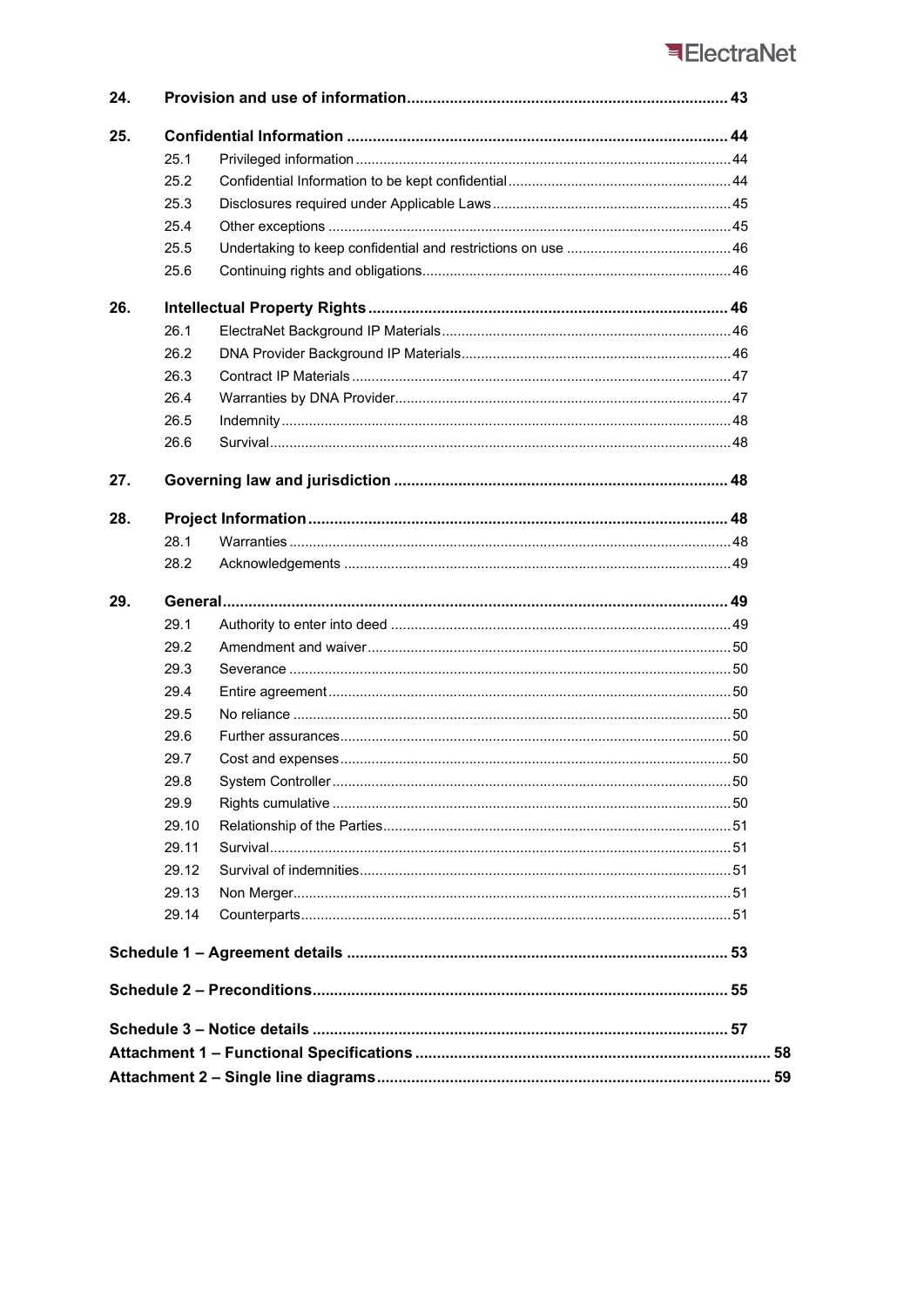

| Date                |                                                                                          |
|---------------------|------------------------------------------------------------------------------------------|
| <b>Parties</b>      |                                                                                          |
| ElectraNet          | <b>ElectraNet Pty Limited ACN 094 482 416 of 52-55 East Terrace,</b><br>ADELAIDE SA 5000 |
| <b>DNA Provider</b> | [INSERT] ACN [INSERT] of [INSERT]                                                        |

## **Background**

- A The TNU has entered, or will enter, into the TCA in order to *connect* its *facility* to the Transmission System and for ElectraNet to provide certain transmission services to the TNU.
- B In order for ElectraNet to provide the *transmission services* under the TCA, ElectraNet will need to access, operate, maintain and control the DNA owned by the DNA Provider, which, in accordance with the NER, forms part of (or will form part of) ElectraNet's transmission network once completed.
- C This deed sets out the terms on which ElectraNet will access, operate, maintain and control the DNA.

The Parties agree as follows.

## PART 1 - DEFINITIONS, INTERPRETATION AND COMMENCEMENT

#### 1. Definitions and interpretation

#### 1.1 Defined terms

In this deed, unless the context otherwise requires:

Access and Use Rights means the rights of ElectraNet under the NER and this deed to have:

- (a) exclusive and unrestricted access to, and use of, the DNA; and
- (b) the operation and control of the DNA, including the right to maintain, alter, replace and augment the DNA (but only to the extent that such activities are necessary for the operation and maintenance of the DNA),

as necessary for ElectraNet to perform the Network Operating Functions.

Affected Party has the meaning set out in clause 16.1(a).

Applicable Event of Force Majeure has the meaning set out in clause 16.1(a).

Applicable Laws means the National Electricity Law, NER, Electricity Act, Pricing Rules, Transmission Licence, Authorisations, Emissions Requirements and any other legislation, rules, regulations, guidelines, codes, Directives, licence conditions or other regulatory instruments which: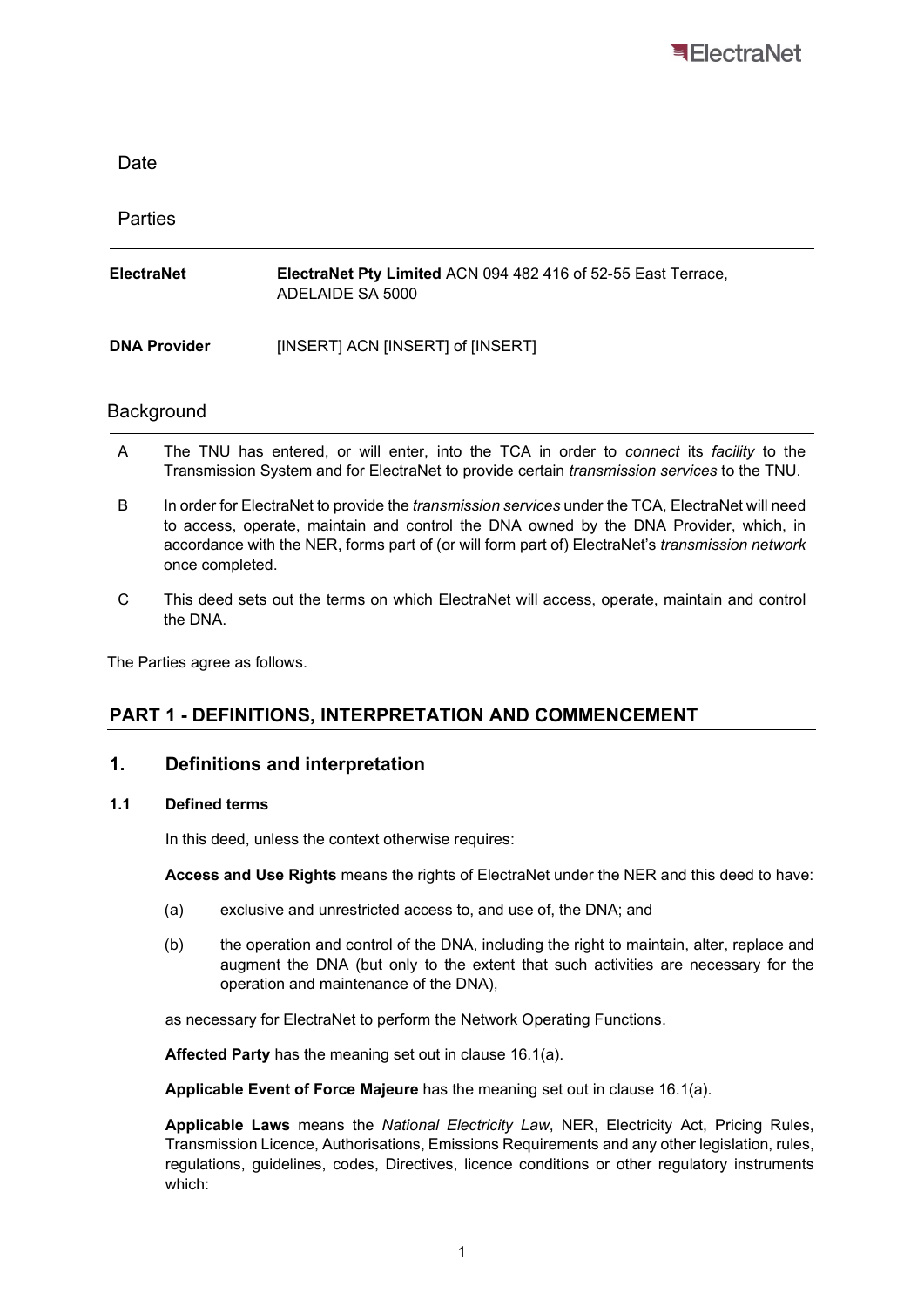- (a) are directly or indirectly binding on or are expressed to apply to ElectraNet or the DNA Provider (or both) from time to time; or
- (b) relate to the Transmission System, the DNA, the TNU's *facility* or the Network Operating Functions.

Associate means in relation to a party, that party's officers, employees, 'associated entities' (as defined in the Corporations Act), authorised agents, suppliers, contractors, subcontractors and professional advisers, and for the avoidance of doubt, ElectraNet is not an Associate of the DNA Provider.

Authorisation means any approval, declaration, authorisation, certificate, consent, exemption, filing, licence, notarisation, permit, registration, ruling, statutorily required policy of insurance or waiver (and any renewal or variation of any of them) by or with an Authority.

#### Authority means:

- (a) any government or regulatory department, body, instrumentality, minister, agency or other authority; or
- (b) the System Controller, AER, AEMO, ESCOSA or any other person exercising an authority granted to it under an Applicable Law.

Boundary Point means the boundary point as specified in Item 11 of Schedule 1.

Business Day means any day except a Saturday, Sunday or public holiday in South Australia.

Change in Applicable Law Event means:

- (a) a change in (or a change in the application or interpretation of) an Applicable Law;
- (b) the repeal of an Applicable Law;
- (c) the introduction of an Applicable Law; or
- (d) a Directive is given by an Authority,

after the Execution Date.

#### Change of Control means:

- (a) in respect of any person which is a body corporate, a change to the entity or entities which Control that person; or
- (b) in respect of any trust, a change to the entity or entities which Control that trust,

but does not include a change in Control of a company listed on a recognised stock exchange where a Party is such a company or is a wholly owned subsidiary (directly or indirectly of such a company).

Claims includes all claims, demands, actions or proceedings for any Damages, including any such claim by way of indemnity, under contract (including any breach of this deed), in equity (including breach of equitable duty or breach of fiduciary duty), under statute (including breach of statutory duty) (to the maximum extent possible), in tort (including negligence or negligent misrepresentation) or otherwise.

Commencement Date means the date on which ElectraNet provides a Notice to the DNA Provider in accordance with clause 2.4 confirming that all of the Preconditions have been satisfied or waived in accordance with clause 2.3(a).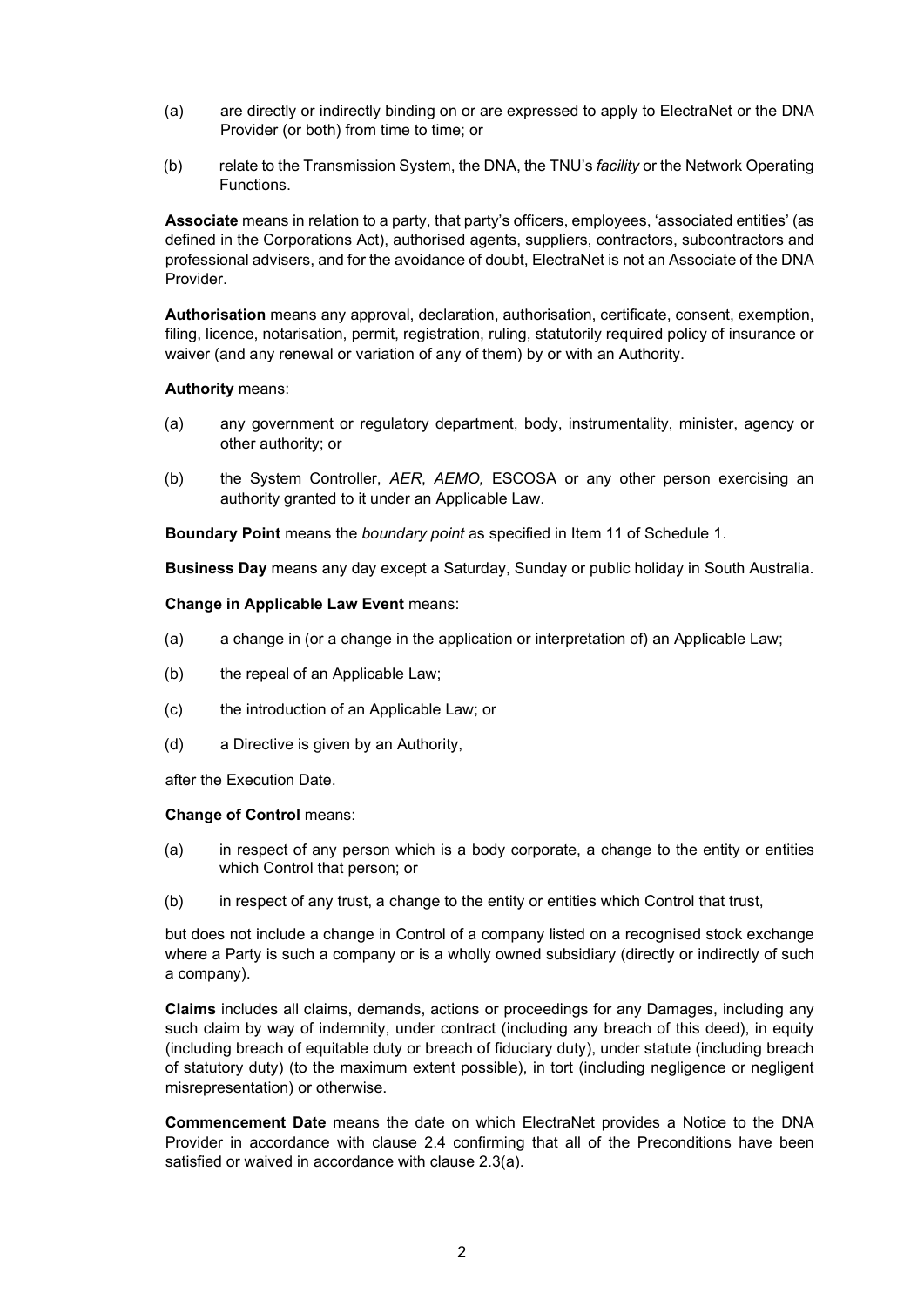Confidential Information means all information relating to the disclosing Party that is by its nature confidential, has been designated as confidential by the disclosing Party or which a receiving Party knows or ought to know is confidential, and includes all trade secrets, knowhow, financial information and other commercially or scientifically valuable information of whatever description and in whatever form (whether written or oral, in tangible or intangible form) and includes the terms of this deed.

Connection Agreement means has the meaning as defined in clause 7.10.

#### Consequential Loss means any:

- (a) indirect or consequential loss, damage, injury or expense;
- (b) loss, damage, injury or expense (whether direct, indirect or consequential in nature) which constitutes or, arises out of, loss of actual or anticipated revenue or profits, loss of, or interruption to, business, loss of production, loss of opportunity, loss of goodwill, loss of contract, loss of anticipated savings or increased costs of working; or
- (c) special, exemplary or punitive damages,

whether or not it was reasonably foreseeable or reasonably within the contemplation of the Parties as at the date of execution of this deed.

Contract IP Materials means all IP Materials created or produced by, or on behalf of, ElectraNet as part of, or in the course of this deed.

#### Contract Year means:

- (a) the period from the day after the Date of Construction Completion to 30 June following the Date of Construction Completion (First Contract Year);
- (b) the period from 1 July preceding the Expiry Date or earlier termination of this deed to the Expiry Date or earlier termination of this deed (Last Contract Year); or
- (c) each consecutive period of 12 months after the end of the First Contract Year up until the beginning of the Last Contract Year.

Control has the same meaning as defined in the Corporations Act, with such amendments as are necessary to ensure that the term "entity" as used in that definition is taken to include any trust.

Corporations Act means the Corporations Act 2001 (Cth).

Damages includes any liabilities, expenses, losses (including Consequential Losses), damages and costs (including legal costs on a full indemnity basis and whether incurred by or awarded against a Party) whether arising under contract (including any breach of this deed), in equity (including breach of equitable duty or breach of fiduciary duty), under statute (including breach of statutory duty) (to the maximum extent possible), in tort (including negligence or negligent misrepresentation) or otherwise.

Date of Construction Completion has the meaning given in the TCA.

Defect means any error, deficiency, omission, non-conformity, fault, failure, malfunction, irregularity or defect in the DNA or any part of the DNA which, in ElectraNet's reasonable opinion:

(a) prevents any part of the DNA from being operated safely, or in accordance with the requirements of the Functional Specifications, a Project Document or Applicable Law; or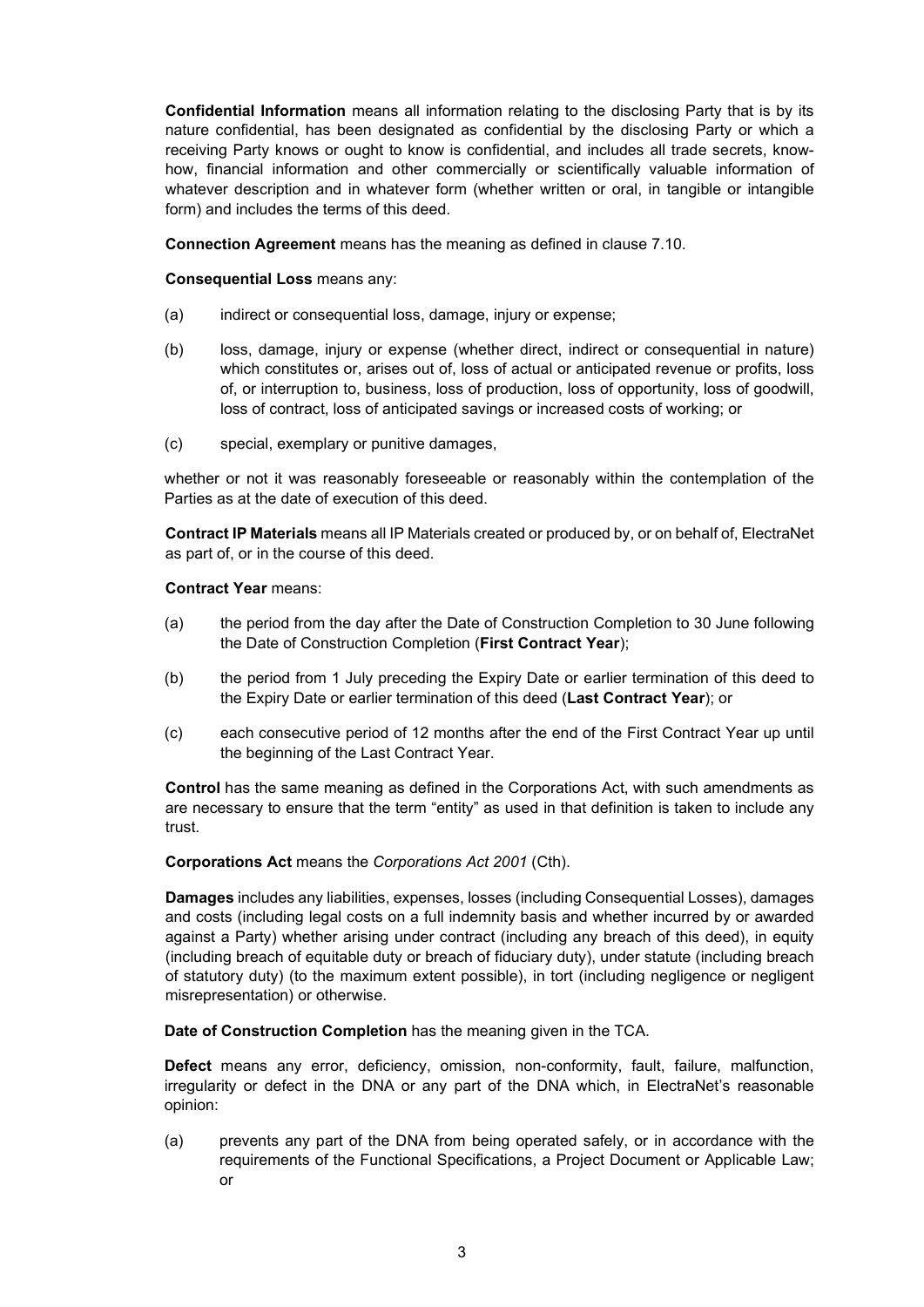(b) limits ElectraNet's ability to operate any part of the DNA safely, or in accordance with the requirements of the Functional Specifications, a Project Document or Applicable Law.

Defects Correction Period means the period referred to in Item 8 of Schedule 1.

Directive means any present or future requirement, instruction, direction, condition or order of an Authority (whether formal or informal) which is binding on or expressed to apply to ElectraNet or the DNA Provider or relates directly or indirectly to the Transmission System, the DNA or the facility of the TNU or Subsequent TNU.

Dispose means assign, novate, transfer, lease, sub-lease, licence or otherwise dispose any legal or equitable estate (either in whole or in part) whether by sale, lease, licence, declaration or creation of trust or otherwise and Disposal will have a corresponding meaning.

Disposing Party has the meaning set out in clause 22.2.

Dispute means any dispute or difference of opinion between the Parties or the absence of agreement by the Parties about a matter in connection with this deed or its performance.

DNA means the designated network asset identified in Item 3 of Schedule 1 which has the agreed boundaries detailed in the single line diagrams set out in Attachment 2 and includes any alterations, replacements or augmentations to those assets during the Term.

**DNA Boundary Point** means the *boundary point* between the DNA and any other *designated* network asset as specified in Item 12 of Schedule 1.

DNA Provider means the entity stated as the "DNA Provider" under the "Parties" section on page 1 of this deed.

DNA Provider Background IP Materials means all IP Materials owned or licensed to the DNA Provider and provided by, or on behalf of, the DNA Provider to ElectraNet for the purposes of this deed.

DNA Provider Group means:

- (a) the DNA Provider and the TNU and each of their Related Bodies Corporate;
- (b) each contractor and subcontractor of the persons mentioned in paragraph (a) of this definition; and
- (a) each Associate of the persons in paragraphs (a) and (b) of this definition.

DNA Provider Liability Limits has the meaning set out in clause 19.2(a).

DNA Work Period means the period commencing on the Execution Date and ending on the Date of Construction Completion.

ElectraNet means ElectraNet Pty Limited (ACN 094 482 416).

ElectraNet Asset Access Manual means ElectraNet's asset access manual provided by ElectraNet or available online, and as updated from time to time.

ElectraNet Background IP Materials means all IP Materials owned or licensed to ElectraNet and provided by, or on behalf of, ElectraNet to the DNA Provider for the purposes of this deed, including the ElectraNet Data.

ElectraNet Connection Agreement Termination Event means where the connection agreements for all connections utilising the DNA have been terminated by the counterparty to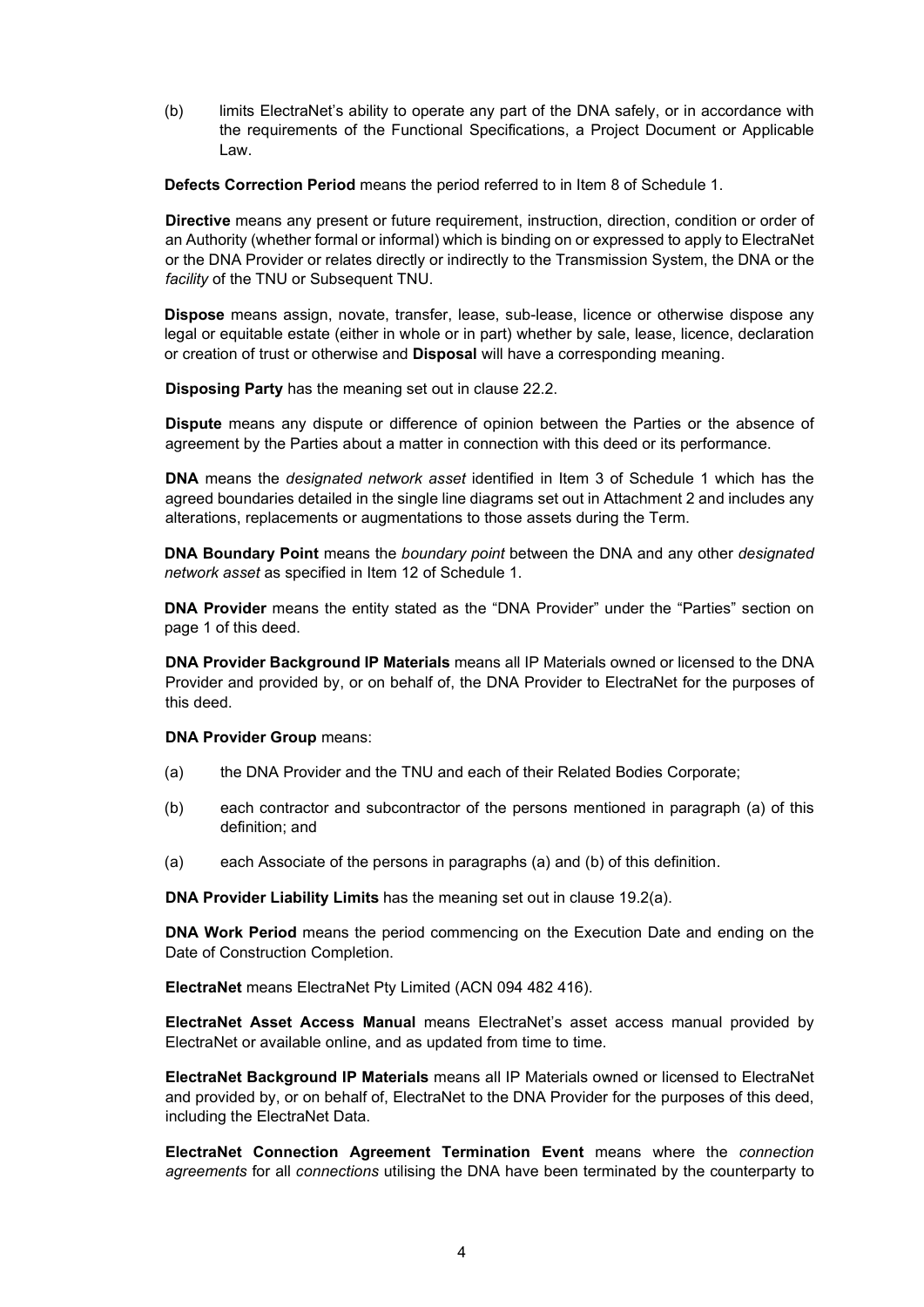those connection agreements due to an ElectraNet default under that those connection agreements.

ElectraNet Project Document Default Termination Event means where a Project Document has been terminated by the counterparty to that Project Document due to an ElectraNet default under that Project Document.

ElectraNet Data means any information relating to ElectraNet's business including its operations, facilities, customers, employees, assets, products, sales and transactions, in whatever form the information exists, and includes any:

- (a) database in which data or information is contained;
- (b) documentation or records related to data or information;
- (c) products resulting from the use or manipulation of data or information; and
- (d) copies of any of the above.

#### ElectraNet Group means:

- (a) ElectraNet and each of its Related Bodies Corporate;
- (b) each contractor and subcontractor of the persons mentioned in paragraph (a) of this definition; and
- (c) each Associate of the persons in paragraphs (a) and (b) of this definition.

ElectraNet Liability Limits has the meaning set out in clause 19.1(a).

Electricity Act means the Electricity Act 1996 (SA).

Emissions Requirements means any legislation, rules, regulations, codes, Directives, licence conditions or other regulatory instruments which has as one of its purposes the reduction, or limitation of greenhouse gases, reporting greenhouse gas emissions or any related information, trading in greenhouse gas emissions, offsets or other types of greenhouse gas emissions related permits, addressing the effects of climate change, encouraging the generation of renewable energy or the minimisation of the impact on the environment of the electricity industry generally, and includes the National Greenhouse and Energy Reporting Act 2007 (Cth) and the National Greenhouse and Energy Reporting Regulations 2008 (Cth).

Encumbrance means any:

- (a) mortgage, charge, pledge, lien or other security interest securing any obligation of any person or any other agreement, notice or arrangement having a similar effect including any "security interest" as defined in sections 12(1), (2) or (3) of the PPSA; or
- (b) other arrangement (including any preferential, trust or set-off arrangement) having a similar commercial effect as a grant of security.

ESCOSA means the Essential Services Commission of South Australia.

Event of Force Majeure means any event, circumstance, act or omission (or combination of them) which is beyond the reasonable control of the Affected Party, including:

(a) acts of God, lightning strikes, earthquakes, floods, droughts, storms and other adverse weather conditions, mudslides, radioactive or chemical contamination, explosions, fires or other natural disasters, acts of war or terrorism, cyber-attacks or computer viruses, acts of public enemies, riots, civil commotions, protest, malicious damage, sabotage, blockades and revolutions;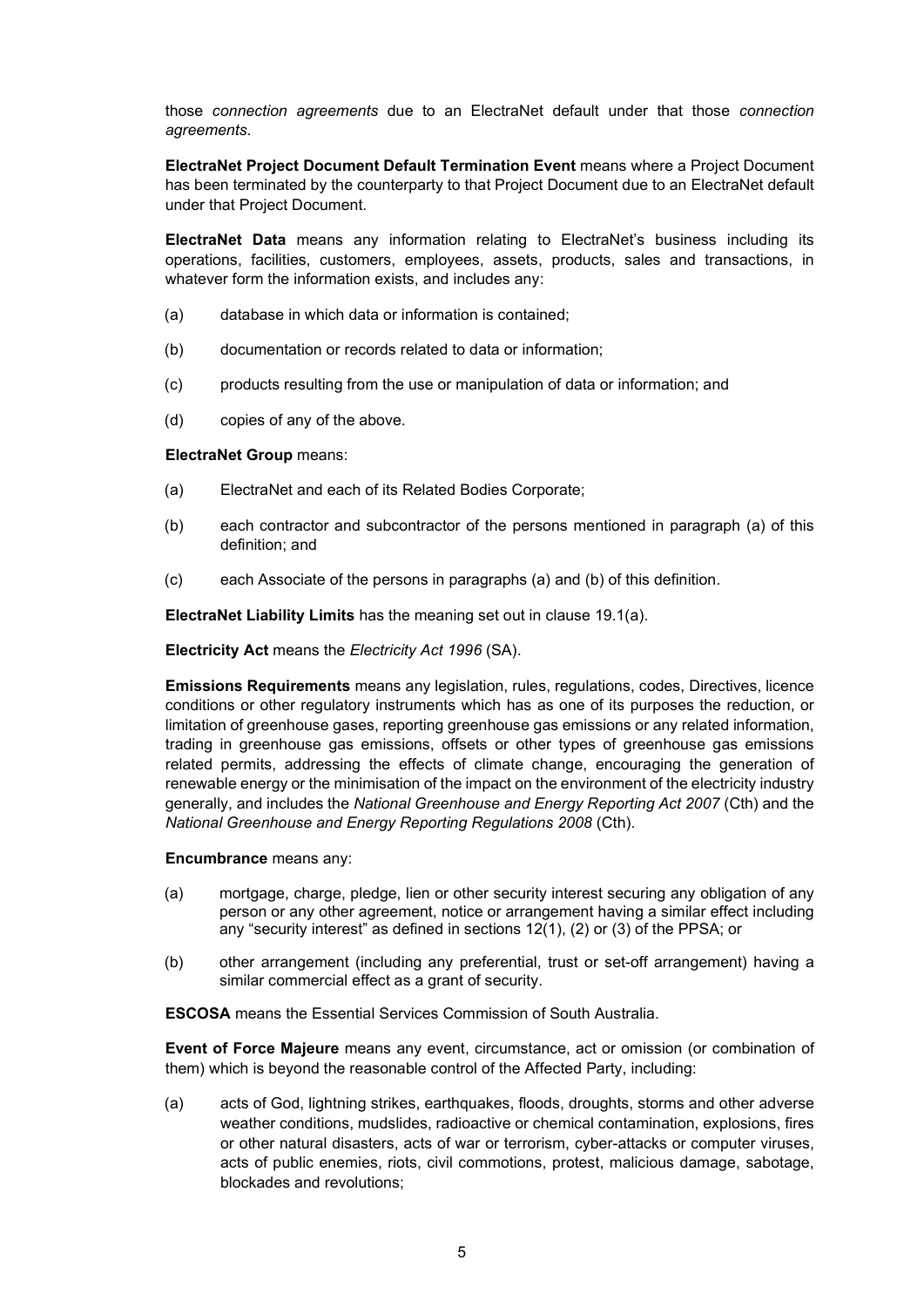- (b) industrial disputes (other than industrial disputes which are limited solely to the Affected Party's employees);
- (c) action or inaction by, or an order, Authorisation, determination, Directive or finding of, a Court, government or Authority including any injunction or a denial, refusal or failure to grant any Authorisation;
- (d) where ElectraNet is the Affected Party, a Change in Applicable Law Event;
- (e) where ElectraNet is the Affected Party, any mechanical or electrical breakdown, or failure of equipment forming part of, the DNA occurring at any time not attributable to ElectraNet's:
	- (i) negligence; or
	- (ii) breach of its obligations under this deed;
- (f) where ElectraNet is the Affected Party, a failure by a Third Party DCA Provider or the TNU to comply with any obligations contained in the Project Documents;
- (g) any Project Document is terminated, other than as a result of a breach by the Affected Party; or
- (h) a delay of a supplier (being a party with whom the Affected Party contracts from time to time) of goods and services to provide those goods and services, where that supplier is granted an extension of time for the provision of those goods or services due to the occurrence of a force majeure event (or similar event beyond the reasonable control of that supplier) under the terms of its contract with the Affected Party.

Execution Date means the date on which this deed is signed by the last Party to do so.

Expiry Date means the date specified in Item 4 of Schedule 1.

**Extended Expiry Date** has the meaning set out in clause 2.8(a).

Fair Market Value means the amount for which the DNA (including any liabilities in relation to the DNA) could be exchanged in an arms' length transaction on the Option Exercise Date between informed and willing parties, having regard to the condition of the DNA and the market for such assets.

First Contract Year has the meaning set out in paragraph (a) of the definition of 'Contract Year' in this clause 1.1.

First Party has the meaning set out in clause 2.5(a)(i).

Force Majeure Suspension Notice has the meaning set out in clause 16.1(b).

Force Majeure Suspension Period has the meaning set out in clause 16.2(a).

Functional Specifications means the functional specifications for the DNA set out in Attachment 1 (being the functional specifications prepared by ElectraNet in relation to the DNA in accordance with rule 5.3.3(b)(9) of the NER).

Gross Negligence means engaging in conduct which the party in question knew would involve negligence or a breach of a duty of care on its part or where the party had a reckless disregard whether or not the conduct engaged in would involve negligence or a breach of duty of care on its part.

GST Exclusive Consideration has the meaning set out in clause 13.3(b)(i).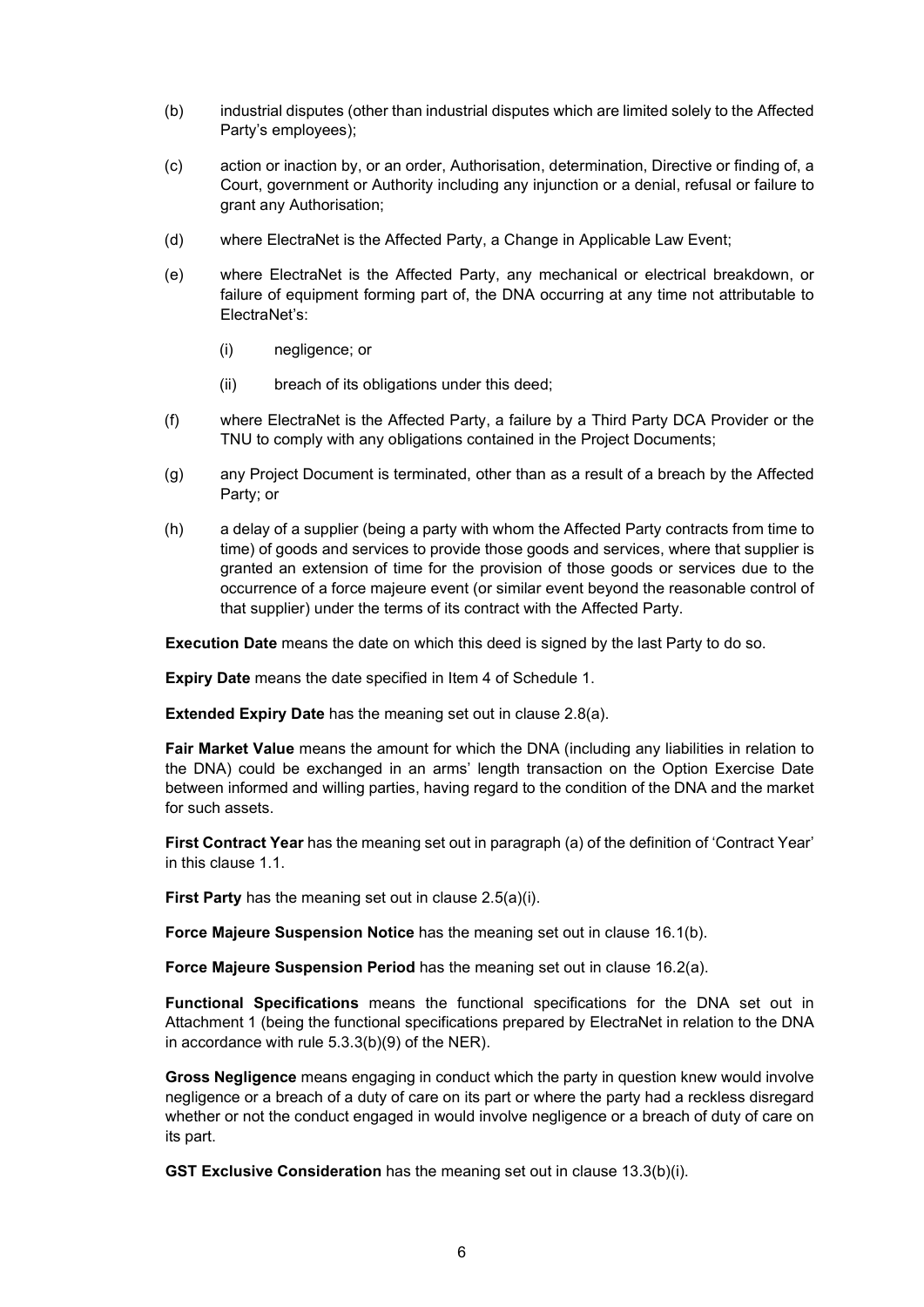Handover Date means the date on which the 'Certificate of Practical Completion' (as defined in the Interface Works Agreement) is provided by ElectraNet to the DNA Provider in accordance with the Interface Works Agreement.

High Risk Area means an area which is designated from time to time to be unsafe for work by the member of the ElectraNet Group which occupies and controls the DNA or Land for WHS purposes.

Holding Over Period has the meaning set out in clause 2.8(b).

Independent Expert has the meaning set out in clause 20.2(a).

Intellectual Property Rights means intellectual property and rights including any copyright, trademarks, patents, designs, circuit layout rights, the right to protect confidential information, know-how and trade secrets and any application or right to apply for registration of any of those rights.

Intended Purpose means, in respect of the DNA or any part of the DNA (including the Materials and Equipment forming part of the DNA):

- (a) the purpose stated in this deed or any other Project Document in respect of the DNA or relevant part of the DNA; and
- (b) any other purpose as could be reasonably inferred from what is stated in this deed or any other Project Document in respect of the DNA or relevant part of the DNA.

Interface Works Agreement means the agreement entitled "Interface Works Agreement" between ElectraNet and the DNA Provider dated on or about the date of this deed.

IP Materials means material in whatever form, including documents, specifications, designs, plans, reports, studies, products, equipment, information, data, concepts, inventions, processes, formulae, know-how, graphic layouts, images and software.

Land means the land described in Item 1 of Schedule 1, being all land on which the DNA are to be located.

Last Contract Year has the meaning set out in paragraph (b) of the definition of 'Contract Year' in this clause 1.1.

Major Item means an item of Materials and Equipment which in ElectraNet's reasonable opinion, can only be replaced or repaired, as the case may be, for a capital cost of more than the Passthrough Threshold.

Materials and Equipment means all machinery, plant, equipment, apparatus, materials, parts and any other things supplied by the DNA Provider forming part of the DNA, including spare parts.

**Minor Item** means an item of Materials and Equipment which in ElectraNet's reasonable opinion, can be replaced or repaired, as the case may be, for a capital cost of less than, or equal to, the Passthough Threshold.

NER means the "National Electricity Rules" as defined in the National Electricity Law set out in the schedule to the National Electricity (South Australia) Act 1996 (SA).

Network Operating Functions means the functions to be performed by ElectraNet in respect of the DNA as required by the NER and includes the management, operation and maintenance of the Transmission System (including the Operation and Maintenance Obligations) so as to enable ElectraNet to provide transmission services in accordance with all connection agreements with the Network Users that are connected or will be connected to the DNA, all Applicable Laws and good electricity industry practice.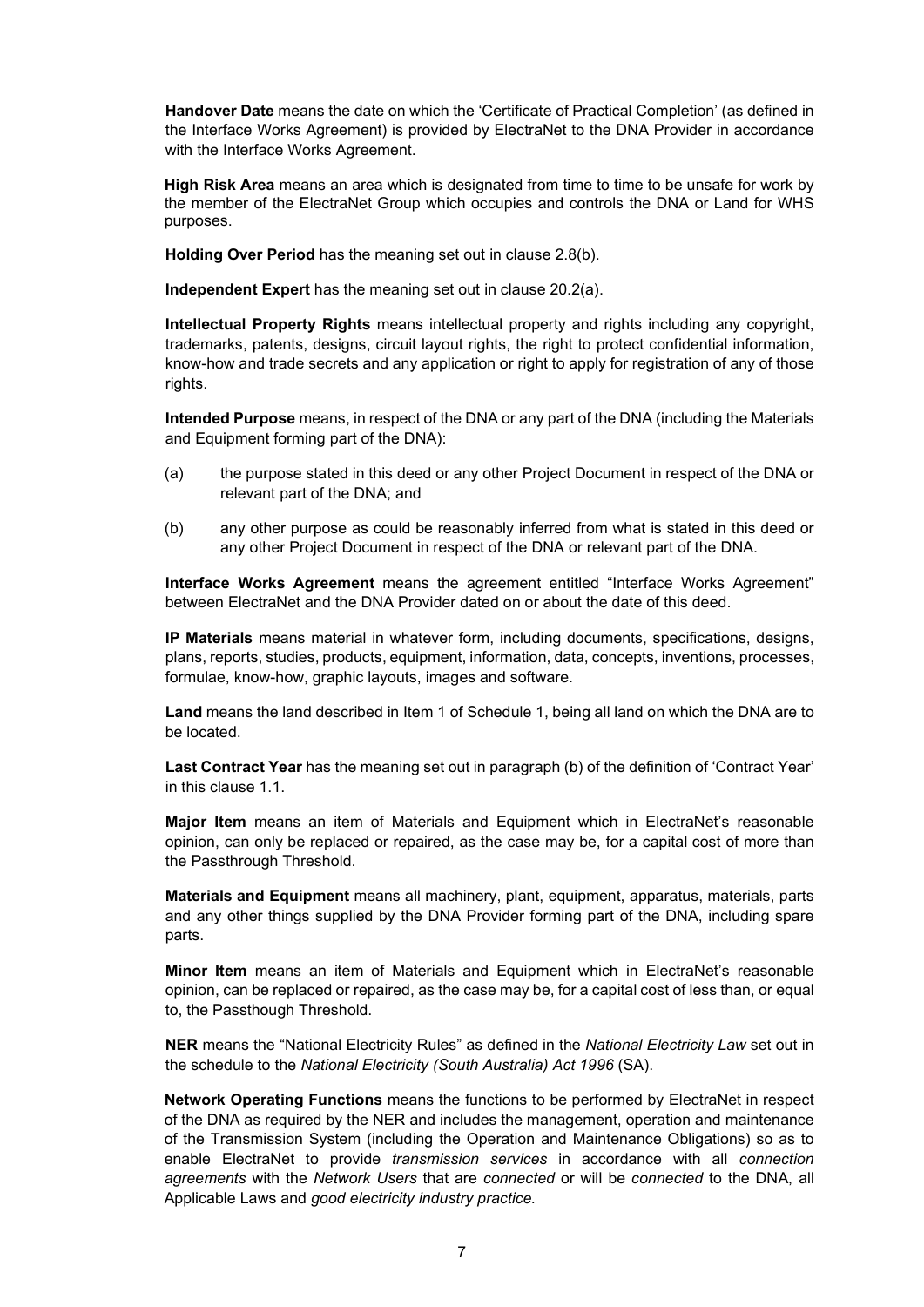Non-financial Obligation means an obligation under this deed other than an obligation to pay or cause to be paid an amount of money.

Notice has the meaning set out in clause 23.1 and Notify has a corresponding meaning.

Operation and Maintenance Obligations has the meaning set out in clause 7.1.

Option has the meaning set out in clause 15.1(a).

Option Exercise Date means the date on which the Option is exercised by ElectraNet pursuant to clause 15.1(b).

Option Period means each of the following periods as applicable:

- (a) the period commencing 12 months before the Expiry Date and ending 24 months after the Expiry Date; and
- (b) the period commencing on the Termination Date and ending 12 months after the Termination Date.

Parties means ElectraNet and the DNA Provider and Party means either one of them.

Passthrough Threshold means the amount set out in Item 5 of Schedule 1.

Performance Default has the meaning set out in clause 14.1(c).

Performance Default Cure Date has the meaning set out in clause 14.1(c)(i).

PPSA means the Personal Property Securities Act 2009 (Cth).

PPSR means the Personal Property Securities Register established and governed by the PPSA.

Preconditions means the preconditions set out in Schedule 2.

Pricing Rules means the provisions of Chapter 6A of the NER and (where applicable) a Revenue Decision made in accordance with Chapter 6A of the NER which describes the service being regulated and regulates the manner in which the price payable for the provision of that service by ElectraNet may be determined by ElectraNet from time to time.

#### Project Document means:

- (a) this deed;
- (b) the TCA (including the operating protocol under the TCA);
- (c) any connection agreements with a Subsequent TNU for a Subsequent TNU Facility that is or will be connected to ElectraNet's *transmission network* via the DNA;
- (d) the Interface Works Agreement;
- (e) any Third Party DCA Transmission Connection Agreement (including any operating protocol between ElectraNet and the third party owner of a dedicated connection asset) (if any); and
- (f) any other document which the Parties agree in writing is a Project Document.

Project Document Dispute has the meaning set out in clause 20.10(a).

Project Information has the meaning set out in clause 28.1(a).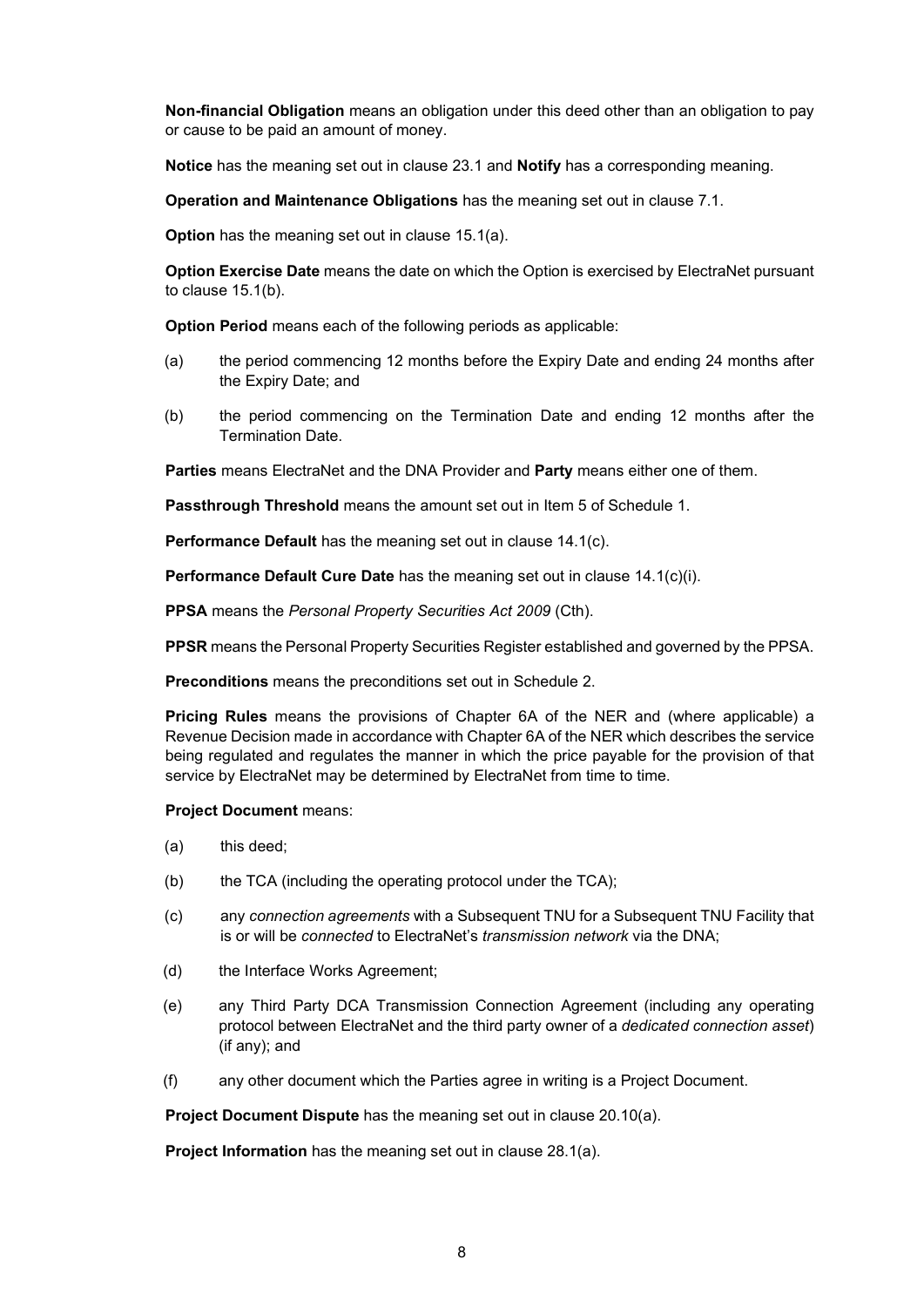Related Body Corporate has the meaning given to that term by the Corporations Act and, for the purposes of this deed also includes a partnership comprised of one or more Related Bodies Corporate.

Related Entity has the meaning given to that term in rule 5.2A.7(f) of the NER.

Repairs and Replacements Schedule means a repairs and replacements schedule which is agreed between the parties (or otherwise binding on the parties) under clause 7.3.

Representing Party has the meaning set out in clause 29.1.

Required Date means, in respect of each Precondition, the corresponding date by which that Precondition must be satisfied as set out in Schedule 2.

Revenue Decision means a decision, determination, order or other ruling made by the AER in accordance with the terms of the NER relating to the provision of, and the pricing for, any transmission services.

Routine Maintenance means maintenance of a regular, preventative or minor nature that is performed periodically, during operation, to maintain Materials and Equipment in working order without the need for an *outage*, including inspecting the DNA but does not include any repair or replacement (whether planned or unplanned, including pursuant to clauses 7.4, 7.5 or 7.6) of any Materials and Equipment.

Second Party has the meaning set out in clause 2.5(a)(i).

Solvency Default means, in relation to a Party, the occurrence of any one of the following events in relation to that Party:

- (a) an originating process or application for the winding up of that Party (other than a frivolous or vexatious application) is filed in a court or a special resolution is passed to wind up that Party, and is not dismissed before the expiration of 60 days from service on that Party;
- (b) a receiver, receiver and manager or administrator is appointed in respect of all or any part of the assets of that Party, or a provisional liquidator is appointed to that Party;
- (c) a mortgagee, 9harge or other holder of security, by itself or by or through an agent, enters into possession of all or any part of the assets of that Party;
- (d) a mortgage, charge or other security interest granted by that Party is enforced by its holder or becomes enforceable or can become enforceable with the giving of notice, lapse of time or fulfilment of a condition;
- (e) that Party applies for, consents to, or acquiesces in the appointment of a trustee in bankruptcy or receiver of that Party or any of its property;
- (f) a court appoints a liquidator, provisional liquidator, receiver or trustee, whether permanent or temporary, of all or any part of that Party's property;
- (g) a Party takes any step to obtain protection or is granted protection from its creditors under any applicable legislation or a meeting is convened or a resolution is passed to appoint an administrator or controller (as defined in the Corporations Act) in respect of that Party;
- (h) a controller (as defined in the Corporations Act) is appointed in respect of any part of the property of the Party;
- (i) that Party is or states in writing that it is unable to pay its debts when they fall due;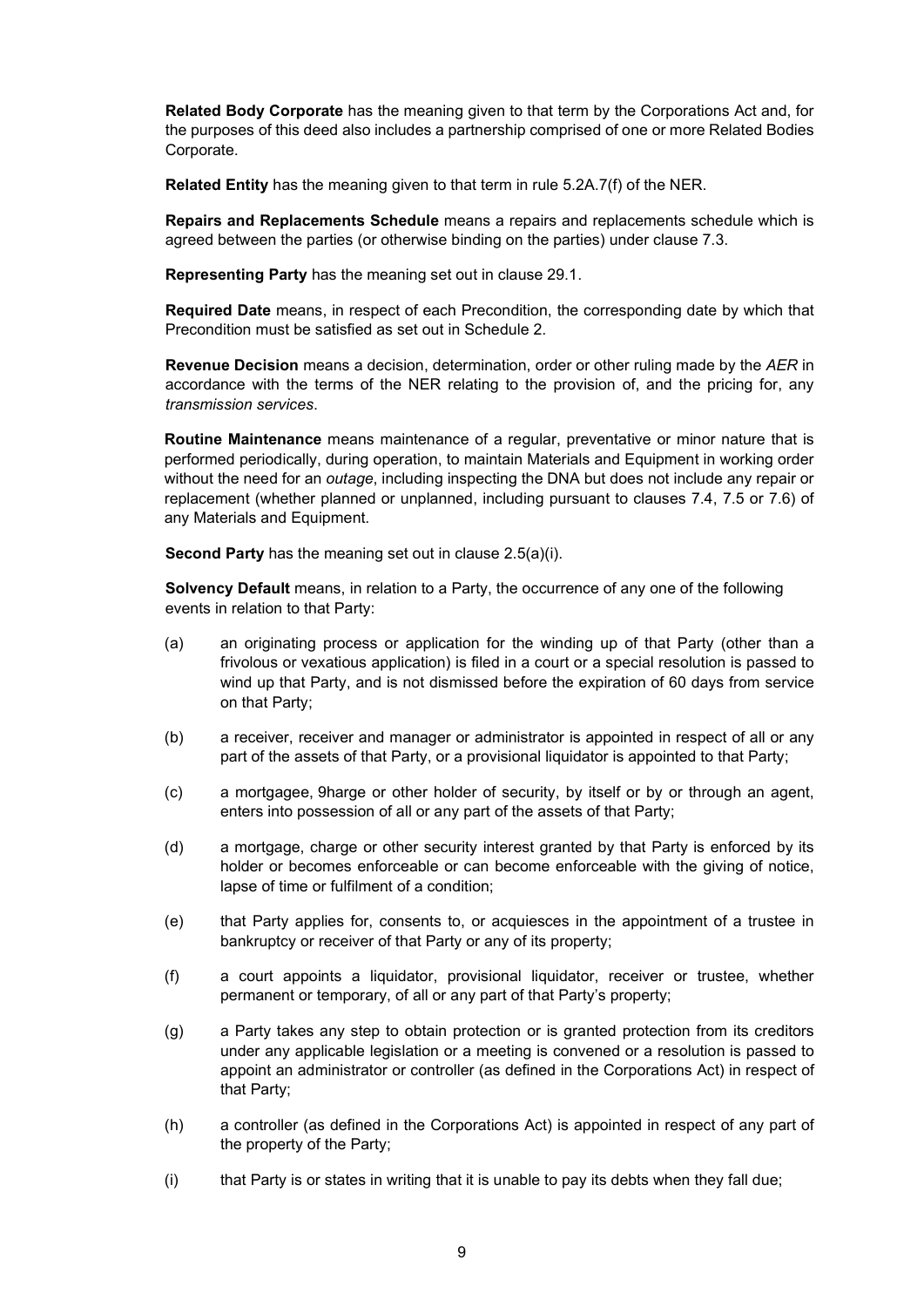- (j) except to reconstruct or amalgamate while solvent on terms approved by the other Party (which approval will not be unreasonably withheld or delayed), a Party enters into or resolves to enter into a scheme of arrangement, compromise or re-construction is proposed with its creditors (or any class of them) or with its members (or any class of them) or proposes re-organisation, re-arrangement, moratorium or other administration of that Party's affairs; or
- (k) that Party is the subject of an event described in section 459C(2) of the Corporations Act.

Subsequent ElectraNet Work Notice has the meaning set out in clause 10.2(a).

Subsequent DNA Provider Work Notice has the meaning set out in clause 10.3(a).

Subsequent TNU means, in relation to a Subsequent TNU Facility, the owner, operator or controller of that Subsequent TNU Facility.

Subsequent TNU Facility means any facility (other than the facility under the TCA) which:

- (a) a Connection Applicant has requested be connected to ElectraNet's transmission network (via the DNA); or
- (b) is connected to the Transmission System (via the DNA).

after the Execution Date. For the avoidance of doubt, where the context requires, it includes any third party dedicated connection asset.

Subsequent Work Notice has the meaning set out in clause 10.4(a).

System Controller means the person authorised under an Applicable Law to exercise system control over that part of the power system situated in South Australia (and includes a System Operator under the NER in relation to that part of the power system).

TCA means the connection agreement (or connection agreements) listed in Item 2 of Schedule 1.

Term has the meaning set out in clause 2.7.

Termination Date means the date on which this deed is terminated in accordance with its terms.

Termination Notice has the meaning set out in clause 2.8(c).

Third Party DCA Transmission Connection Agreement means any agreement so entitled between ElectraNet and any third party (other than ElectraNet or the TNU) owner of a *dedicated* connection asset required for the purpose of connecting the TNU's facility and any Subsequent TNU Facility to the Transmission System.

TLC means the Transmission Lessor Corporation as defined in the Public Corporations (Transmission Lessor Corporation) Regulations 2010 (SA).

TNU means the party (or parties) listed in Item 2 of Schedule 1.

Transmission Licence means the licence issued to ElectraNet under the Electricity Act authorising it to operate a transmission system in South Australia.

Transmission Network Connection Point means the point of interface between the DNA and the dedicated connection assets set out in Item 3 of Schedule 1.

Transmission System means the *transmission system* operated by ElectraNet and identified in the Transmission Licence from time to time.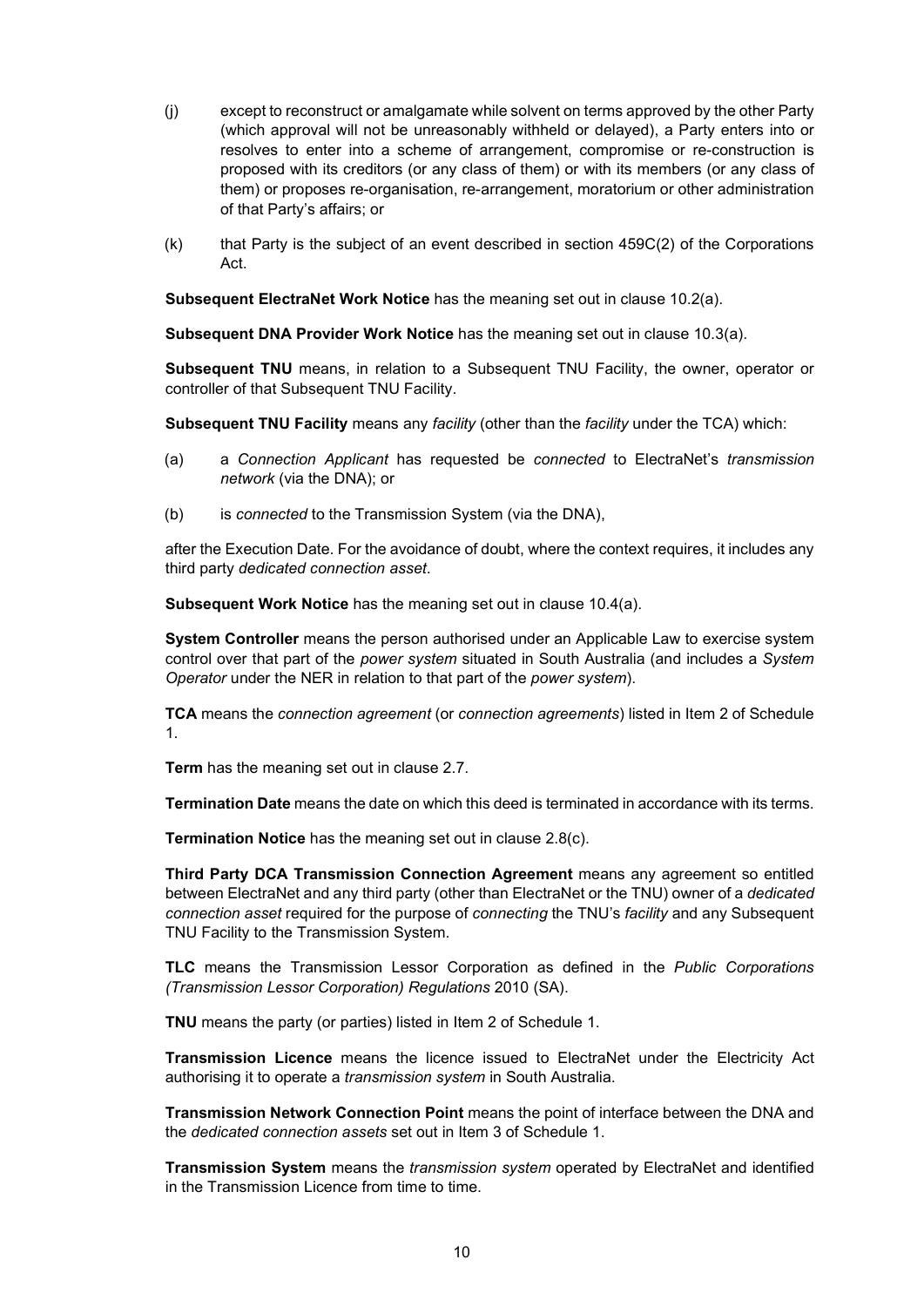WHS means work, health and safety.

Wilful Misconduct means any act or omission which the party in question knew would be wrongful with the intent to cause harm to the other party or where the party had a reckless disregard whether or not the conduct engaged in would be wrongful on its part and what its consequences might be.

#### 1.2 NER definitions and references

In this deed, unless the context otherwise requires:

- (a) words appearing in italics have the meaning assigned to them from time to time by the NER; and
- (b) if a word in italics is no longer defined in the NER, it will have the meaning last assigned to it by the NER until the Parties otherwise agree in writing.

## 1.3 Interpretation

In this deed, unless the context otherwise requires:

- (a) words indicating the singular number include the plural number and vice versa;
- (b) words indicating persons only include natural persons, bodies corporate and unincorporated associations;
- (c) where a party or group is constituted by more than one person, a reference to that party or group is a reference to each of those persons jointly and severally;
- (d) other grammatical forms of words or phrases defined in this deed will have a corresponding meaning;
- (e) references to persons include their respective administrators, successors, liquidators and permitted assigns;
- (f) headings are for convenience only and do not affect the interpretation of this deed;
- (g) a reference to a document includes all amendments or supplements to, or replacements or novation of, that document;
- (h) a reference to an annexure, a clause or a schedule is to an annexure, a clause or schedule of this deed;
- (i) the recitals, annexures and schedules form part of this deed;
- (j) mentioning anything after the words "include", "includes", "including" or "for example" (or similar expressions) does not limit what else is included;
- (k) a reference to an Authority includes any body which is the successor to the administrative responsibilities of that Authority;
- (l) a reference to a period of time (including, without limitation, a year, a month and a day) is to a calendar period;
- (m) a reference to any act of Parliament or to any section or provision in any act of Parliament extends to and includes:
	- (i) any regulations, codes, orders or other instruments made under that act; and
	- (ii) any statutory modification, re-enactment or substitution for that act, section or provision;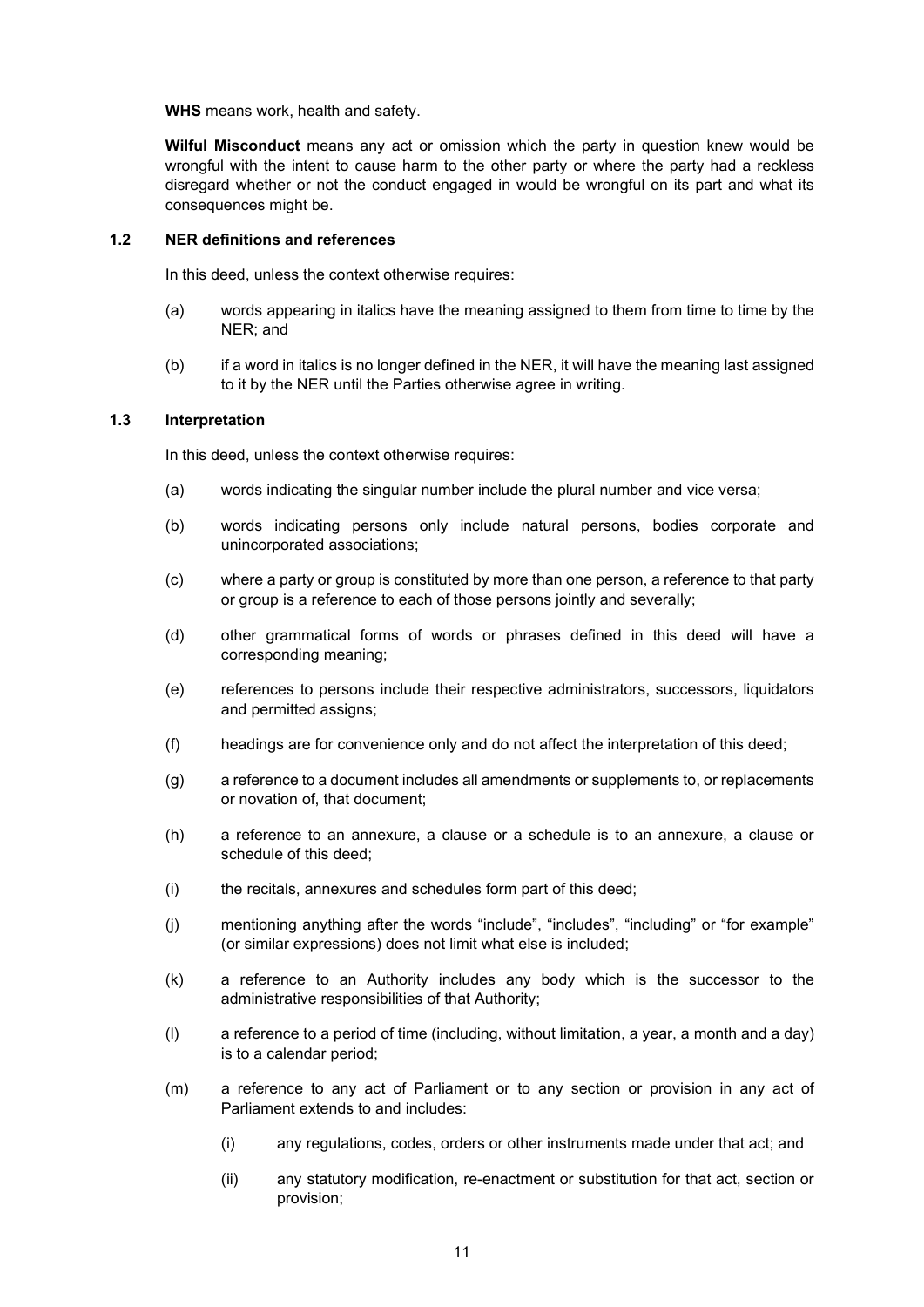- (n) a rule of construction does not apply to the disadvantage of a Party because the Party was responsible for the preparation of this deed or any part of it; and
- (o) a reference to "dollars", "\$", "AUD" or "A\$" is to the lawful currency of Australia.

#### 1.4 Consideration

In addition to the mutual promises contained in this deed, each Party agrees to pay the other Party A\$10 upon demand as consideration for the other Party entering into and performing its obligations under this deed.

### 2. Commencement and Term

#### 2.1 Preconditions to commencement

Other than the clauses referred to in clause 2.6, this deed does not commence, and has no force or effect, until each of the Preconditions have been satisfied or waived in accordance with clause 2.3(a).

## 2.2 Satisfaction of Preconditions

- (a) Each Party will use its best endeavours to satisfy the Preconditions applying to that Party as soon as reasonably possible after the Execution Date but in any event by no later than the Required Date for the satisfaction of the relevant Precondition.
- (b) Each Party will provide to the other Party such assistance as the other Party may reasonably request from time to time in relation to any activity required to be undertaken by that Party in order to satisfy any Precondition.
- (c) Each Party will keep the other Party informed of progress towards satisfaction of the Preconditions applying to that Party and promptly Notify the other Party if it becomes aware that any Precondition has been satisfied or has become incapable of being satisfied.

#### 2.3 Waiver of Preconditions

- (a) A Precondition may only be waived in writing by the Party who has the right to waive the relevant Precondition as set out in Schedule 2.
- (b) If ElectraNet waives a Precondition applying to the DNA Provider in accordance with clause 2.3(a), it may do so on such conditions as its deems necessary.

#### 2.4 Notice of Commencement Date

ElectraNet must Notify the DNA Provider of the Commencement Date as soon as reasonably practical after the Preconditions have been satisfied or waived in accordance with clause 2.3(a).

#### 2.5 Failure of Preconditions

- (a) If a Precondition is not satisfied, or waived in accordance with clause  $2.3(a)$ , by the Required Date for the satisfaction of that Precondition:
	- (i) the Party who is specifically stated in Schedule 2 to be responsible for satisfying that Precondition (First Party) must serve a Notice on the other Party (Second Party) advising that the relevant Precondition has not been satisfied by the Required Date; or
	- (ii) if the First Party fails to serve a Notice on the Second Party in accordance with clause 2.5(a)(i), the Second Party may serve a Notice on the First Party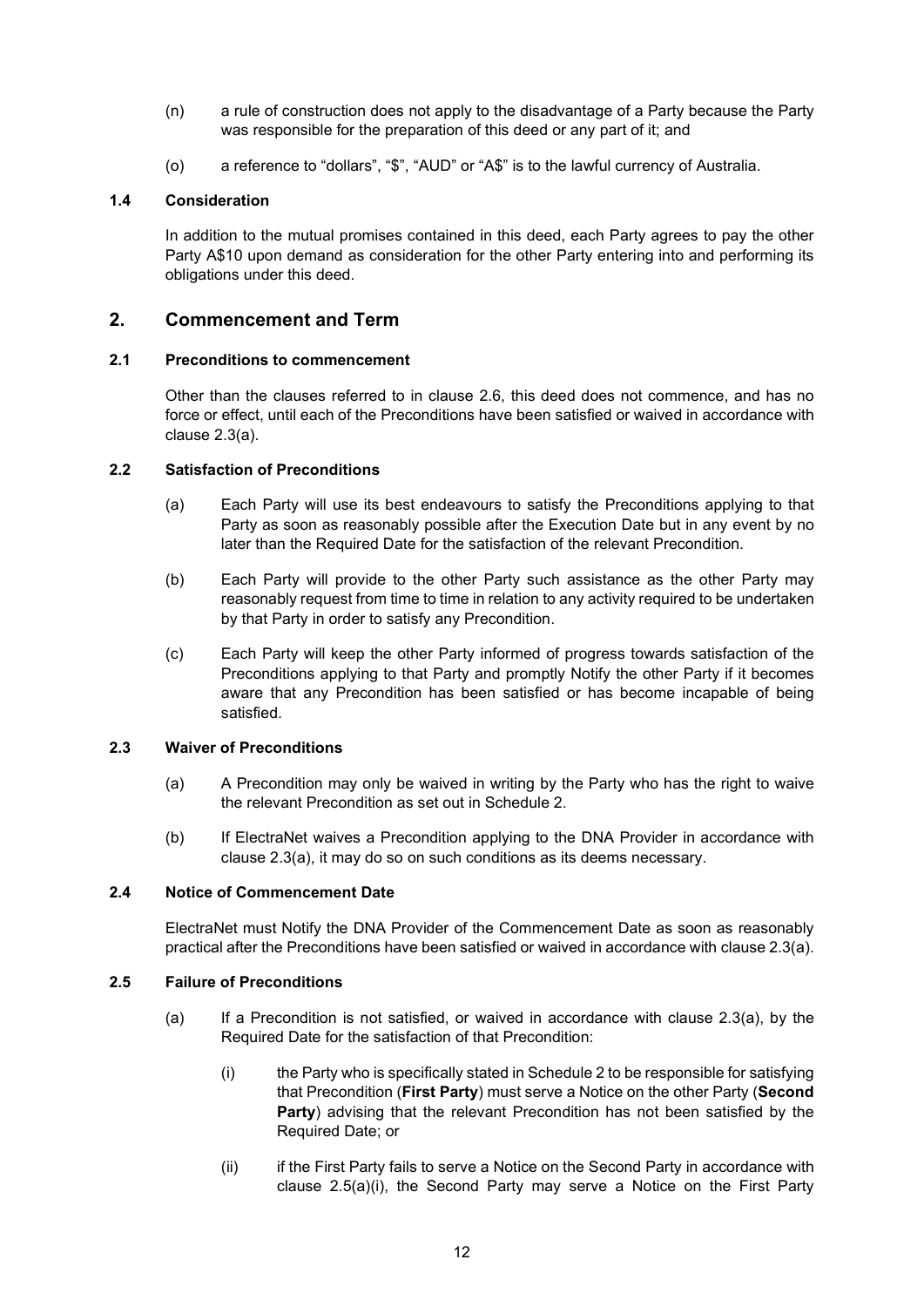advising that the relevant Precondition has not been satisfied by the Required Date.

- (b) Upon receipt of a Notice under clause 2.5(a), the Parties must consult with each other to determine whether the relevant Precondition can be satisfied by the First Party within 5 Business Days from the date of receipt of that Notice (or such longer period as is agreed in writing between the Parties).
- (c) A Party may terminate this deed immediately by giving written Notice to the other Party if:
	- (i) the relevant Precondition is not satisfied after the end of the relevant period referred to in clause 2.5(b); and
	- $(i)$  the relevant Precondition has not been waived in accordance with clause 2.3(a) before the end of the relevant period referred to in clause 2.5(b).
- (d) If either Party terminates this deed under clause 2.5(c), neither Party will be entitled to any Claim against the other Party under, in respect of, or in connection with, this deed and each Party releases the other Party from any such Claims.

#### 2.6 Clauses not subject to Preconditions

Clauses 1, 2, 5, 11, 12, 13, 14.1(a), 14.2(a), 14.3, 14.4, 14.6, 14.7, 15, 17, 18, 19, 20, 21, 22, 23, 25, 27 and 28 come into full force and effect immediately on the Execution Date.

#### 2.7 Term

Subject to clause 2.6, this deed commences on the Commencement Date and, subject to clause 2.8, ends on the Expiry Date, unless otherwise terminated in accordance with this deed (the Term).

#### 2.8 Holding over

- (a) Before the Expiry Date, but not earlier than the date which is 6 months before the Expiry Date, either Party may provide a Notice to the other Party confirming that this deed will expire on the Expiry Date.
- (b) If, before the Expiry Date, neither Party has provided a Notice under clause 2.8(a), this deed will remain in full force and effect until this deed expires in accordance with this clause 2.8 or otherwise terminates in accordance with this deed (Holding Over Period).
- (c) During the Holding Over Period, either Party may, by providing Notice to the other Party, terminate this deed (Termination Notice).
- (d) If a Termination Notice has been provided by a Party pursuant to clause  $2.8(c)$ , then this deed will expire on the date which is 6 months after the date the Termination Notice is provided to the other Party, unless this deed otherwise terminates earlier in accordance with this deed.

## PART 2 - ACCESSS AND USE OF DNA

## 3. Access and Use Rights

#### 3.1 Access and Use Rights following Handover Date

(a) On and from the Handover Date until the end of the Term, the DNA Provider grants to ElectraNet and its Associates the Access and Use Rights.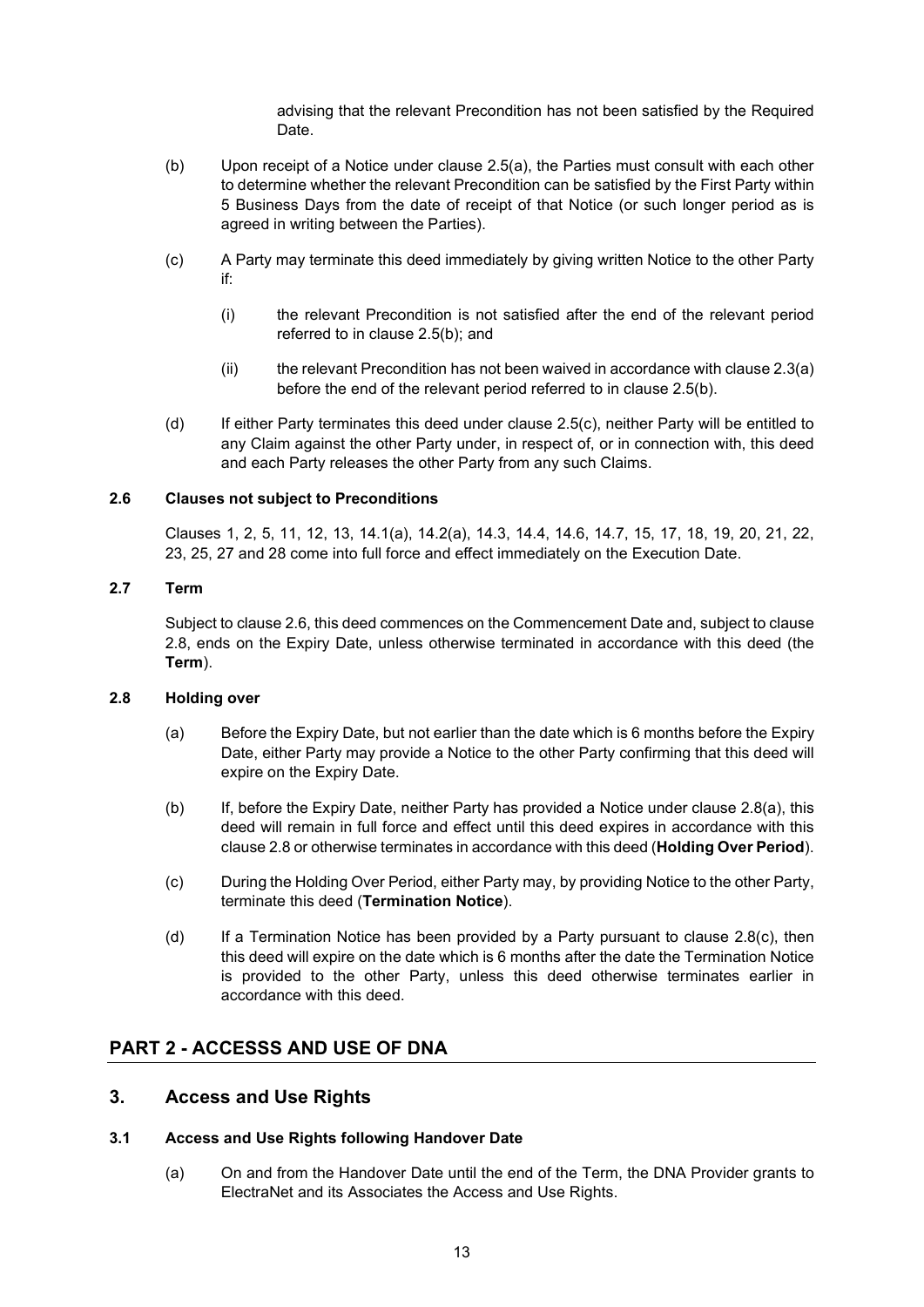- (b) The DNA Provider acknowledges that the Access and Use Rights are exclusive and unrestricted, and that at all times during the Term:
	- (i) the DNA Provider (and its Associates) will have no rights of access to the DNA and no rights to control, operate or maintain the DNA, unless expressly permitted by this deed; and
	- (ii) the DNA Provider may not grant any such rights to any other party, as the DNA will form part of ElectraNet's transmission network.

#### 3.2 Acknowledgements by DNA Provider

- (a) Without limiting clause 3.1, the DNA Provider acknowledges and agrees that on and from the Handover Date until the end of the Term:
	- (i) ElectraNet has exclusive access to, operation of and control over the DNA; and
	- (ii) ElectraNet is entitled to treat the DNA as forming part of ElectraNet's transmission network in all respects.
- (b) Without limiting clause 3.1 or 3.2(a) the DNA Provider acknowledges and agrees that:
	- (i) in exercising the Access and Use Rights, ElectraNet is entitled to:
		- (A) connect any Transmission Network User (including the TNU and any Subsequent TNUs) to the DNA; and
		- (B) provide transmission services to any Transmission Network User using the DNA (including the TNU and any Subsequent TNUs),

in accordance with this deed and Applicable Law; and

- (ii) nothing in this deed or any other Project Document prevents or limits (or is intended to prevent or limit) ElectraNet from dealing with the DNA in order to:
	- (A) connect any Transmission Network User (including the TNU and any Subsequent TNUs) to the Transmission System; and
	- (B) provide transmission services to any Transmission Network User (including the TNU and any Subsequent TNUs),

in accordance with this deed and Applicable Law.

(c) The DNA Provider must not, without ElectraNet's prior written consent, amend the terms and conditions of any land access rights that have been reviewed, accepted or approved by ElectraNet as a Precondition under Item 1.4 of Schedule 2.

## 3.3 Use of DNA by ElectraNet during the Term

The DNA Provider acknowledges and agrees that, subject to this deed:

- (a) ElectraNet may, without the DNA Provider's consent, alter, replace or augment the DNA during the Term to the extent that such activities are necessary to enable ElectraNet to:
	- (i) perform the Network Operating Functions;
	- (ii) perform the Operation and Maintenance Obligations; or
	- (iii) comply with the Project Documents or Applicable Law,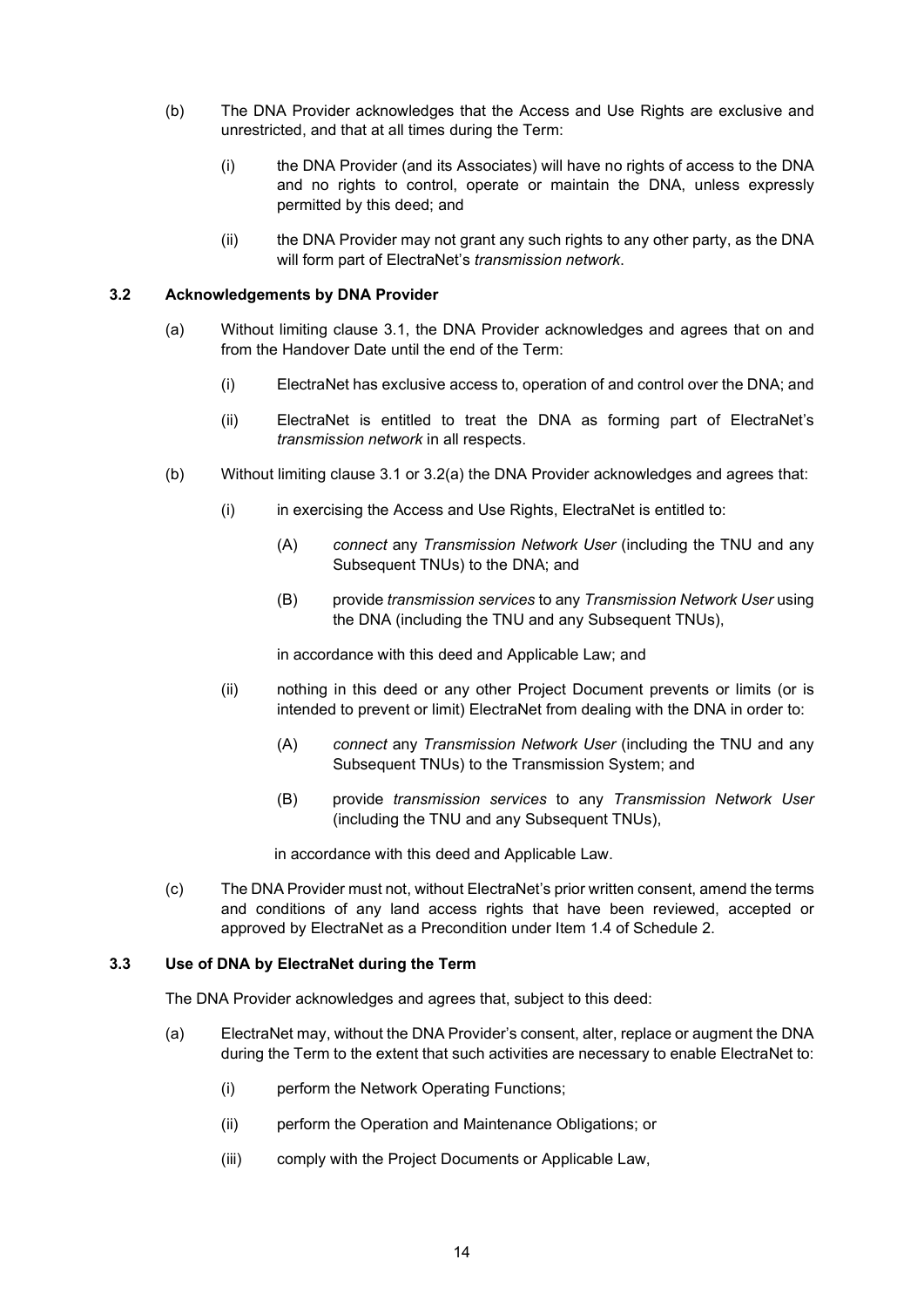in which case, ElectraNet will provide the DNA Provider with reasonable details of all works which are to be completed on the DNA in good faith; or

- (iv) connect any Transmission Network User (including the TNU and any Subsequent TNUs) to the Transmission System, and provide transmission services to any Transmission Network User (including the TNU and any Subsequent TNUs), in accordance with the NER and all other Applicable Laws, in which case ElectraNet will comply with clause 10; and
- (b) the DNA Provider must not access, interfere with, alter, replace or augment any part of the DNA in any way during the Term other than in accordance with this deed.

#### 3.4 Right of access and inspection for DNA Provider

The DNA Provider and its Associates may access and inspect any part of the DNA from time to time in accordance with clause 8.

## 4. DNA Provider warranties

#### 4.1 Warranties and undertakings

The DNA Provider warrants and undertakes that:

- (a) the DNA and each part of the DNA (including the Materials and Equipment forming part of the DNA) will be of a quality, and constructed in a manner, which ensures:
	- (i) the longevity of the DNA;
	- (ii) the DNA can withstand the natural elements and other natural processes which have the potential otherwise to cause the DNA to develop Defects;
	- (iii) the occurrence of Defects is minimised;
	- (iv) the DNA complies with all Applicable Laws (including the requirements of the relevant Authorities); and
	- (v) they are compliant with the Functional Specifications, all Applicable Laws and good electricity industry practice; and
- (b) on the Handover Date, the DNA (including the Materials and Equipment forming part of the DNA) will:
	- (i) be free of Defects;
	- (ii) be fit for, and otherwise in accordance with, the Intended Purpose;
	- (iii) comply with the Functional Specifications, all Applicable Laws and good electricity industry practice; and
	- (iv) enable ElectraNet to carry out the Network Operating Functions safely, efficiently and otherwise in accordance with all Applicable Laws and good electricity industry practice.

#### 4.2 No prejudice

The Parties acknowledge and agree that:

(a) the inspection, testing or joint commissioning of the DNA by any member of the ElectraNet Group on or before the Handover Date is to be completed by ElectraNet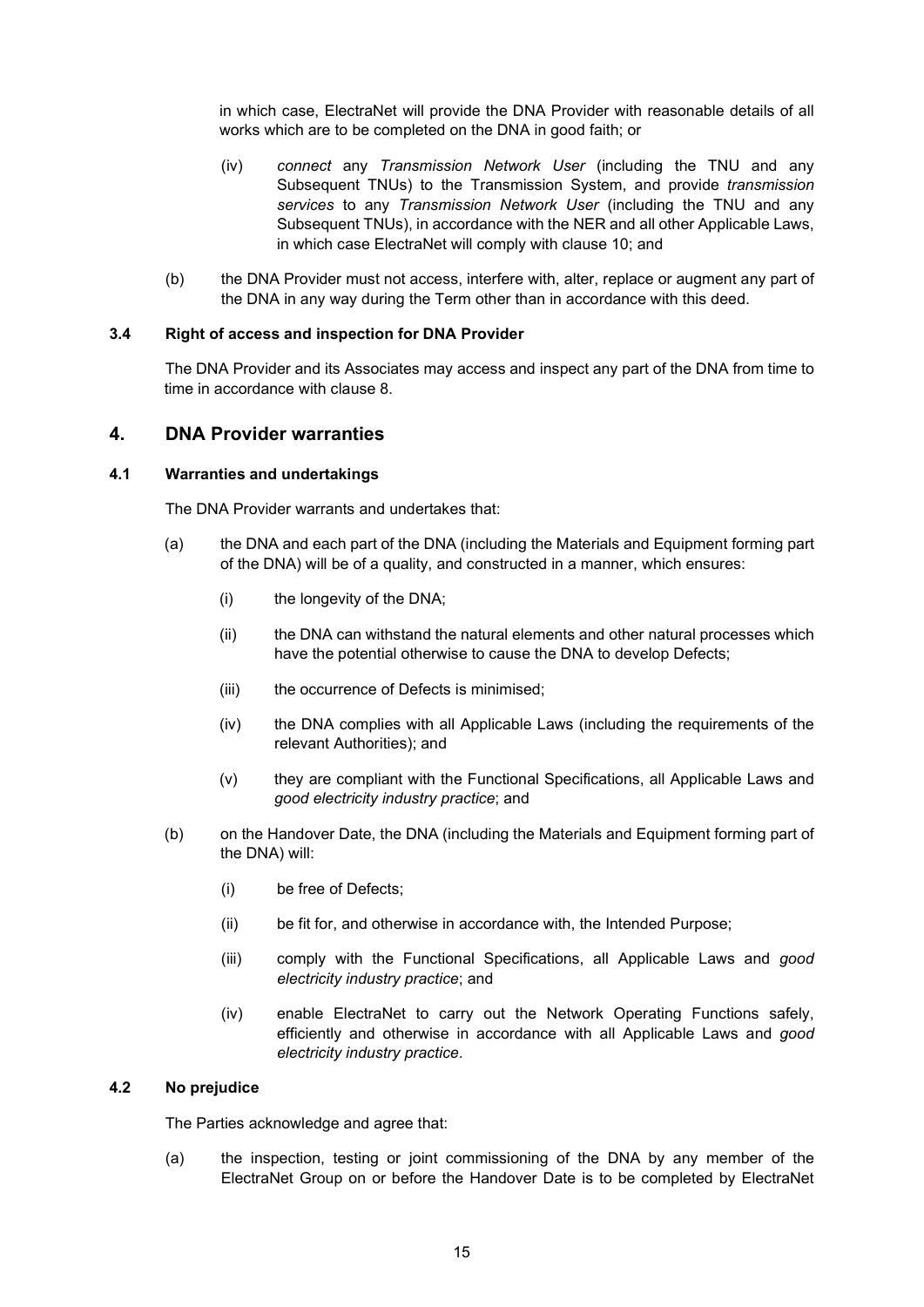under the TCA and Interface Works Agreement as prudent owner and operator of ElectraNet's transmission network; and

- (b) that such activities are to be completed for the sole benefit of ElectraNet and:
	- (i) must not be relied upon by any member of the DNA Provider Group for any purpose;
	- (ii) do not limit in any way, the DNA Provider's liability in relation to the warranties in clause 4.1 or otherwise in connection with this deed; and
	- (iii) do not limit in any way, ElectraNet's rights in relation to Defects contained in clause 6.

## 5. Title and risk in DNA

#### 5.1 Title and risk remains with DNA Provider

- (a) Subject to clause 15, title and ownership in the DNA remains with the DNA Provider at all times during the Term.
- (b) On and from the Execution Date and at all times during the Term, the DNA Provider bears the risk of:
	- (i) loss or damage to the DNA (including loss or damage caused by ordinary wear and tear); and
	- (ii) Defects in the Materials and Equipment forming part of the DNA,

other than to the extent such loss, damage or Defect was directly caused or contributed to by the negligence of any member of the ElectraNet Group.

(c) For clarity, clauses 5.1(a) and 5.1(b) applies to any relocations of, and any alterations, replacements or augmentations to, the DNA during the Term.

#### 5.2 No PPSA security interest

- (a) The Parties agree that nothing in this deed creates an Encumbrance which is registrable on the PPSR and agree that no such Encumbrance is to be registered at any time during the Term.
- (b) If such an Encumbrance is registered by either Party in contravention of clause 5.2(a), the Party that has made the registration must promptly, and in any event within 5 Business Days of a Notice received from the other Party, discharge the registration.

## 6. Defects

#### 6.1 Remediation of Defects during the Defect Correction Period

- (a) At any time during the Defects Correction Period, if ElectraNet discovers or believes there is a Defect (whether existing at the Handover Date or which becomes apparent before the expiration of the Defects Correction Period), ElectraNet may direct the DNA Provider in a Notice to promptly rectify the Defect.
- (b) The direction under clause 6.1(a) must identify the Defect and may state:
	- (i) a reasonable date by which the DNA Provider must complete the rectification work; and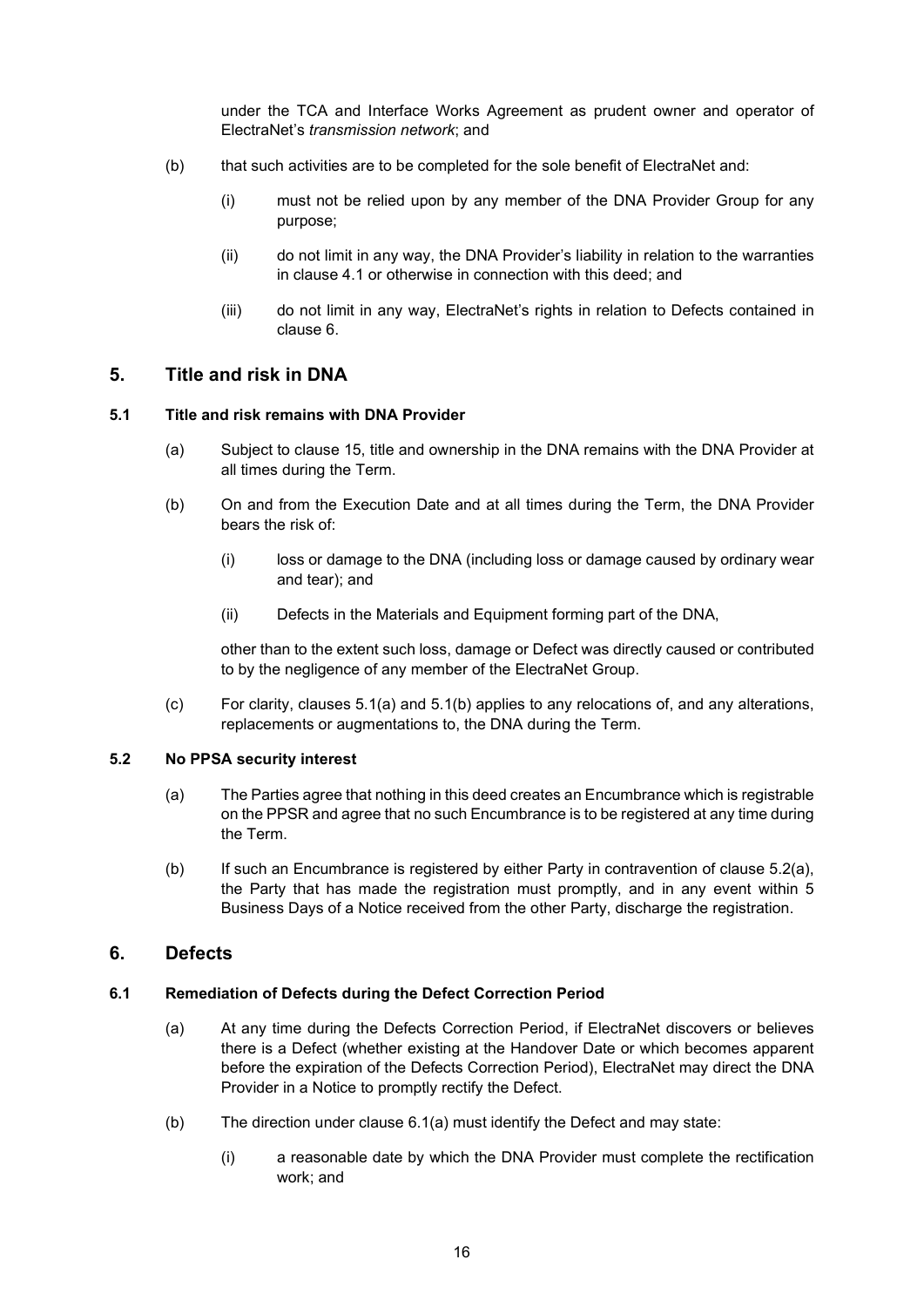(ii) a reasonable date by which the rectification work must commence.

#### 6.2 Time for performing Defect rectification

Subject to ElectraNet's rights under clause 6.3, if the DNA Provider has been directed by ElectraNet to carry out rectification work under clause 6.1(a), the DNA Provider must do so:

- (a) as soon as possible (and in any event, by the dates set out in ElectraNet's direction); and
- (b) at times directed by ElectraNet,

subject to ElectraNet granting the DNA Provider with access to the DNA.

#### 6.3 Urgent rectification

- (a) ElectraNet may at any time during the Defects Correction Period, determine and Notify the DNA Provider of any remedial, make safe, protective, repair or other work urgently required on or in relation to the DNA in order to:
	- (i) maintain power system security;
	- (ii) ensure the DNA operates in accordance with good electricity industry practice;
	- (iii) prevent loss, damage or disruption to any part of the DNA or the Transmission System; or
	- (iv) prevent loss or damage to any property or personal injury or death,

as a result of, or in relation to, a Defect.

(b) If the DNA Provider receives a Notice pursuant to clause 6.3(a), the DNA Provider must immediately commence and diligently perform all rectification work identified in that Notice promptly (and in any event, by the time specified in that Notice).

#### 6.4 Failure to remedy Defects

If the DNA Provider fails to remedy any Defect, the subject of a direction pursuant to clause 6.1 or the subject of a Notice pursuant to clause 6.3:

- (a) in the case of a direction pursuant to clause 6.1, by the time required under clause 6.2; or
- (b) in the case of a Notice pursuant to clause 6.3, by the time required under clause 6.3,

then ElectraNet may, in its absolute discretion, by Notice to the DNA Provider:

- (c) treat the matter as a Performance Default; and
- (d) remedy the Defect, or any part of it, at the sole expense of the DNA Provider and the cost of correcting the Defect will be payable by the DNA Provider under clause 13.2.

## PART 3 - OPERATION AND MAINTENANCE OBLIGATIONS

## 7. Operation and Maintenance Obligations

#### 7.1 Performance of Operation and Maintenance Obligations

On and from the Handover Date and until the end of the Term, ElectraNet will operate the DNA and perform Routine Maintenance on the DNA in accordance with: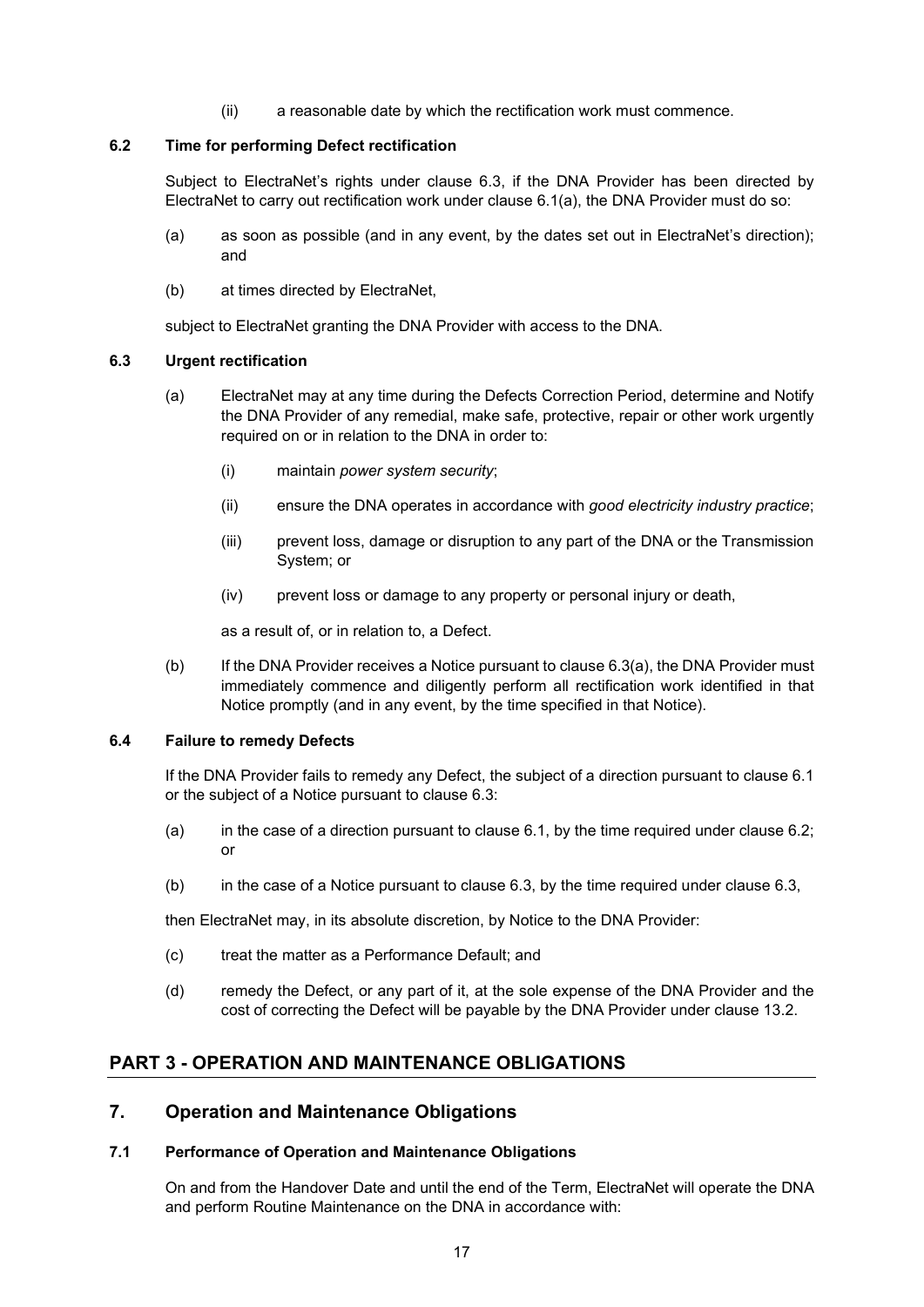- (a) the requirements of the Project Documents;
- (b) good electricity industry practice;
- (c) Applicable Law; and
- (d) ElectraNet's own maintenance and operational policies and procedures,

## (Operations and Maintenance Obligations).

### 7.2 Maintenance to be provided under TCA

- (a) The DNA Provider acknowledges that ElectraNet will need to conduct maintenance works and tests from time to time in relation to the DNA and that these maintenance works and tests may result in de-energisation of the DNA, outages or the interruption, suspension, reduction or limitation of services to the TNU under the TCA.
- (b) ElectraNet will provide notice of maintenance works and tests which are required to be undertaken on the DNA and details of any outages required relating to such maintenance works to the TNU in accordance with the terms of the TCA and will not be required to provide such notice to the DNA Provider under this deed.
- (c) The ElectraNet Group will not be liable for any Damages suffered by any member of the DNA Provider Group in connection with the de-energisation of the DNA or any outages or the interruption, suspension, reduction or limitation of services to the TNU under the TCA which are required in order to perform maintenance works and tests on the DNA from time to time.

#### 7.3 Maintenance records and Repairs and Replacement Schedules

- (a) Within 20 Business Days of a request from the DNA Provider, which requests may not be made any more than once per calendar year during the Term, ElectraNet will provide to the DNA Provider:
	- (i) reasonable records of the Routine Maintenance completed, or to be completed on the DNA during the year in which the request is made; and
	- (ii) an up to date repairs and replacements schedule highlighting any Minor Items and Major Items which require routine repairs and replacements in the future.
- (b) If the DNA Provider requires any changes to be made to the repairs and replacements schedule provided to the DNA Provider under clause 7.3(a)(ii):
	- (i) such changes must be proposed to ElectraNet in a Notice within 20 Business Days after ElectraNet provides the repairs and replacements schedule to the DNA Provider under clause 7.3(a);
	- (ii) the Parties must act in good faith to agree and finalise the repairs and replacements schedule within 20 Business Days after the date of the Notice provided by the DNA Provider to ElectraNet under clause 7.3(b)(i); and
	- (iii) if the Parties are not able to agree and finalise the repairs and replacements schedule within the period mentioned in clause 7.3(b)(ii), the Dispute will be resolved by the Parties in accordance with clause 20.
- (c) If the DNA Provider does not provide ElectraNet with a Notice under clause 7.3(b)(i) within the 20 Business Day period mentioned in that clause, the repairs and replacements schedule provided under clause 7.3(a) will be taken to be final and binding on the DNA Provider.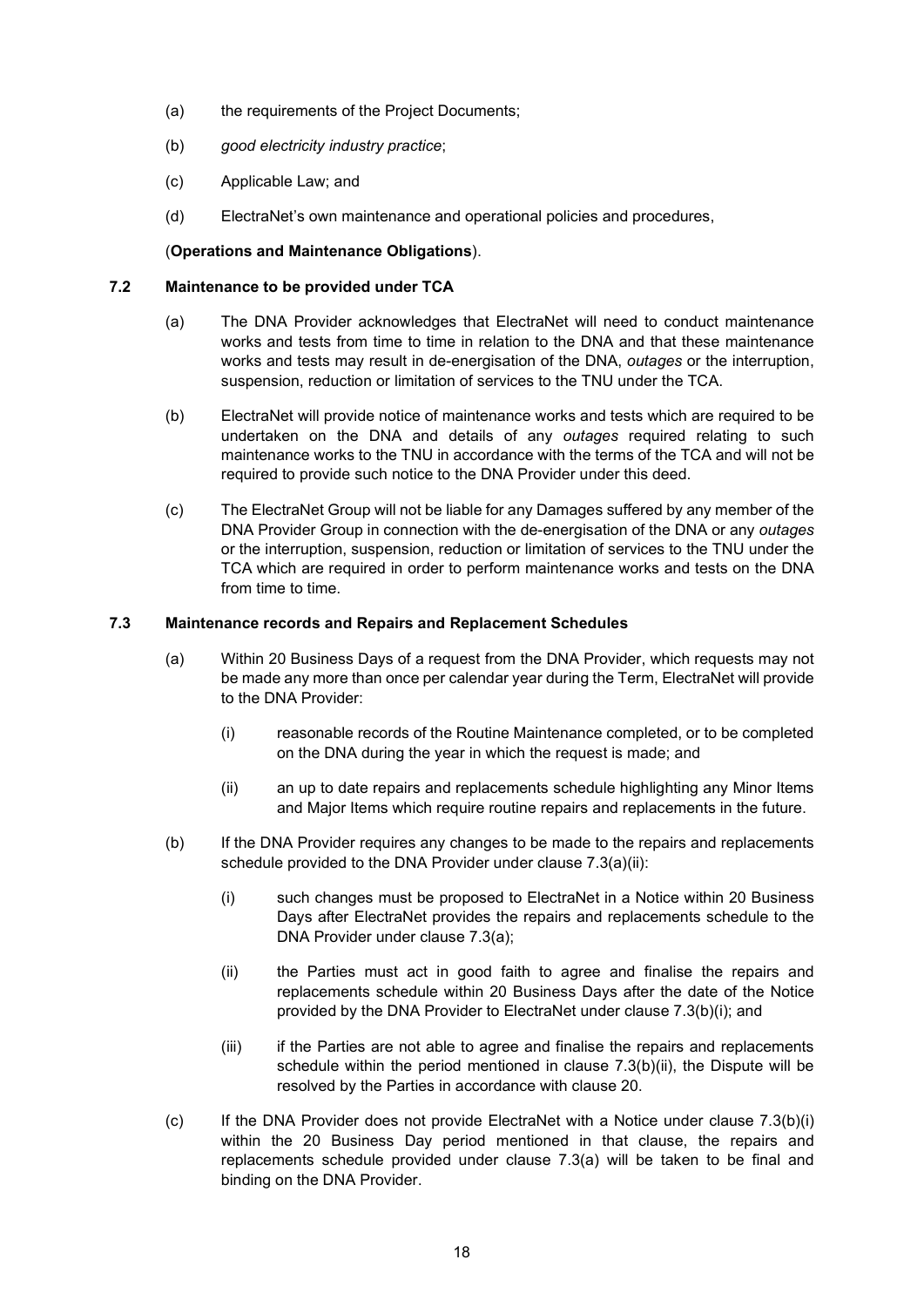#### 7.4 Repair or replacement of Minor Items

- (a) In addition to the Routine Maintenance of the DNA and subject to the Defects regime in clause 6, ElectraNet will promptly repair or replace any Minor Items forming part of the DNA which:
	- (i) are included in the most up to date Repairs and Replacements Schedule (as and when required by that schedule); or
	- (ii) otherwise become Defective during the Term regardless of how the Defect is caused.
- (b) The costs of ElectraNet repairing or replacing any Minor Items forming part of the DNA under clause 7.4(a) will be borne by the DNA Provider and will be payable by the DNA Provider to ElectraNet under clause 13.2.

#### 7.5 Routine repairs and replacements of Major Items

- (a) Before any scheduled repairs or replacements of Major Items forming part of the DNA (as specified in the most up to date Repairs and Replacements Schedule) occur, ElectraNet will provide the DNA Provider with a Notice:
	- (i) setting out details of the Major Items which are due for repairs or replacements; and
	- (ii) the estimated capital cost of the required repairs or replacements.
- (b) The DNA Provider must, within 20 Business Days of receiving a Notice from ElectraNet under clause 7.5(a), provide a Notice to ElectraNet confirming that it will either:
	- (i) accept the cost of the relevant Major Item repairs or replacements; or
	- (ii) elect to complete the repairs or replacements itself or have the repairs or replacements completed by its own contractor.
- $(c)$  If clause 7.5(b)(i) applies, ElectraNet may repair or replace the relevant Major Items in accordance with the most up to date Repairs and Replacements Schedule and the costs of ElectraNet doing so will be payable by the DNA Provider to ElectraNet under clause 13.2.
- (d) If clause  $7.5(b)(ii)$  applies, the DNA Provider must ensure that:
	- (i) the relevant repairs or replacements occur in accordance with (and within the timeframes anticipated by) the most up to date Repairs and Replacements Schedule;
	- (ii) the repaired or replaced DNA components comply with the requirements of the Project Documents (in particular, the standards set out in the Interface Works Agreement) and ensure that when the repairs or replacements are completed, the DNA is of the same or better standard and quality as it was as at the commencement of this deed; and
	- (iii) clause 8 is complied with by the DNA Provider and its contractors when undertaking the repairs or replacements.
- (e) If the DNA Provider (or its contractor) completes any repair or replacement of Major Items under this clause 7.5, all warranties provided by the DNA Provider under clause 4 will be taken to have been repeated in relation to the DNA as repaired or replaced.
- (f) If the DNA Provider: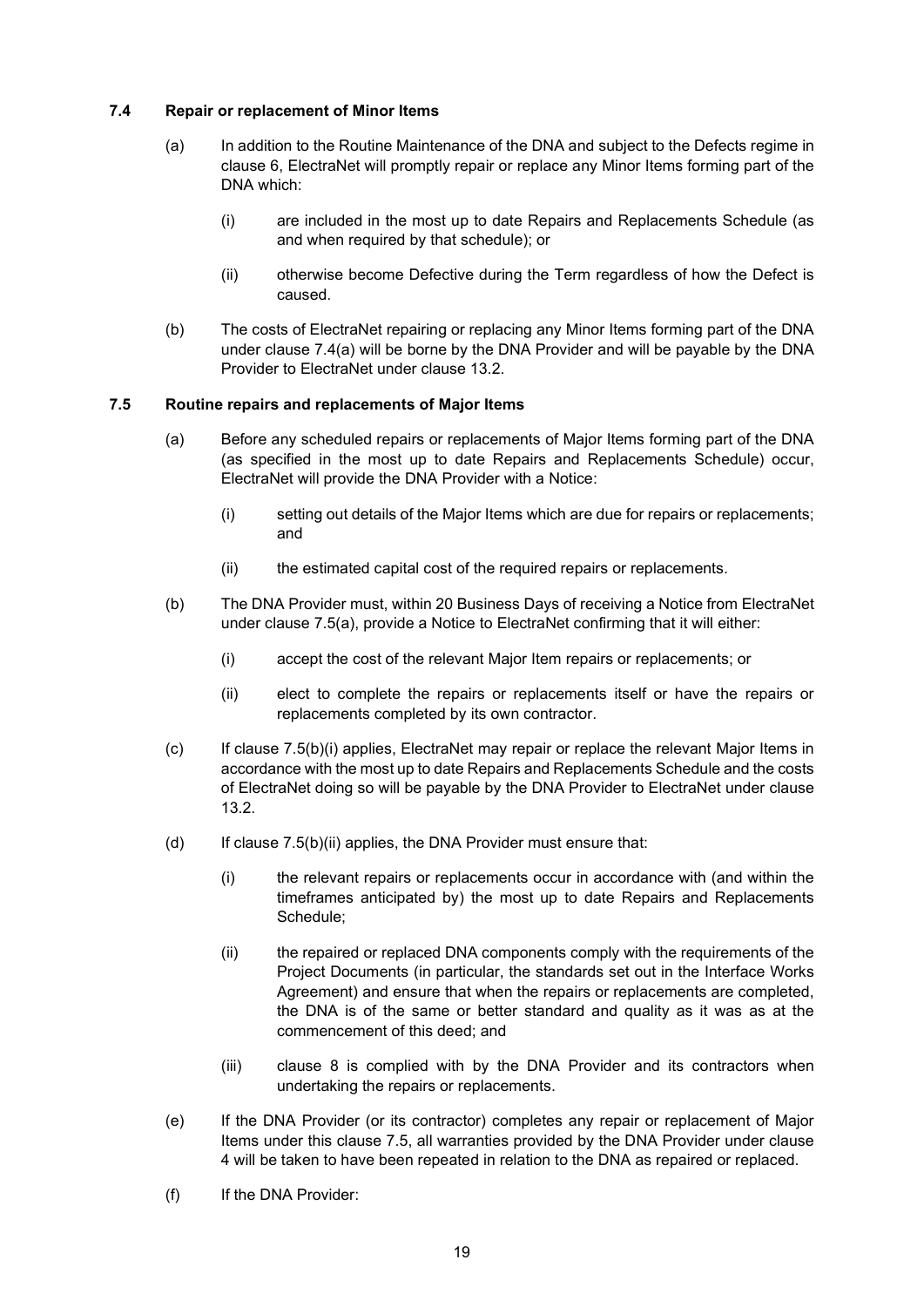- (i) fails to provide ElectraNet with a Notice under clause 7.5(b) within the 20 Business Day period referred to in that clause (or such later date as agreed by ElectraNet acting reasonably); or
- $(i)$  has provided a Notice under clause  $7.5(b)(ii)$  but fails to commence the relevant repairs or replacements in accordance with the most up to date Repairs and Replacements Schedule (or such later date as agreed by ElectraNet acting reasonably),

then:

- (iii) the DNA Provider will be taken to have waived its right to undertake the relevant repairs or replacements;
- (iv) ElectraNet may, but is not obliged to, carry out the relevant repairs or replacements at the DNA Provider's cost as if they were repairs or replacements of Minor Items; and
- (v) the applicable costs of such repairs or replacements will be borne by the DNA Provider and will be payable by the DNA Provider to ElectraNet under clause 13.2.

#### 7.6 Non – routine repairs and replacements of Major Items

- (a) In addition to the Routine Maintenance of the DNA and subject to:
	- (i) the Defects regime in clause 6; and
	- (ii) the exceptions in clause 7.9,

non-routine repairs or replacements of Major Items forming part of the DNA will be undertaken in accordance with this clause 7.6.

- (b) ElectraNet will provide the DNA Provider with Notice promptly after any Major Items forming part of the DNA become Defective during the Term regardless of how the Defect is caused:
	- (i) setting out details of the Major Items which have become Defective; and
	- (ii) the estimated capital cost of the required repairs or replacements.
- (c) The DNA Provider must, within 10 Business Days of receiving a Notice from ElectraNet under clause 7.6(b), provide a Notice to ElectraNet confirming that it will either:
	- (i) accept the cost of the relevant Major Item repairs or replacements; or
	- (ii) elect to complete the repairs or replacements itself or have the repair or replacement completed by its own contractor.
- (d) If clause 7.6(c)(i) applies, ElectraNet may repair or replace the relevant Major Items and the costs of ElectraNet doing so will be borne by the DNA Provider and will be payable by the DNA Provider to ElectraNet under clause 13.2.
- (e) If clause  $7.6(c)$ (ii) applies, the DNA Provider must ensure that:
	- (i) the relevant repairs or replacements occur as soon as reasonably practicable;
	- (ii) the repaired or replaced DNA components comply with the requirements of the Project Documents (in particular, the standards set out in the Interface Works Agreement) and ensure that when the repairs or replacements are completed,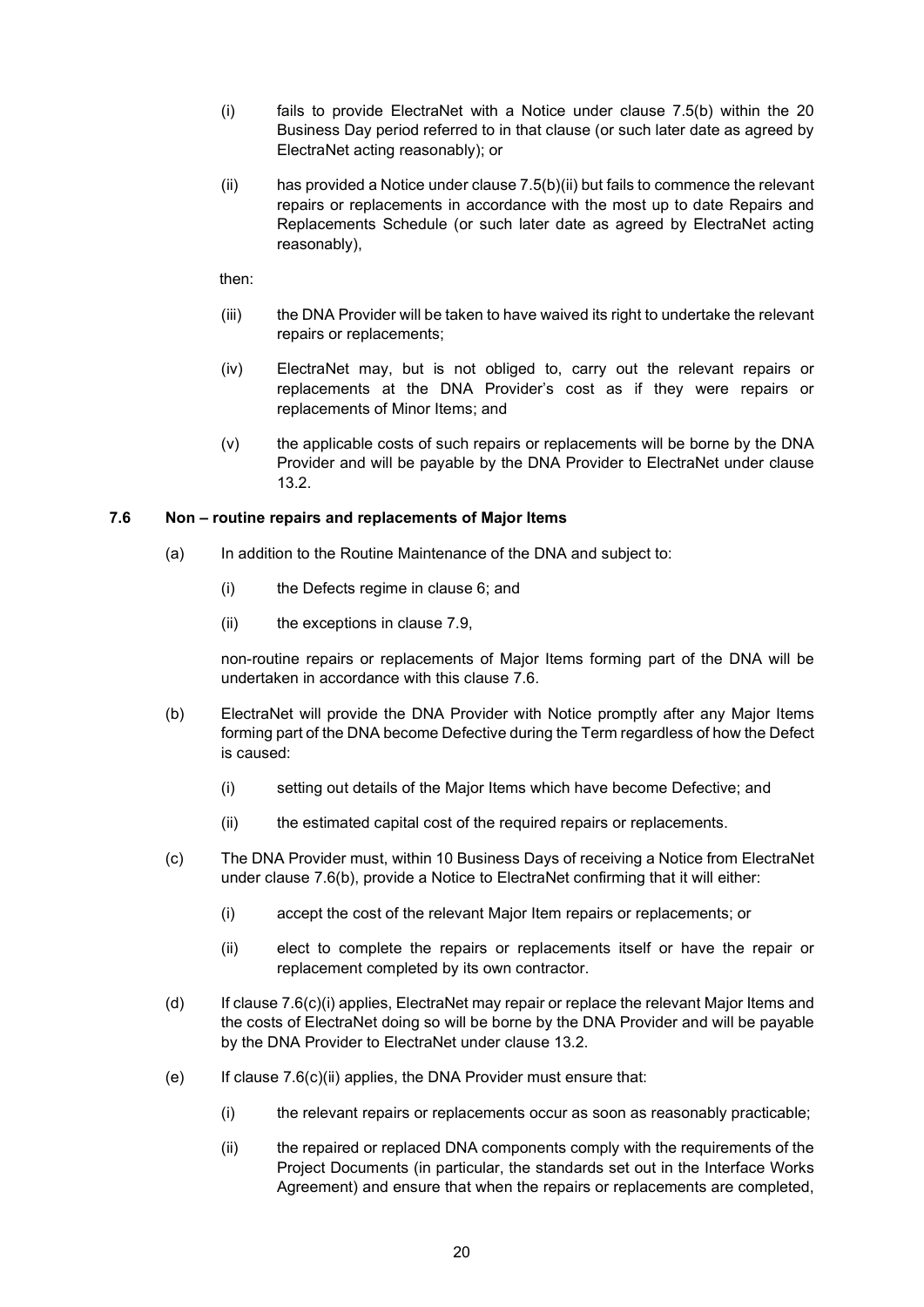the DNA is of the same or better standard and quality as it was as at the commencement of this deed; and

- (iii) clause 8 is complied with by the DNA Provider and its contractors when undertaking the repairs or replacements.
- (f) If the DNA Provider (or its contractor) completes any repairs or replacements of Major Items under this clause 7.6, all warranties provided by the DNA Provider under clause 4 will be taken to have been repeated in relation to the DNA as repaired or replaced.
- (g) If the DNA Provider:
	- (i) fails to provide ElectraNet with a Notice under clause 7.6(c) within the 10 Business Day period referred to in that clause (or such later date as agreed by ElectraNet acting reasonably); or
	- (ii) has provided a Notice under clause  $7.6(c)$  (ii) but fails to commence the relevant repairs or replacements within 40 Business Days of ElectraNet providing a Notice to the DNA Provider under clause 7.6(b) (or such later date as agreed by ElectraNet acting reasonably),

then:

- (iii) the DNA Provider will be taken to have waived its right to undertake the relevant repairs or replacements;
- (iv) ElectraNet may, but is not obliged to, carry out the relevant repairs or replacements at the DNA Provider's cost as if they were repairs or replacements of Minor Items; and
- (v) the applicable costs of such repairs or replacements will be borne by the DNA Provider and will be payable by the DNA Provider to ElectraNet under clause 13.2.

#### 7.7 Major loss events

- (a) Despite clauses 7.4 to 7.6 (inclusive), if more than 25% of the Materials and Equipment forming part of the DNA are damaged or destroyed by a single event, clause 7.6 will not apply, and the entire DNA must be reinstated by the DNA Provider at its own cost, other than to the extent that the relevant event was directly caused or contributed to by the negligence of the ElectraNet Group.
- (b) The DNA Provider must commence the reinstatement of the DNA in accordance with clause 7.7(a) as soon as reasonably practicable following the occurrence of the relevant event (and in any event in accordance with Applicable Laws and no later than 40 Business Days after the relevant event) and the Parties will act in good faith in order to jointly test and recommission the reinstated DNA upon completion of the reinstatement.
- (c) If the DNA is reinstated under this clause 7.7, the Parties agree that this deed (including the warranties in clause 4) will apply in relation to the reinstated DNA in the same manner as it does in relation to the original DNA and the Defect Correction Period will be taken to have recommenced upon energisation of the reinstated DNA.
- (d) If the DNA Provider does not start to reinstate the DNA within the timeframe set out in clause 7.7(b):
	- (i) the DNA Provider will be taken to have waived its right to reinstate the DNA;
	- (ii) ElectraNet may, at its sole discretion, elect to either: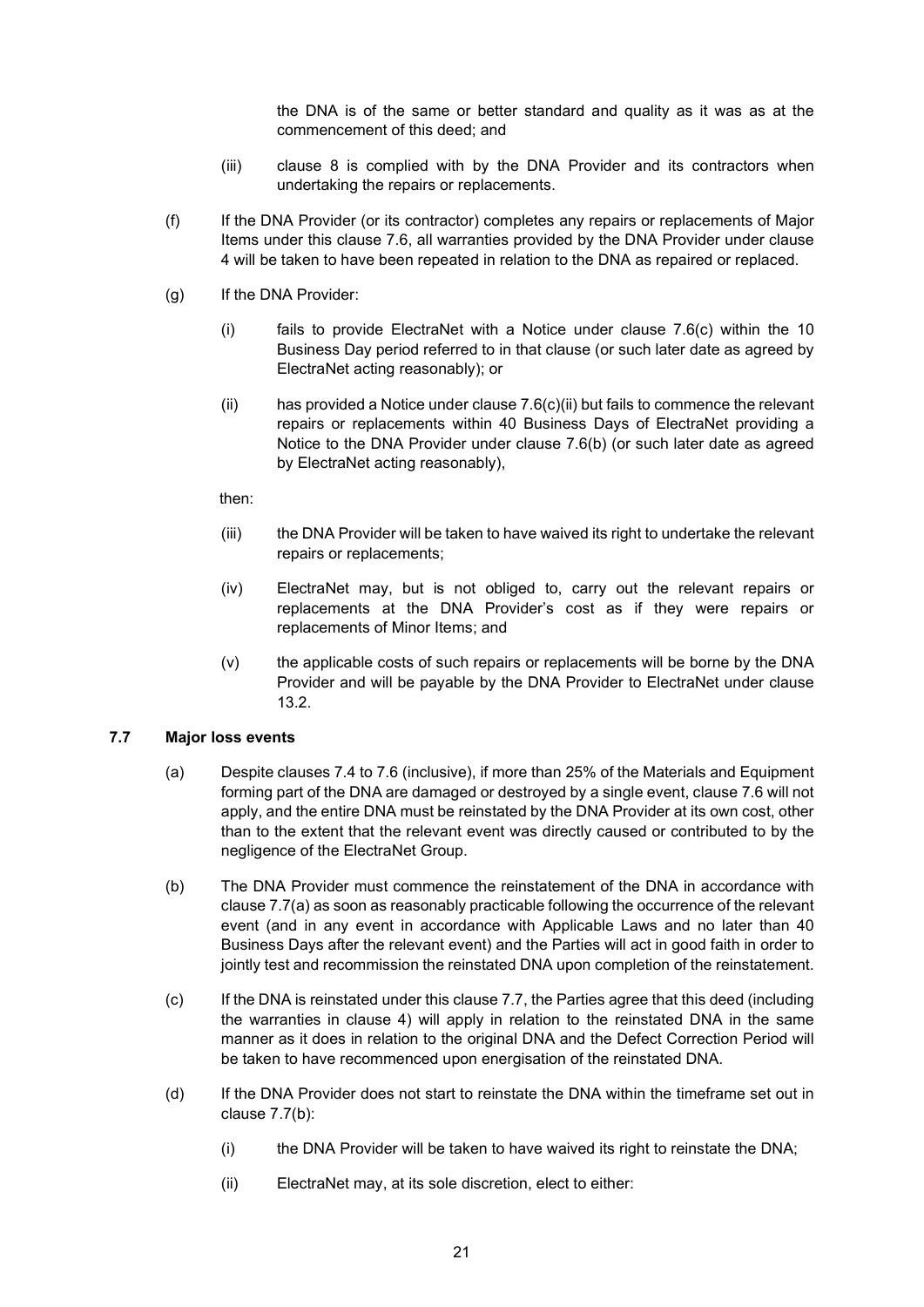- (A) reinstate the DNA, in which case all costs incurred by ElectraNet arising out of or in connection with the reinstatement will be borne by the DNA Provider and will be payable by the DNA Provider to ElectraNet under clause 13.2; or
- (B) terminate this deed upon Notice to the DNA Provider and the Option Period will commence on the Termination Date.

#### 7.8 Changes to DNA required by Change in Applicable Law Event

- (a) ElectraNet will promptly update, augment, repair, replace or rectify (Update) any Minor Items forming part of the DNA where required, in ElectraNet's reasonable opinion, as the result of a Change in Applicable Law Event.
- (b) The costs of ElectraNet updating, augmenting, repairing, replacing or rectifying any Minor Items forming part of the DNA under clause 7.4(a) will be borne by the DNA Provider and will be payable by the DNA Provider to ElectraNet under clause 13.2.
- (c) If, in ElectraNet's reasonable opinion, any updates, augmentations, repairs, replacements or rectifications of Major Items are required as the result of a Change in Applicable Law Event, ElectraNet will provide the DNA Provider with a Notice:
	- (i) setting out details of the relevant Major Items; and
	- (ii) the estimated capital cost of the required updates, augmentations, repairs, replacements or rectifications.
- (d) The DNA Provider must, within 20 Business Days of receiving a Notice from ElectraNet under clause 7.8(c), provide a Notice to ElectraNet confirming that it will either:
	- (i) accept the cost of the relevant Major Item updates, augmentations, repairs, replacements or rectifications; or
	- (ii) elect to complete the updates, augmentations, repairs, replacements or rectifications itself or have them completed by its own contractor.
- (e) If clause 7.8(d)(i) applies, ElectraNet may update, augment, repair, replace or rectify the relevant Major Items and the costs of ElectraNet doing so will be borne by the DNA Provider and will be payable by the DNA Provider to ElectraNet under clause 13.2.
- $(f)$  If clause 7.8(d)(ii) applies, the DNA Provider must ensure that:
	- (i) the relevant updates, augmentations, repairs, replacements or rectifications occur as soon as reasonably practicable;
	- (ii) the updated, augmented, repaired, replaced or rectified DNA components comply with the requirements of the Project Documents (in particular, the standards set out in the Interface Works Agreement) and ensure that when the updates, augmentations, repairs, replacements or rectifications are completed, the DNA is of the same or better standard and quality as it was as at the commencement of this deed; and
	- (iii) clause 8 is complied with by the DNA Provider and its contractors when undertaking the updates, augmentations, repairs, replacements or rectifications.
- (g) If the DNA Provider (or its contractor) completes any updates, augmentations, repairs, replacements or rectifications of Major Items under this clause 7.8, all warranties provided by the DNA Provider under clause 4 will be taken to have been repeated in relation to the DNA as updated, augmented, repaired, replaced or rectified.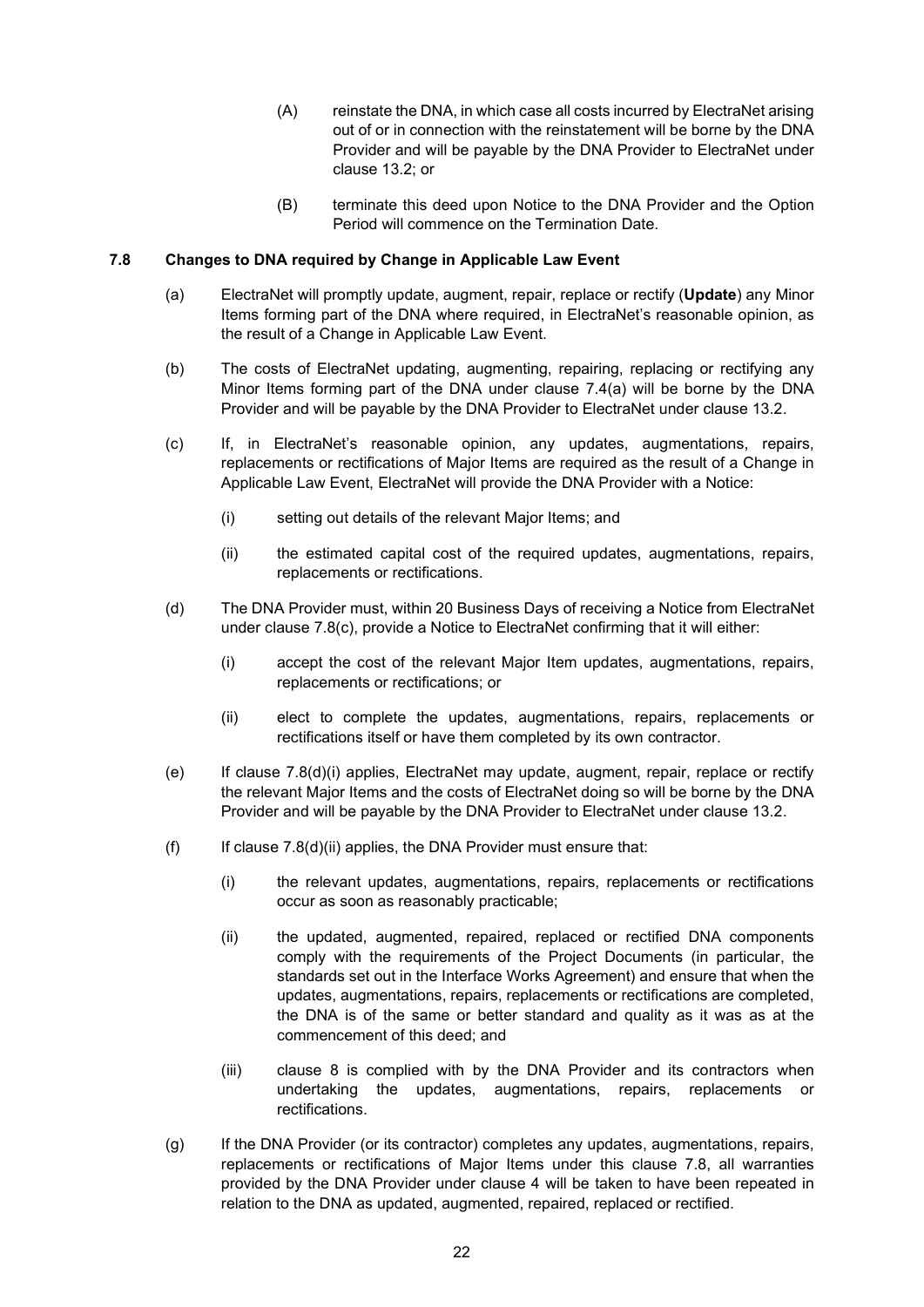- (h) If the DNA Provider:
	- (i) fails to provide ElectraNet with a Notice under clause 7.6(d) within the 20 Business Day period referred to in that clause (or such later date as agreed by ElectraNet acting reasonably); or
	- (ii) has provided a Notice under clause  $7.8(d)(ii)$  but fails to commence the relevant updates, augmentations, repairs, replacements or rectifications within 40 Business Days of ElectraNet providing a Notice to the DNA Provider under clause 7.8(c) (or such later date as agreed by ElectraNet acting reasonably),

then, the DNA Provider will be taken to have waived its right to reinstate the DNA and ElectraNet may elect to:

- (iii) complete the required updates, augmentations, repairs, replacements or rectifications, in which case the all costs incurred by ElectraNet arising out of or in connection the required updates, augmentations, repairs, replacements or rectifications will be borne by the DNA Provider and will be payable by the DNA Provider to ElectraNet under clause 13.2; or
- (iv) terminate this deed upon Notice to the DNA Provider and the Option Period will commence on the Termination Date.

## 7.9 Exceptions

Nothing in this deed (including clauses 6 and 7) will prevent ElectraNet from immediately undertaking any works it considers necessary (including following the occurrence of a Defect in any Materials and Equipment forming part of the DNA or any major loss event of the kind referred to in clause 7.7) to:

- (a) make the DNA safe, and restore its transmission network, including any works required to "bypass" the DNA; or
- (b) repair or replace any Major Items forming part of the DNA if other Network Users (in addition to the TNU) who use the DNA are being affected,

in which case:

- (c) ElectraNet may carry out the relevant make safe or bypass works, repairs or replacements at the DNA Provider's cost as if they were repairs or replacements of Minor Items; and
- (d) the applicable costs of such works will be borne by the DNA Provider and will be payable by the DNA Provider to ElectraNet under clause 13.2.

#### 7.10 Disconnection and reduction

- (a) The DNA Provider acknowledges and agrees that:
	- (i) ElectraNet has, or will have, certain rights under:
		- (A) the TCA; and
		- (B) any connection agreement entered into with a Subsequent TNU or any other Transmission Network User involving the use of the DNA,

(Connection Agreements) and Applicable Laws to disconnect any facilities or interrupt, suspend, reduce or limit the provision of any transmission services provided from time to time using the DNA under the Connection Agreements; and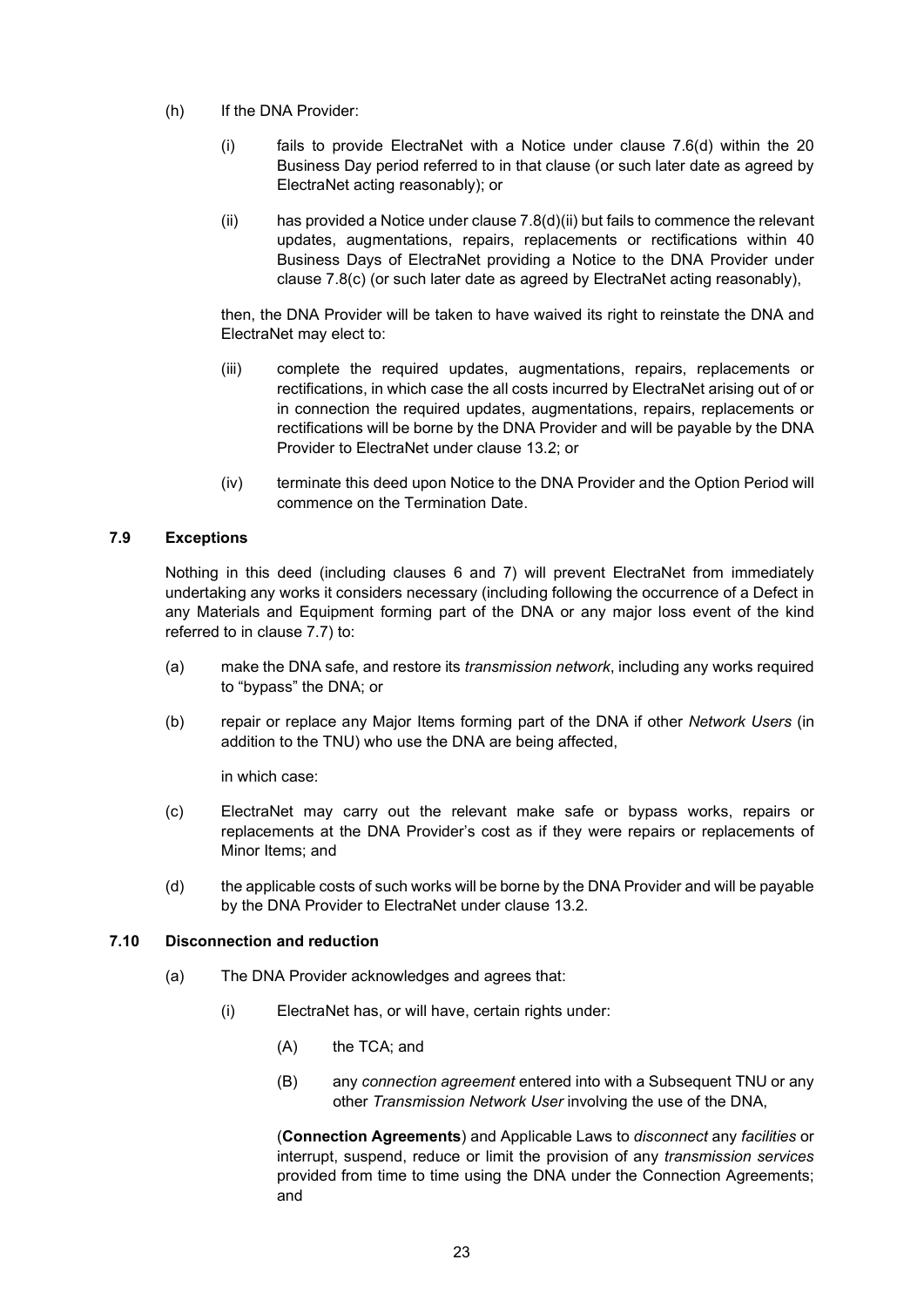- (ii) nothing in this deed limits ElectraNet's rights under any Connection Agreement or Applicable Law to *disconnect* any facilities or interrupt, suspend, reduce or limit the provision of any transmission services provided under a Connection Agreement.
- (b) No member of the ElectraNet Group will be liable to any member of the DNA Provider Group for any Damages incurred or suffered by any member of the DNA Provider Group (including any third party Claims) as a result of ElectraNet disconnecting any facilities or interrupting, suspending, reducing or limiting the provision of any services in accordance with a Connection Agreement or Applicable Law.

## 8. Access for DNA Provider and outages

## 8.1 DNA Provider Access

- (a) ElectraNet will ensure that members of the DNA Provider Group are granted access to the DNA and Land from time to time for the purpose of allowing the DNA Provider to inspect the DNA or to complete any works on the DNA as anticipated or permitted by clauses 6 and 7.
- (b) The DNA Provider must ensure that before any members of the DNA Provider Group access the Land, 12 hours' written Notice is provided to ElectraNet, which Notice must contain:
	- (i) names and photo identification of all personnel who will be accessing the DNA or Land; and
	- (ii) reasonable details of why access is required and the proposed times for access.
- (c) At all times whilst accessing the DNA or Land under this clause 8.1, the DNA Provider must ensure that all members of the DNA Provider Group:
	- (i) comply with ElectraNet's reasonable security, WHS and other access directions, policies and procedures;
	- (ii) comply with the ElectraNet Asset Access Manual;
	- (iii) do not carry out any work in any High Risk Areas;
	- (iv) consult in good faith with members of the ElectraNet Group in respect of matters concerning WHS; and
	- (v) if required by the member of the ElectraNet Group which occupies and controls the DNA or Land:
		- (A) wear a valid visitor's pass and be escorted by a representative or safety observer; and
		- (B) are formally inducted before they obtain access to the DNA or Land.
- (d) Access to the DNA and Land under this clause 8 will be restricted to the hours of 8:30am to 5:00pm on Business Days and weekends which are not public holidays.
- (e) In exercising its rights under this clause 8, the DNA Provider must (and procure that the other members of the DNA Provider Group):
	- (i) comply with all lawful directions of ElectraNet; and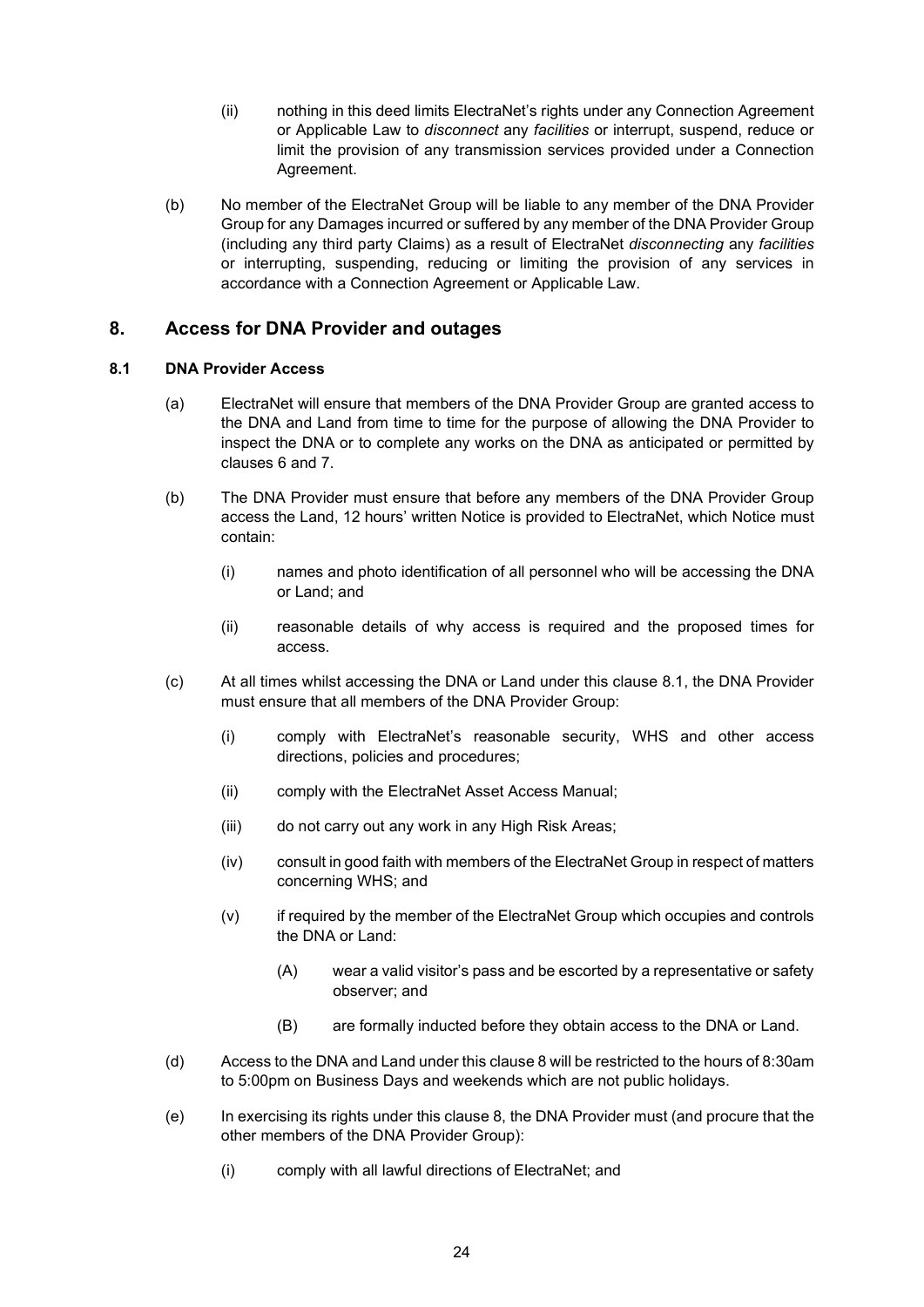(ii) minimise, as far as possible, disruption to ElectraNet or any Associate of ElectraNet.

#### 8.2 Outages for DNA Provider works

- (a) The DNA Provider acknowledges and agrees that it must procure the TNU (and use its reasonable endeavours to procure any Subsequent TNU) to book any outages with ElectraNet that are required to enable the DNA Provider or its contractor to complete any works on the DNA as anticipated or permitted by clauses 6 and 7 in accordance with the Connection Agreements, ElectraNet's reasonable requirements and Applicable Law.
- (b) No member of the ElectraNet Group will be liable to any member of the DNA Provider Group for any Damages incurred or suffered by any member of the DNA Provider Group (including any third party Claims) as a result of any delay or failure to obtain outages which are required to enable the DNA Provider or its contractor to any works on the DNA as anticipated or permitted by clauses 6 and 7.

## 9. Boundary Point losses

- (a) In accordance with rule 3.6.2B of the NER, following the end of each *financial year* during the Term, ElectraNet will calculate the settlements residue that accrue on the DNA at the Boundary Point.
- (b) Upon calculation of the settlements residue, ElectraNet will provide a Notice to the DNA Provider either distributing to, or seeking to recover from, the DNA Provider the settlements residue.

## PART 4 - SUBSEQUENT TNU ACCESS

#### 10. Subsequent TNUs

#### 10.1 Connection of Subsequent TNUs

Without limiting clause 3, the DNA Provider acknowledges and agrees that ElectraNet may connect the facilities of Subsequent TNUs to the DNA and otherwise alter, replace, augment and perform works on the DNA in order to *connect* Subsequent TNUs to ElectraNet's transmission network without the DNA Provider's consent.

#### 10.2 Subsequent ElectraNet Work Notice

- (a) ElectraNet will provide a Notice to the DNA Provider as soon as reasonably practicable after it receives an application to connect from a Connection Applicant which will require ElectraNet or an Associate of ElectraNet to connect the facility of a Subsequent TNU to ElectraNet's transmission network via the DNA (Subsequent ElectraNet Work Notice).
- (b) The Subsequent ElectraNet Work Notice must contain:
	- (i) reasonable details of any non-contestable DNA components and contestable DNA components (if any) that ElectraNet or its Associates will be required to construct on or adjacent to the DNA in order to connect the facility of the Subsequent TNU to ElectraNet's transmission network via the DNA; and
	- (ii) a copy of the *preliminary program* for the *connection* (as amended from time to time) which has been provided by ElectraNet to the Connection Applicant as part of the relevant NER connection process.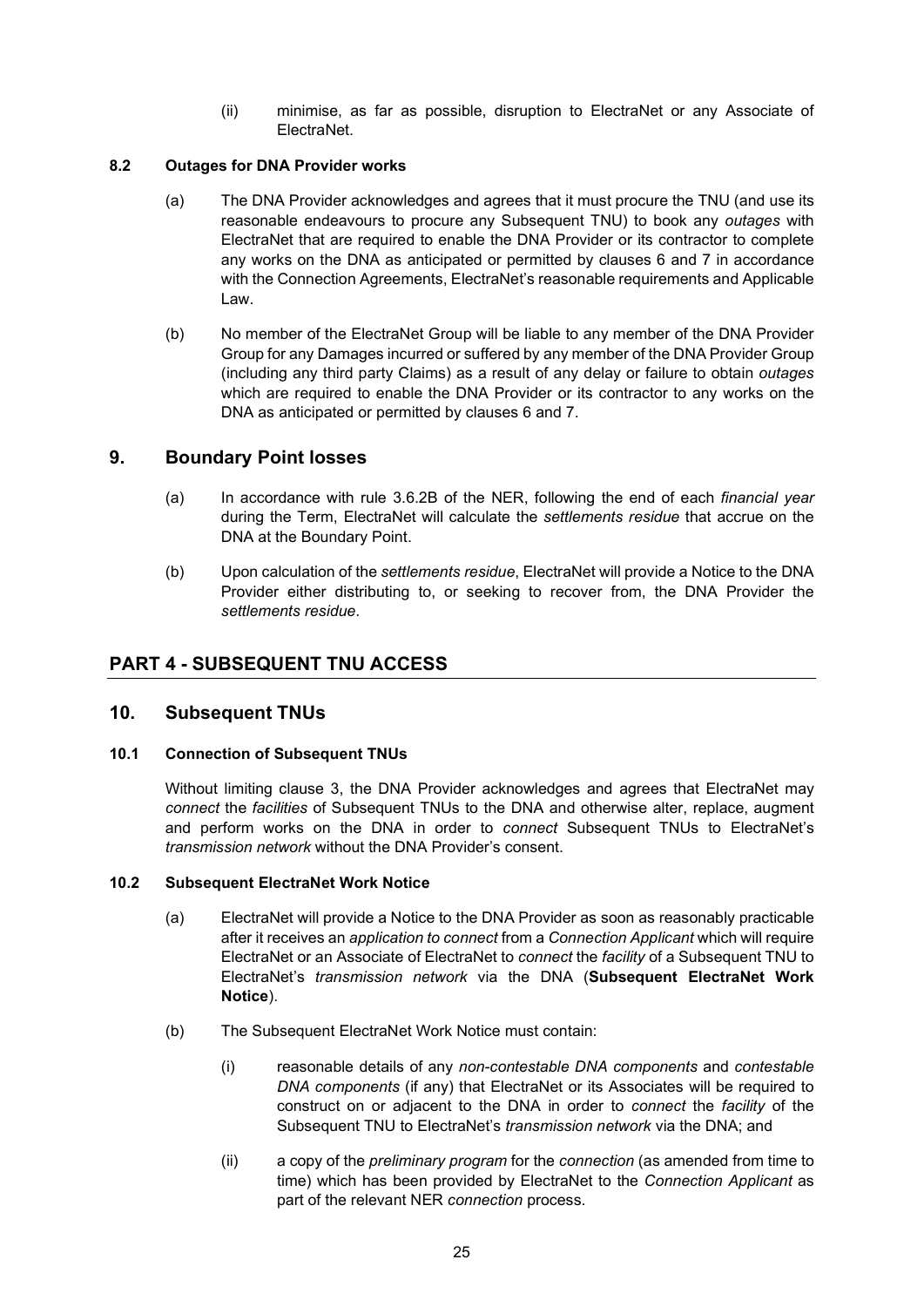#### 10.3 Subsequent DNA Provider Work Notice

- (a) Without limiting clause 3.3, the DNA Provider must provide a Notice to ElectraNet before it enters into a contract which will require the DNA Provider or an Associate of the DNA Provider to construct any contestable DNA components on or adjacent to the DNA in order to connect the facility of a Subsequent TNU to ElectraNet's transmission network via the DNA (Subsequent DNA Provider Work Notice).
- (b) The Subsequent DNA Provider Work Notice must contain reasonable details of any contestable DNA components the DNA Provider or its Associates will be required to construct on or adjacent to the DNA in order to *connect* the *facility* of the Subsequent TNU to ElectraNet's transmission network via the DNA.

#### 10.4 Agreed process following Subsequent Work Notice

- (a) The Parties must use their best endeavours to agree in good faith as soon as reasonably practicable, and in any event, within 60 Business Days of the date on which a Subsequent DNA Provider Work Notice or Subsequent ElectraNet Work Notice (Subsequent Work Notice) is issued under this clause 10:
	- (i) any changes which are required to this deed or any other Project Document between the Parties as a result of the Subsequent TNU connection:
	- (ii) any relocations to Materials and Equipment constituting the DNA which are required in order to connect the Subsequent TNU;
	- (iii) the terms of any required access to the Land and the DNA which are required to enable the works under the Subsequent Work Notice to be performed; and
	- (iv) the terms of any ongoing tenure arrangements of the Parties relating to all assets which are located, or to be located, on or near the Land.
- (b) Despite any other clause contained in this deed, if the Parties have not agreed and signed formal documentation relating to the matters set out in clause 10.4(a) within the period mentioned in clause 10.4(a) or such later period as reasonably agreed by ElectraNet, then ElectraNet may terminate this deed immediately upon Notice to the DNA Provider and the Option Period will commence on the Termination Date.

#### 10.5 Outages

- (a) ElectraNet will provide reasonable Notice of any outages which are required to the DNA in order to connect a Subsequent TNU to the DNA and use its best endeavours to keep any such outages and other interruptions to a minimum.
- (b) Without limiting clause 7.10(b), no member of the ElectraNet Group will be liable to any member of the DNA Provider Group for any Damages incurred or suffered by any member of the DNA Provider Group (including any third party Claims) as a result of outages which are required in order to connect any Subsequent TNU to the DNA.

## PART 5 - GENERAL OBLIGATIONS

## 11. Compliance with Applicable Laws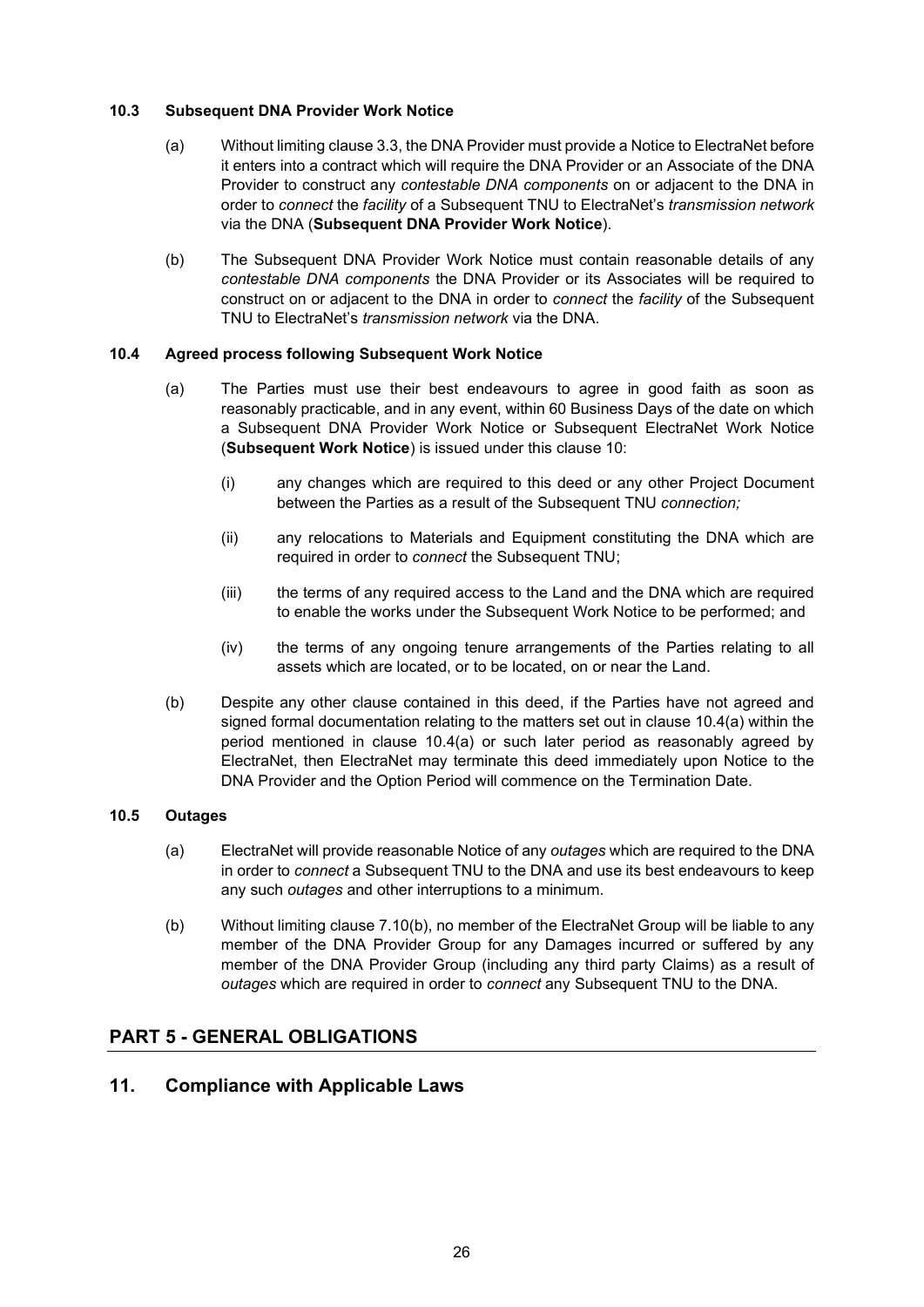#### 11.1 Compliance

Notwithstanding any other provision of this deed, each Party will comply with the obligations imposed on that Party by any Applicable Law. If such obligations are inconsistent with the obligations of that Party under this deed:

- (a) the provisions of this deed will prevail to the extent permitted by that Applicable Law; and
- (b) otherwise the provisions of that Applicable Law will prevail over the provisions of this deed to the extent of that inconsistency.

#### 11.2 Limitation

Nothing in this deed will limit any right either Party may have under an Applicable Law except to the extent that that right can be limited in accordance with the provisions of that Applicable Law by agreement between the Parties and this deed directly or indirectly limits that right.

#### 12. Insurance

## 12.1 DNA Provider insurance

The DNA Provider must, at its own expense, effect and maintain for the Term, the insurance policies specified in Item 6 of Schedule 1 with insurers of good repute and on terms, both preapproved by ElectraNet in writing.

#### 12.2 Inspection of DNA Provider insurance policy documentation

The DNA Provider will on reasonable request of ElectraNet provide:

- (a) certificates evidencing that the insurance policies required by clause 12.1 have been effected and all premiums have been paid; and
- (b) such other reasonable documentation (but excluding full policy terms) as ElectraNet may require from time to time to confirm that the insurance policies are valid, current and meet the requirements of clause 12.1.

#### 12.3 Failure to effect and maintain insurance

If the DNA Provider fails to effect or maintain an insurance policy required by clause 12.1, ElectraNet may effect and maintain the insurance policy and recover all costs incurred as a debt immediately due and payable from the DNA Provider.

## 12.4 ElectraNet insurance

ElectraNet must effect and maintain during the Term, the insurance policy specified in Item 7 of Schedule 1 with insurers of good repute.

#### 12.5 Inspection of ElectraNet insurance policy documentation

ElectraNet will on reasonable request by the DNA Provider provide:

- (a) certificates evidencing that the insurance policy required by clause 12.4 has been effected and all premiums have been paid; and
- (b) such other reasonable documentation (but excluding full policy terms) as the DNA Provider may require from time to time to confirm that the insurance policy is valid, current and meets the requirements of clause 12.4.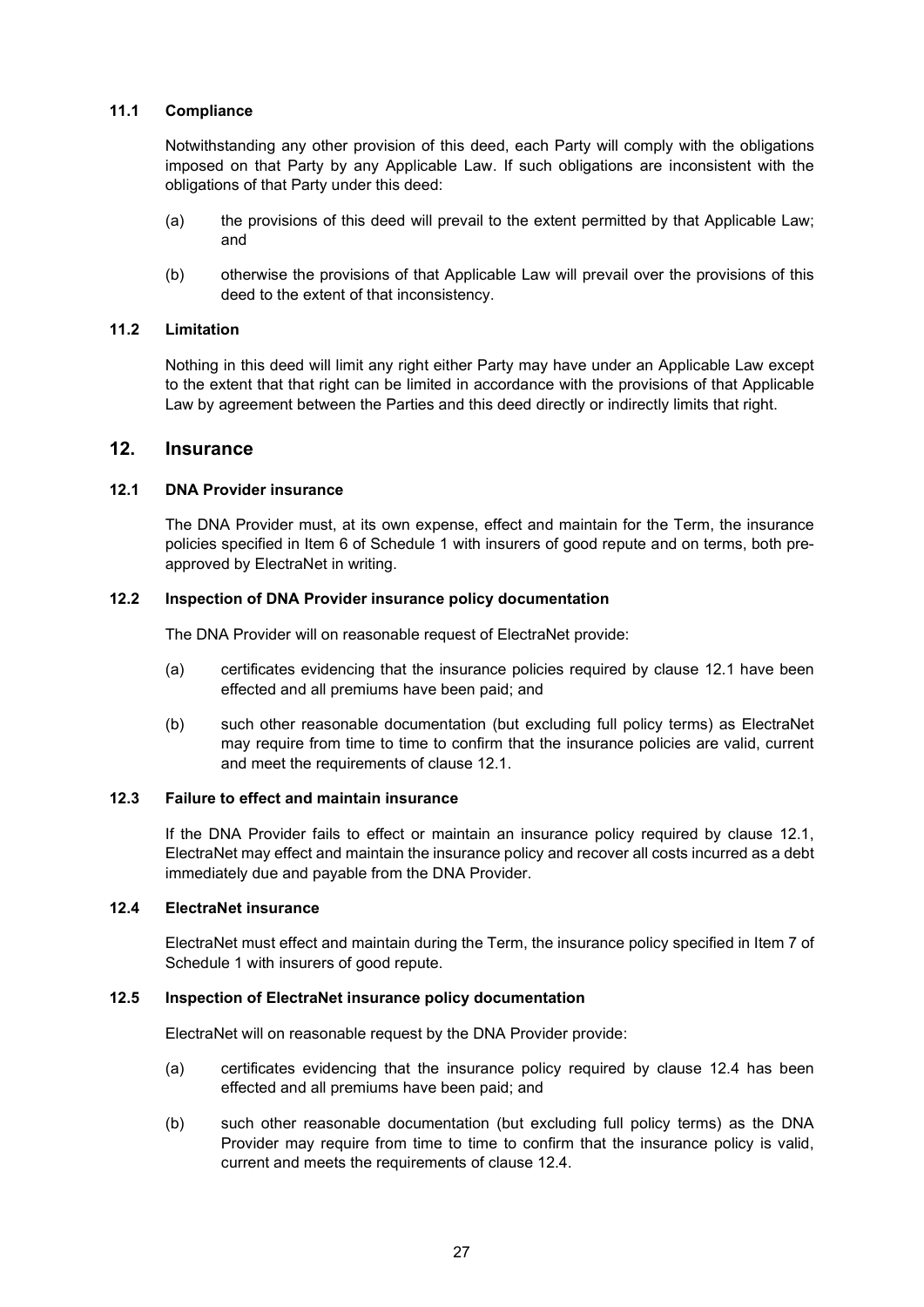## PART 6 - CHARGING METHODOLOGY

## 13. Charging methodology and compensable events

#### 13.1 No charges or fees payable to DNA Provider by ElectraNet

- (a) The Parties acknowledge and agree that other than payments from the DNA Provider to ElectraNet under this clause 13, no charges or fees will be payable:
	- (i) by ElectraNet to the DNA Provider; or
	- (ii) by the DNA Provider to ElectraNet,

relating to:

- (iii) the granting of the Access and Use Rights by the DNA Provider to ElectraNet; or
- (iv) the performance of the Network Operating Functions by ElectraNet.
- (b) ElectraNet will charge the Transmission Network Users who are connected to the DNA from time to time, the applicable fees and charges for ElectraNet performing the Network Operating Functions and Routine Maintenance under the terms of their relevant connection agreements.

#### 13.2 Payment of compensable amounts plus handling fee

- (a) The DNA Provider must pay:
	- (i) any amount payable to ElectraNet under this deed (including clauses 6 and 7) (plus any applicable GST);
	- (ii) plus a handling fee of [insert]% on the net amounts payable under clause 13.2(a)(i),

within 20 Business Days of the date of receipt of a tax invoice for the relevant amount from ElectraNet.

(b) Any amounts payable by the DNA Provider under this clause 13.2 are to be reduced to the extent that any relevant Defect, loss or damage in or to the Materials and Equipment forming part of the DNA (other than reasonable wear and tear) is directly caused or contributed by the negligence of the ElectraNet Group.

#### 13.3 Goods and services tax

- (a) Unless specifically described in this deed as "GST inclusive", any sum payable (or amount included in the calculation of a sum payable), or consideration to be provided, under or in accordance with this deed does not include any amount on account of GST.
- (b) Where any payment to be made by one Party (supplier) to another Party (recipient) under or in accordance with this deed is subject to GST (other than a supply the consideration for which is specifically described in this deed as "GST inclusive"):
	- (i) the consideration payable or to be provided for that supply but for the application of this clause 13.3 (GST Exclusive Consideration) will be increased by, and the recipient will pay to the supplier, an amount equal to the GST payable by the supplier in respect of that supply; and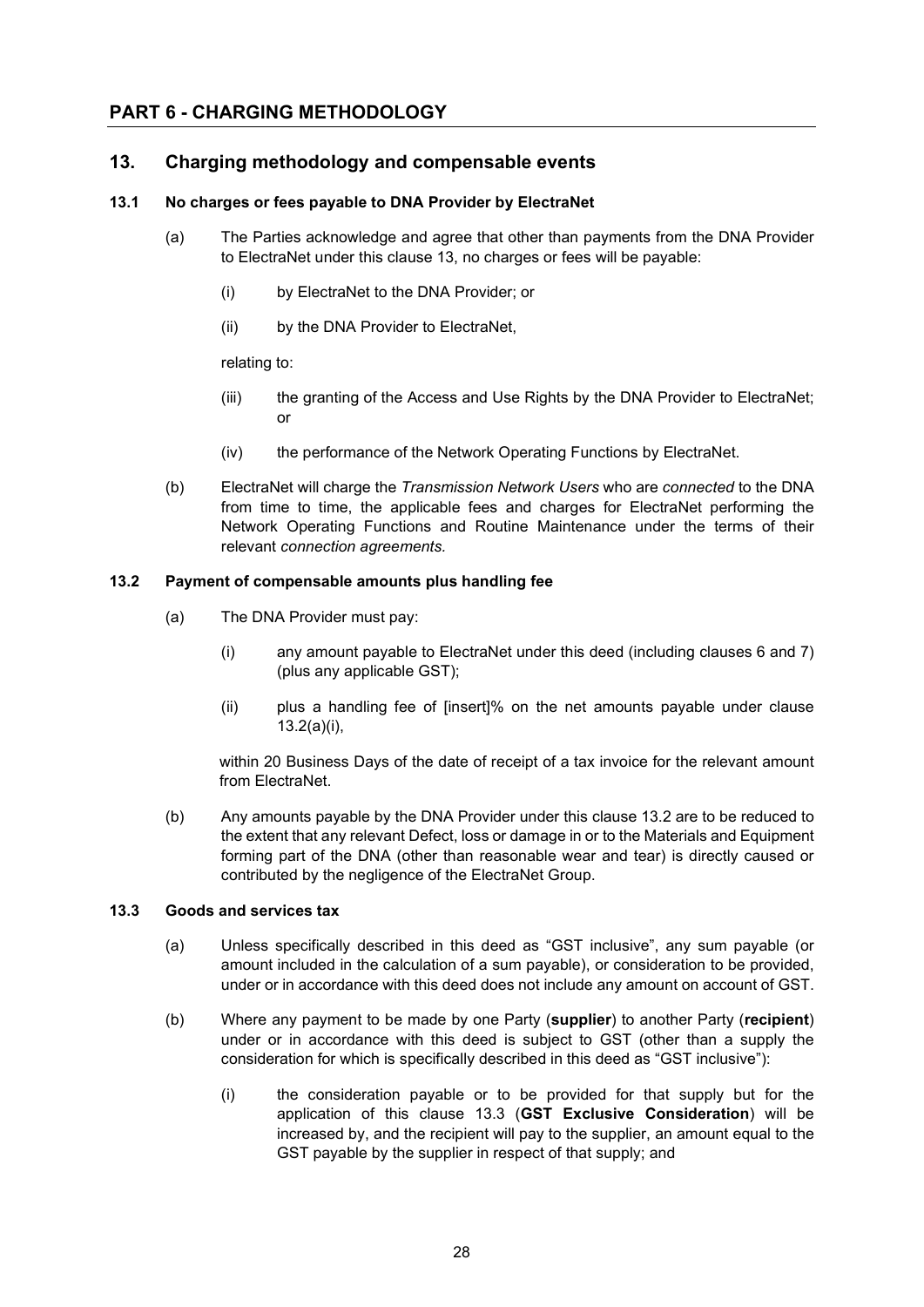- (ii) the recipient must pay that additional amount at the same time and in the same manner as the GST Exclusive Consideration payable or to be provided for that supply.
- (c) If any payment to be made to a Party under or in accordance with this deed is a reimbursement or indemnification of an expense or other liability incurred or to be incurred by that Party, then the amount of the payment must be reduced by the amount of any input tax credit to which that Party is entitled for that expense or other liability, such deduction to be effected before any increase in accordance with clause 13.3(b).
- (d) The supplier must issue a tax invoice to the recipient in respect of a taxable supply made by the supplier under or in accordance with this deed, such tax invoice to be issued no later than 14 days after the supplier receives the consideration for that taxable supply.
- (e) If an adjustment event has occurred in respect of a taxable supply made under or in accordance with this deed, any Party that becomes aware of the occurrence of that adjustment event must Notify the other Party to that taxable supply as soon as practicable, and all of those Parties agree to take whatever steps are necessary (including to issue an adjustment note), and to make whatever adjustments are required, to ensure that any GST or additional GST on that taxable supply, or any refund of GST (or part thereof), is paid no later than 28 days after the supplier first becomes aware that the adjustment event has occurred.
- (f) A word or expression used in this clause 13.3 which is defined in the  $A$  New Tax System (Goods and Services Tax) Act 1999 (Cth) has the same meaning in this clause 13.3.

## 13.4 ElectraNet not to act as collection agent

The DNA Provider acknowledges and agrees that in no circumstances will ElectraNet be required to collect fees and charges on behalf of the DNA Provider (in the capacity as collection agent of the DNA Provider or otherwise) from the TNU or any Subsequent TNU in respect of the access and use of the DNA in order to connect the TNU or any Subsequent TNU to ElectraNet's transmission network.

## PART 7 - TERMINATION, FORCE MAJEURE, LIABILITIES AND INDEMNITIES

## 14. Termination

#### 14.1 Termination by ElectraNet

ElectraNet may terminate this deed:

- (a) in accordance with clause  $2.5(c)$ ;
- (b) in accordance with clause  $7.7$ (d),  $7.8$ (h),  $10.4$ (b) or  $22.6$ (a); or
- (c) at any time, if the DNA Provider has failed to comply with any of its material obligations under this deed (Performance Default) and:
	- (i) ElectraNet has given a Notice to the DNA Provider specifying the particulars of the Performance Default and a reasonable deadline for curing the relevant failure (Performance Default Cure Date); and
	- (ii) the DNA Provider has not remedied the Performance Default by the Performance Default Cure Date or such later date as agreed in writing by ElectraNet acting reasonably.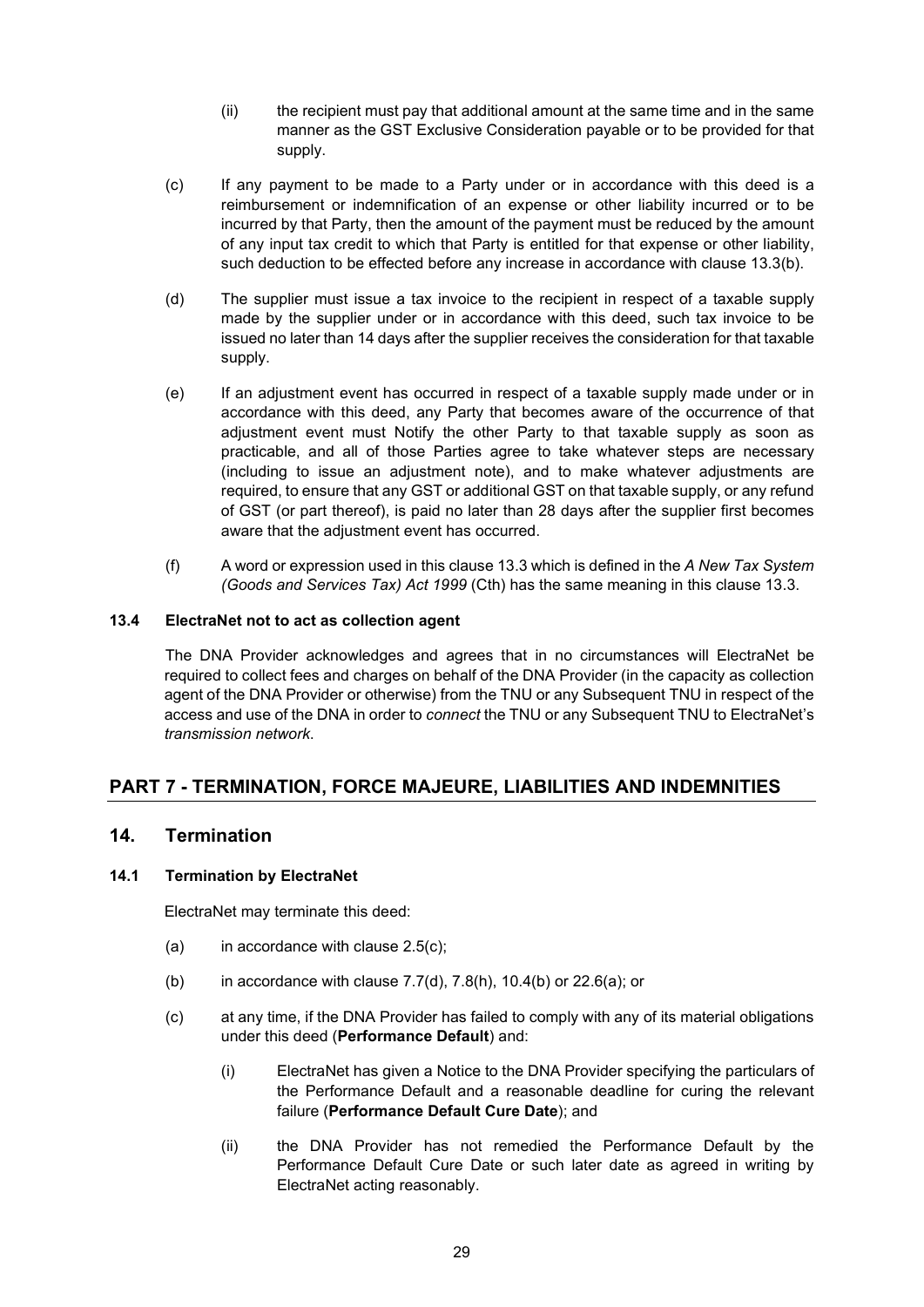### 14.2 Termination by the DNA Provider

The DNA Provider may terminate this deed:

- (a) in accordance with clause  $2.5(c)$ ; or
- (b) by giving ElectraNet 20 Business Days' Notice where:
	- (i) the Transmission Licence or ElectraNet's registration as a Network Service Provider under the NER has been terminated; or
	- (ii) ElectraNet ceases to carry on its business as Network Service Provider, other than for the purposes of solvent business reconstruction, reorganisation or amalgamation,

and this deed has not been novated from ElectraNet to TLC or another entity licenced to provide the Network Operating Functions within a reasonable time.

#### 14.3 Termination for Solvency Default

- (a) If a Solvency Default occurs in relation to ElectraNet, the DNA Provider may terminate this deed by Notice to ElectraNet if this deed has not been novated from ElectraNet to TLC or another entity licenced to provide the Network Operating Functions within a reasonable time after the occurrence of the Solvency Default.
- (b) If a Solvency Default occurs in relation to the DNA Provider, ElectraNet may terminate this deed by Notice to the DNA Provider.
- (c) Subject to clause 14.3(d), if a Party gives a termination Notice under clause 14.3(a) or 14.3(b) (as applicable) then this deed will be terminated from the day which is the later of:
	- (i) the day following the day on which the Notice was given; and
	- (ii) the day nominated in the Notice.
- (d) The Parties agree that to the extent any stay period applies to the termination rights set out in this clause 14.3 under the Corporations Act or any other Applicable Law, a Notice given under clause 14.3(a) or 14.3(b) will be deemed to be given and will only take effect from the day after the day on which such stay period under the Corporations Act or any other Applicable Law expires.

#### 14.4 Termination of Project Documents

ElectraNet may terminate this deed immediately by giving Notice to the DNA Provider in the event that any one or more of the other Project Documents is terminated for any reason.

#### 14.5 Termination of connection agreements

Either Party may terminate this deed immediately by giving Notice to the other Party in the event that all connection agreements for all connections utilising the DNA are terminated.

#### 14.6 Consequences of termination

- (a) On termination of this deed by either Party under the events listed in clause 14.1, 14.2, 14.3 and 14.4:
	- (i) each Party must promptly return to the other Party any of the other Party's Confidential Information which is in its possession and control as at the date of termination and must use best endeavours to procure the prompt return of any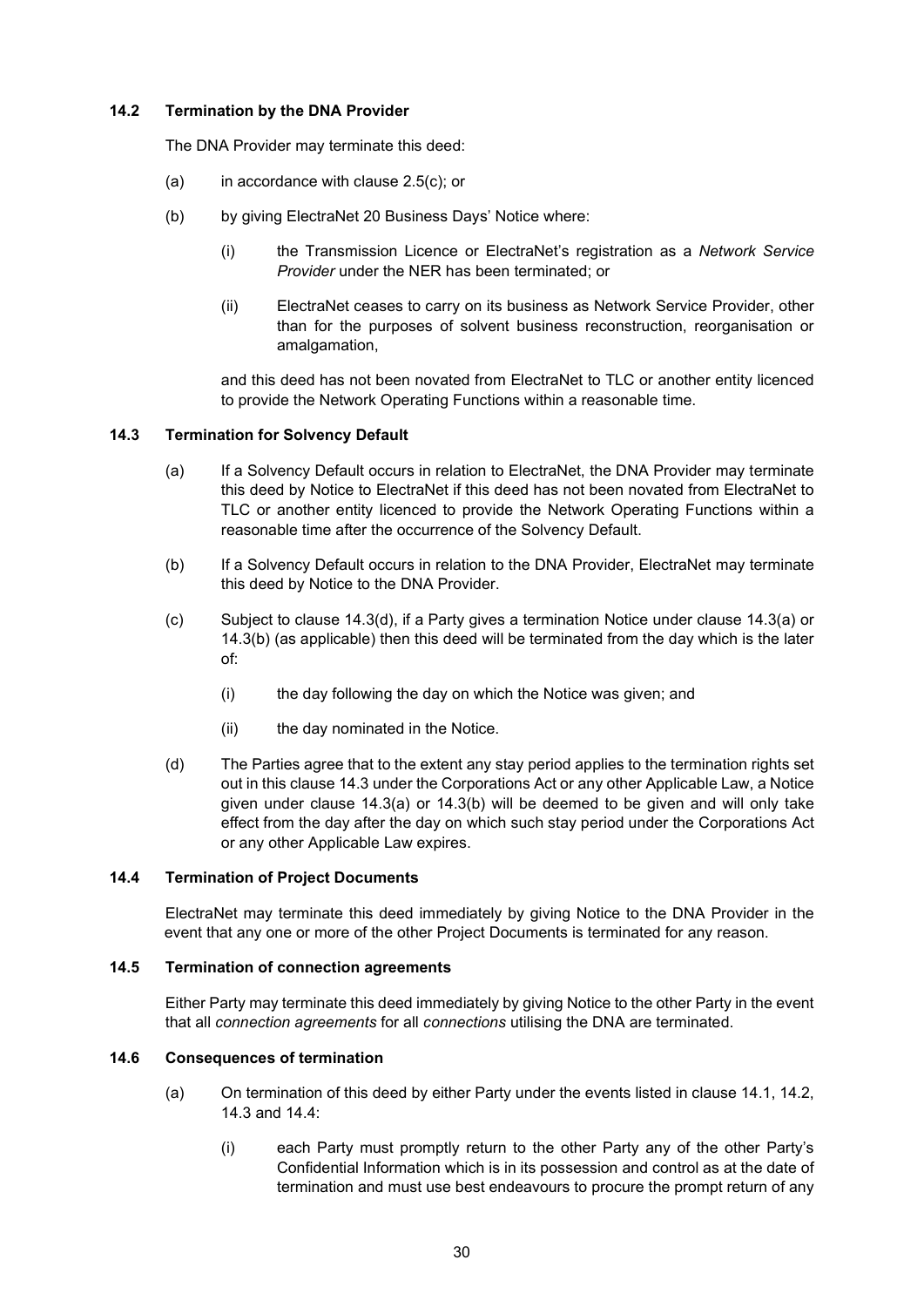of the other Party's Confidential Information which is in the possession and control of its Associates; and

- (ii) ElectraNet may:
	- (A) disconnect the DNA from the Transmission System, dismantle, decommission and remove any ElectraNet assets from the Land and undertake any further decommissioning, rehabilitation or remediation which ElectraNet considers is required in relation to the Land; and
	- (B) undertake, complete and commission all other work which ElectraNet reasonably determines is necessary to allow the Transmission System to operate in accordance with good electricity industry practice and the other requirements of Applicable Laws.
- (b) If this deed is terminated for any reason (other than where this deed is terminated by the DNA Provider under clause 14.2(b) or 14.3(a), where this deed has been terminated by ElectraNet under clause 14.4 due to a Project Document being terminated for an ElectraNet Project Document Default Termination Event or where this deed has been terminated by a Party under clause 14.5 due to an ElectraNet Connection Agreement Termination Event) the DNA Provider will reimburse ElectraNet for any costs which are incurred by ElectraNet in undertaking the work referred to in clause 14.6(a)(ii) (upon receipt from ElectraNet of reasonable evidence substantiating the amount of costs incurred).
- (c) If ElectraNet exercises its rights under clause 14.6(a)(ii), then until ElectraNet has completed the work referred to in clause  $14.6(a)(ii)$ , the DNA Provider must not in any circumstance dismantle, decommission, remove or otherwise deal with the DNA.
- (d) Nothing in this clause 14.6 will limit either Party's right to recover Damages from the other Party for breach of contract.

#### 14.7 Survival

- (a) This clause 14 survives the termination or expiry of this deed.
- (b) Termination of all or any part of this deed for any reason does not affect the accrued rights and obligations of the Parties.

## 15. Option to purchase DNA

#### 15.1 Exercise of Option

- (a) The DNA Provider grants ElectraNet an exclusive and irrevocable option during the Option Period to purchase the DNA on the terms set out in this clause 15 (Option).
- (b) ElectraNet may exercise the Option at any time during the Option Period by providing a Notice to the DNA Provider.

#### 15.2 Contract for sale and purchase of DNA

- (a) If the Option is exercised by ElectraNet under clause 15.1(b), then, on and from the Option Exercise Date the Parties will prepare and execute a contract of the sale and purchase of the DNA on the following terms:
	- $(i)$  (title and risk): the DNA Provider will transfer all title and risk in the DNA to ElectraNet within 60 Business Days of the Option Exercise Date (or such later date as acceptable to ElectraNet);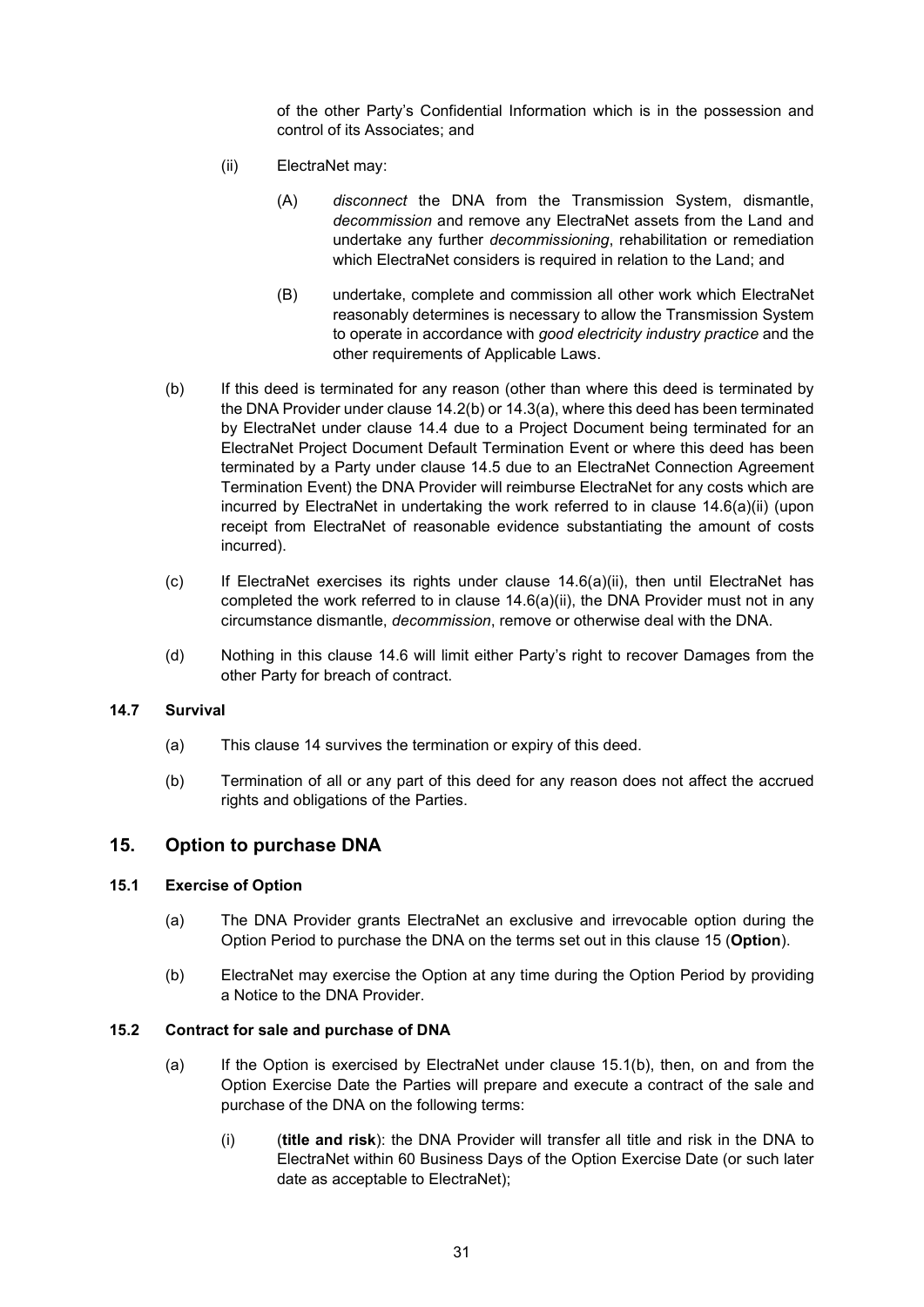- (ii) (purchase price): subject to clause  $15.4(b)$ , ElectraNet will pay the DNA Provider the purchase price for the DNA, which will be Fair Market Value as determined by an independent valuer reasonably acceptable to the Parties (acting reasonably in all respects);
- (iii) (legal fees): the Parties will bear their own legal and other professional services fees associated with the transfer; and
- $(iv)$  (stamp duty): the DNA Provider will bear all stamp duty costs associated with the transaction.
- (b) If the Parties are unable to reach agreement as to the identity of the independent valuer mentioned in clause 15.2(a)(ii) within 20 Business Days of the Option Exercise Date, either Party may refer the Dispute for resolution in accordance with clause 20.

#### 15.3 Interim access and control

The Parties agree that notwithstanding anything in this deed (including clause 2.8):

- (a) the DNA Provider will grant, or procure ElectraNet and its Associates continued Access and Use Rights in the DNA; and
- (b) all risk in the DNA will remain vested in the DNA Provider in accordance with this deed,

at all times after the commencement of the Option Period, until the later of:

- (c) the date of completion of the transfer of the DNA under clause 15.2, if ElectraNet exercises the Option; and
- (d) the date of expiry of the Option Period.

#### 15.4 Preconditions

- (a) Each of the Parties must do all things and sign all documents reasonably necessary to give effect to the transfer of the DNA anticipated by this clause 15.
- (b) Despite anything to the contrary in this clause 15, ElectraNet will not be required to pay the purchase price for the DNA to the DNA Provider until each of the following are satisfied:
	- (i) (tenure): the DNA Provider has transferred, or procured the transfer, of any interests in the Land obtained by the DNA Provider as a Precondition to ElectraNet and ElectraNet holds any other interests in the Land as reasonably required by ElectraNet as the owner of the DNA;
	- (ii) (FIRB Approval): ElectraNet has obtained confirmation under the Foreign Acquisitions and Takeovers Act 1975 (Cth) that there is no objection to the acquisition by ElectraNet of any interest in the Land as set out in clause 15.4(b)(i) and the DNA, which confirmation must be unconditional or on terms and conditions acceptable to ElectraNet;
	- (iii) (release of security interest): the DNA Provider has provided or has procured and provided to ElectraNet unconditional releases of the DNA and the associated tenure on the Land from any Encumbrances held by a secured party over the DNA or the associated Land or both;
	- $(iv)$  (documents of title): all documents and or muniments of title relating to the DNA and any Intellectual Property Rights in the DNA have been handed over to ElectraNet; and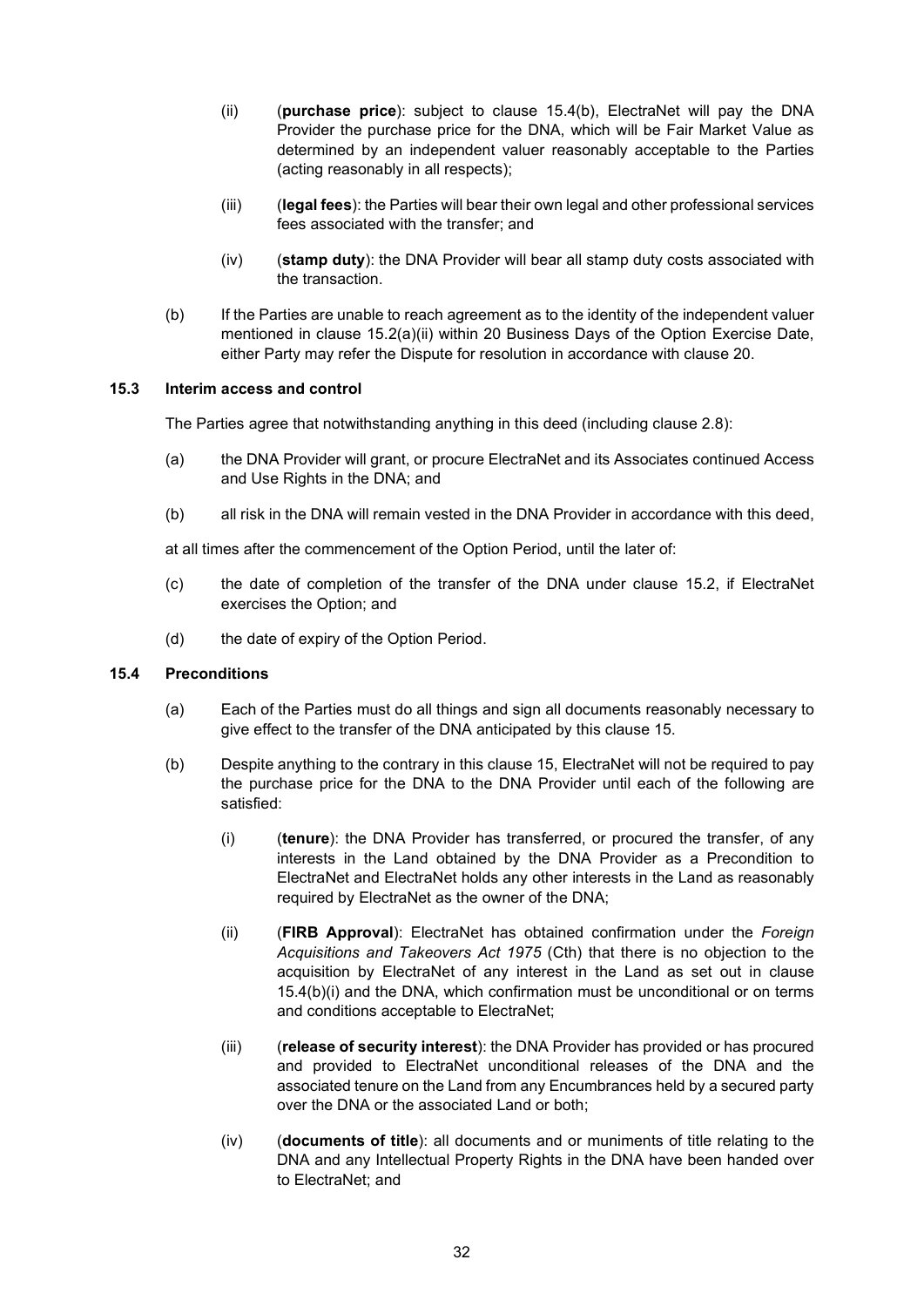(v) (Intellectual Property Rights): ElectraNet is provided with ownership, or unrestricted, perpetual and unconditional rights to use all Intellectual Property Rights associated with the DNA.

## 15.5 Survival

This clause 15 survives the termination or expiry of this deed.

## 16. Applicable Event of Force Majeure

### 16.1 Notice of Event of Force Majeure

- (a) A Party that becomes aware of any matter likely to constitute an Event of Force Majeure in relation to any of its obligations under this deed (Affected Party) which:
	- (i) causes delay in or prevents the performance by the Affected Party of its obligations; and
	- (ii) the Affected Party could not have prevented by the exercise of a standard of care and diligence consistent with the observance of good electricity industry practice,

(Applicable Event of Force Majeure), must immediately give Notice to the other Party of:

- (iii) that fact; and
- (iv) all relevant particulars relating to that potential Applicable Event of Force Majeure of which it is aware at that time.
- (b) Within 10 Business Days of an Applicable Event of Force Majeure occurring, the Affected Party must give the other Party Notice containing whatever particulars are available at that time of the Applicable Event of Force Majeure, including:
	- (i) its nature and likely duration;
	- (ii) the obligations of the Affected Party affected by the Applicable Event of Force Majeure and the nature and extent of its effect on those obligations; and
	- (iii) the actions taken, or proposed to be taken by the Affected Party to remedy, abate, mitigate or minimise the effects of the Applicable Event of Force Majeure,

## (a Force Majeure Suspension Notice).

- (c) The Affected Party must Notify the other Party of any changes to the particulars of the Applicable Event of Force Majeure (as compared to those set out in the relevant Force Majeure Suspension Notice) as soon as possible after becoming aware of that change in particulars.
- (d) If a Party receives a Force Majeure Suspension Notice, it will be deemed to have accepted the contents of that Force Majeure Suspension Notice unless the contents are Disputed by the Party receiving the Force Majeure Suspension Notice in accordance with clause 20 within 10 Business Days of the Force Majeure Suspension Notice being sent.

#### 16.2 Suspension of obligations

(a) Subject to compliance with the notice requirements under clause 16.1, the Non-financial Obligations of the Affected Party will be suspended in whole or in part as the case may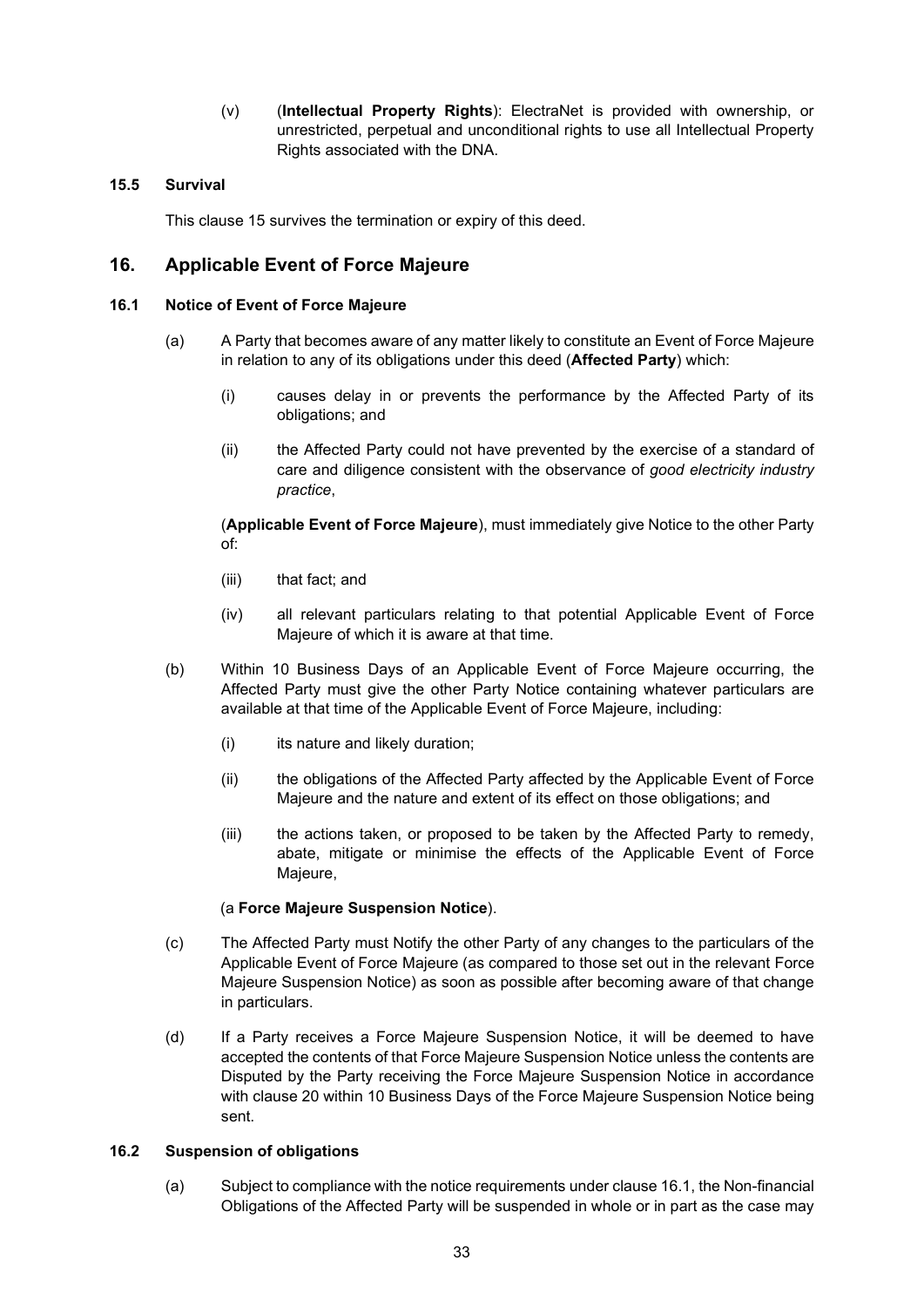require, to the extent that the Affected Party is prevented from performing those Nonfinancial Obligations by the Applicable Event of Force Majeure, from the time that the Applicable Event of Force Majeure prevents the performance of such Non-financial Obligations until the time that such Non-financial Obligations are no longer affected by the Applicable Event of Force Majeure (Force Majeure Suspension Period).

- (b) The Affected Party will have no liability to the other Party in respect of the failure to perform such Non-financial Obligations during the Force Majeure Suspension Period to the extent that such failure is caused by the Applicable Event of Force Majeure.
- (c) Suspension of any Non-financial Obligation pursuant to clause 16.2(a) will not affect any rights or obligations in relation to any other Non-financial Obligations which the Affected Party is not prevented from performing by the Applicable Event of Force Majeure.

#### 16.3 Mitigation

- (a) The Affected Party must, subject to clause 16.3(b), use best endeavours to remedy, abate, mitigate or minimise the effects of the Applicable Event of Force Majeure, and the other Party will co-operate and give such assistance as the Affected Party may reasonably request in connection with the removal and mitigation of the effect of that Applicable Event of Force Majeure.
- (b) Nothing in clause 16.3(a):
	- (i) requires the Affected Party to settle any industrial or labour Dispute otherwise than as the Affected Party in its absolute discretion sees fit or to act in a manner which is contrary to the requirements of any Applicable Law; and
	- (ii) where the Affected Party is ElectraNet, requires ElectraNet to spend money in order to remedy, abate, mitigate or minimise the effects of the Applicable Event of Force Majeure, otherwise than as ElectraNet in its absolute discretion sees fit.

#### 16.4 Cessation or abatement of an Applicable Event of Force Majeure

An Affected Party must:

- (a) give immediate Notice to the other Party of:
	- (i) the cessation of an Applicable Event of Force Majeure the subject of a Force Majeure Suspension Notice; or
	- (ii) any abatement in the Applicable Event of Force Majeure which permits the Affected Party to resume performance of the suspended Non-financial Obligation; and
- (b) as soon as reasonably possible after the cessation or abatement of that Applicable Event of Force Majeure, resume performance of the suspended Non-financial Obligation.

## 17. Warranties, liability and indemnities

#### 17.1 Exclusion of warranties

Subject to clause 17.2 and except as otherwise expressly set out in this deed, ElectraNet does not give any warranties or undertakings, and has not made any representations in relation to the condition, suitability, quality, fitness or safety of the DNA or the Network Operating Functions to be performed by ElectraNet.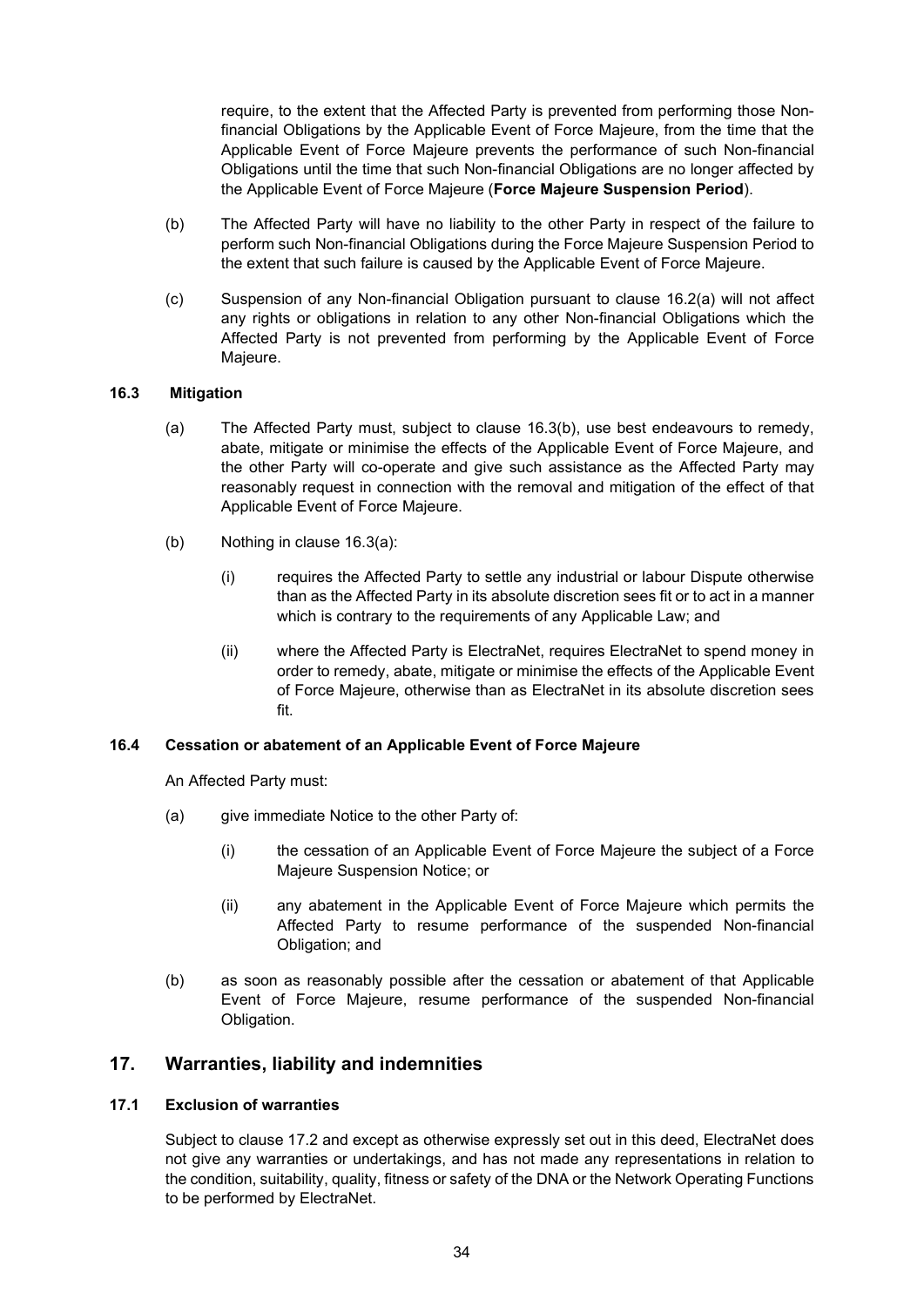## 17.2 Exclusion of implied terms

Each Party excludes from this deed, to the maximum extent permitted by Applicable Law or general law, all conditions, warranties and terms implied or imposed by Applicable Law or general law, except for any condition, warranty or term which is expressly set out in this deed or to the extent that any condition, warranty or term the exclusion of which would:

- (a) contravene any Applicable Law or general law which imposed or implied it; or
- (b) cause this clause 17.2 to be void.

### 17.3 Competition and Consumer Act

A Party's liability to the other Party for breach of any condition, warranty or term implied into this deed by the Competition and Consumer Act 2010 (Cth) is limited to the maximum extent permitted by that Act.

## 17.4 Applicable Laws and limitations on liability

This clause 17 and clauses 18 and 19 will apply in addition to (and will not limit) any exclusion from, or limitation on, liability a Party may be entitled to claim the benefit of under an Applicable Law (including without limitation sections 116, 119 or 120 of the National Electricity Law).

## 17.5 Effect on insurance policies

The Parties acknowledge and agree that clauses 17.1, 17.2, 17.3, 17.4, 18 and 19 do not, and are not intended to, limit the entitlement of either Party under any insurance policies or to limit the concept of loss suffered by either Party under those insurance policies.

#### 17.6 Indemnities

- (a) The DNA Provider, to the extent permitted by law, indemnifies and holds harmless, ElectraNet and each other member of the ElectraNet Group against any Damages or Claims arising under, out of, or in connection with:
	- (i) loss of, or damage to, any real or personal property owned, leased, licensed or controlled by ElectraNet, caused by, arising out of, or in connection with, any activity for which the DNA Provider or any Associate of the DNA Provider is directly or indirectly responsible, except to the extent caused or contributed to by ElectraNet or any other member of the ElectraNet Group;
	- (ii) loss of, or damage to, any real or personal property of any third party, caused by, arising out of, or in connection with, any activity for which the DNA Provider or any Associate of the DNA Provider is directly or indirectly responsible, except to the extent caused or contributed to by ElectraNet or any other member of the ElectraNet Group;
	- (iii) personal injury (which includes illness) or death of any person caused by, arising out of, or in connection with, any activity for which the DNA Provideror any Associate of the DNA Provider is directly or indirectly responsible, except to the extent caused or contributed to by ElectraNet or any other member of the ElectraNet Group; and
	- (iv) the Wilful Misconduct, Gross Negligence or fraud of the DNA Provider or any Associate of the DNA Provider.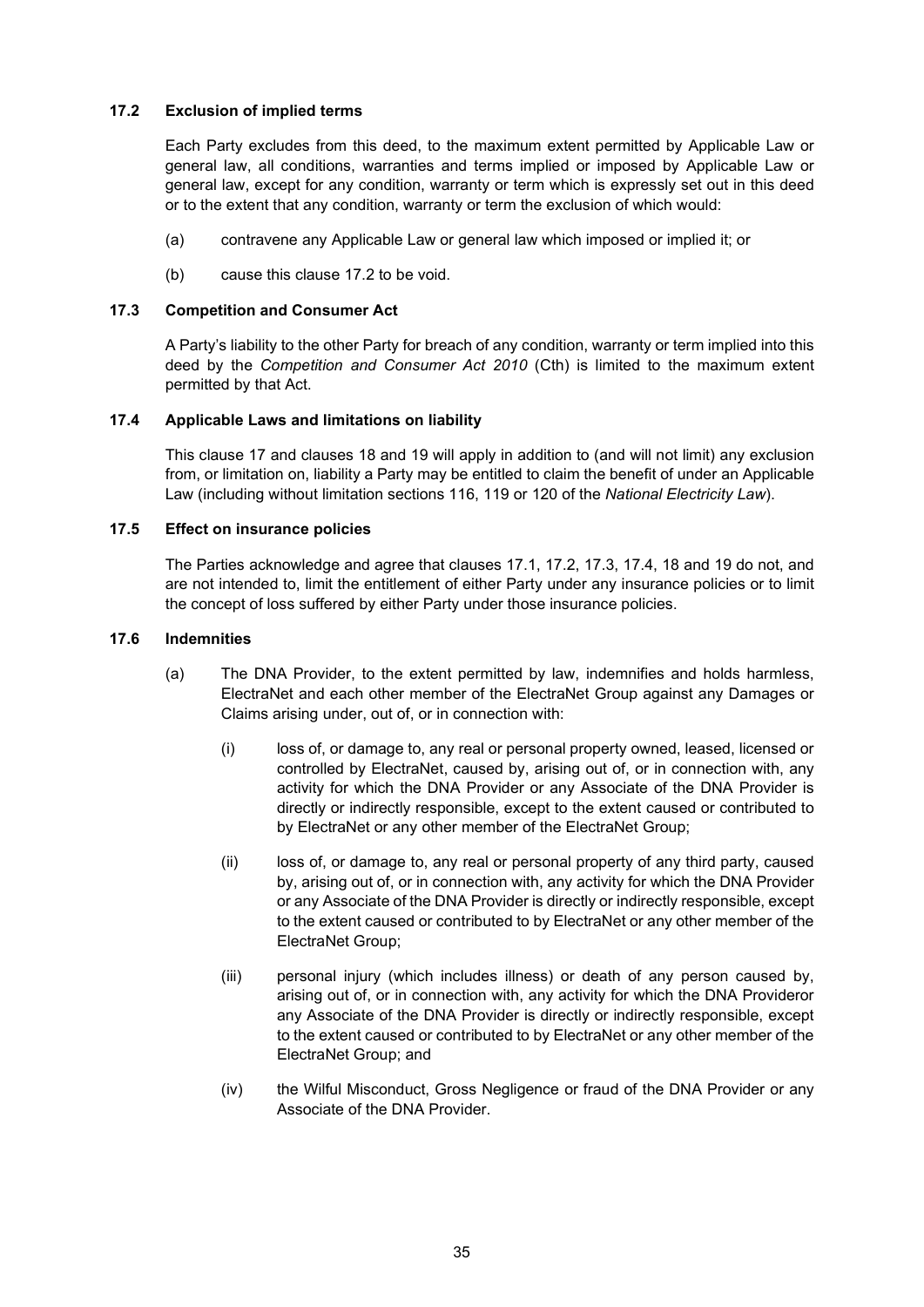(b) ElectraNet holds the benefit of the indemnity in clause 17.6(a) for itself and on trust for each other member of the ElectraNet Group.

## 18. Exclusions of liability

#### 18.1 ElectraNet exclusions of liability

- (a) No member of the ElectraNet Group will be liable (to the maximum extent permitted at law and whether in tort (including negligence), contract or otherwise) for any Damages or Claims of whatever kind suffered or incurred by the DNA Provider or any Associate of the DNA Provider arising directly or indirectly out of, or in connection with, any failure by the DNA Provider or any Associate of the DNA Provider to design, procure or construct the DNA in accordance with any Applicable Law, the Functional Specifications or any Project Document (including any liability of the DNA Provider or any Associate of the DNA Provider to a third party by means of liquidated damages arising from or in connection with the DNA, the Network Operating Functions or otherwise).
- (b) Without limiting clause 18.1(a), but subject to clause 18.1(e), no member of the ElectraNet Group will be liable (to the maximum extent permitted at law and whether in tort (including negligence), contract or otherwise) for any Consequential Loss of whatever kind suffered or incurred by the DNA Provider or any Associate of the DNA Provider arising directly or indirectly out of, or in connection with, this deed or any other Project Document (including Claims by third parties against the DNA Provider or any Associate of the DNA Provider for Consequential Loss).
- (c) The DNA Provider indemnifies and holds harmless ElectraNet and each other member of the ElectraNet Group against any Claims from the DNA Provider or any Associate of the DNA Provider against any member of the ElectraNet Group in respect of:
	- (i) any Damages or Claims of whatever kind suffered or incurred by the the DNA Provider or any Associate of the DNA Provider referred to in clause 18.1(a); and
	- (ii) any Consequential Loss of whatever kind suffered or incurred by any member of the DNA Provider or any Associate of the DNA Provider referred to in clause 18.1(b).
- (d) ElectraNet holds the benefit of the indemnity in clause 18.1(c) for itself and on trust for each other member of the ElectraNet Group.
- (e) Subject to the ElectraNet Liability Limits referred to in clause 19.1(a), the exclusion of liability for Consequential Loss contained in clause 18.1(b) does not apply to the liability of ElectraNet to the extent that such Consequential Loss is caused by the Wilful Misconduct, Gross Negligence or fraud of ElectraNet or any other member of the ElectraNet Group.

#### 18.2 DNA Provider exclusions of liability

- (a) Subject to clause 18.2(b), the DNA Provider will not be liable (to the maximum extent permitted at law and whether in tort (including negligence), contract or otherwise) for any Consequential Loss of whatever kind suffered or incurred by ElectraNet or any Associate of ElectraNet arising directly or indirectly out of, or in connection with, this deed.
- (b) The exclusion of liability for Consequential Loss contained in clause 18.2(a) does not apply to:
	- (i) the liability of the DNA Provider under clause 13.2;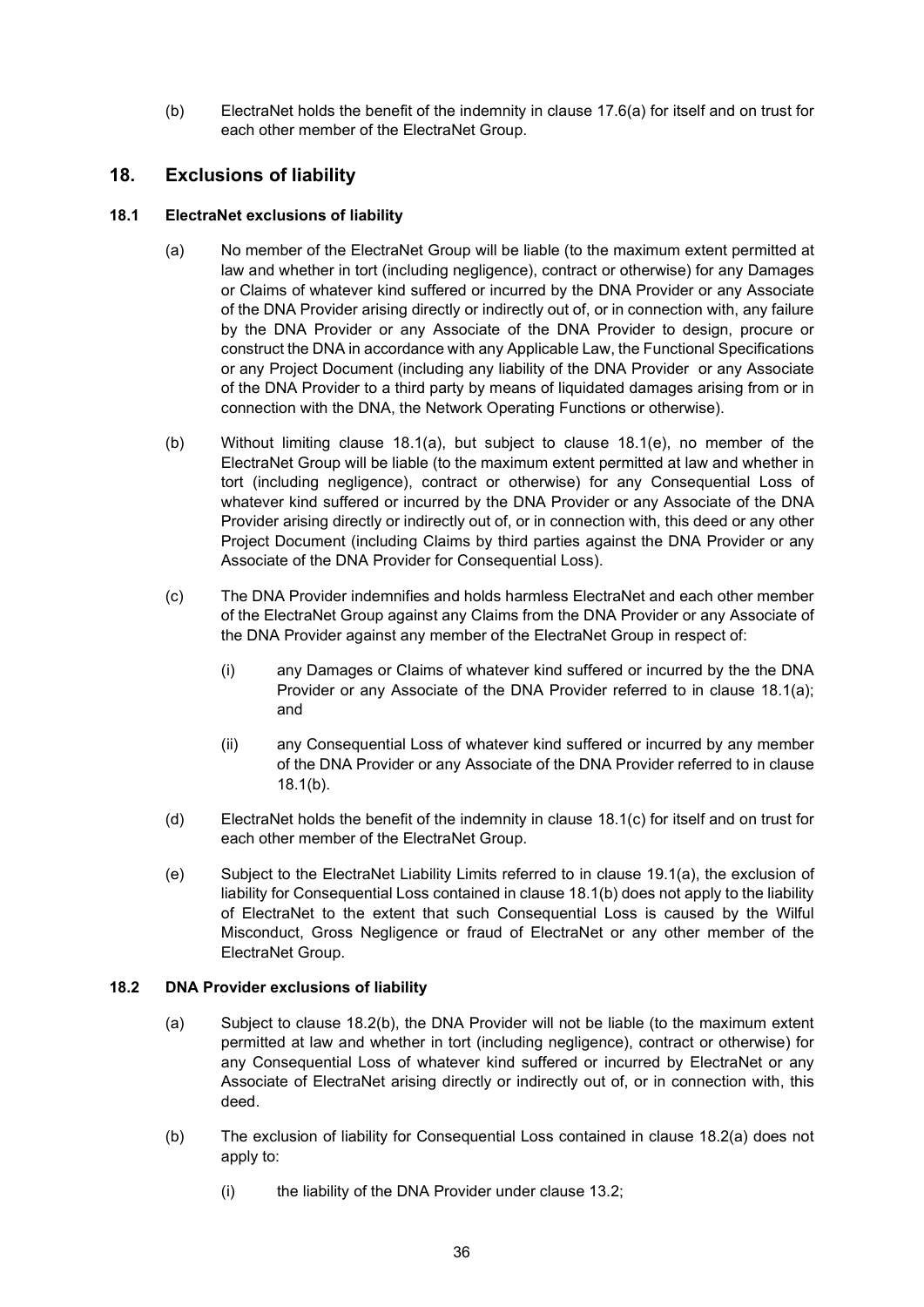- (ii) the liability of the DNA Provider under the indemnities it provides under clauses 17.6(a)(ii), 17.6(a)(iii) and 26.5(a); or
- (iii) the liability of the DNA Provider to the extent that such Consequential Loss is caused by the Wilful Misconduct, Gross Negligence or fraud of the DNA Provider or any Associate of the DNA Provider Group (including the liability of the DNA Provider under the indemnity it provides under clause 17.6(a)(iv)).

## 19. Limitations of liability

## 19.1 ElectraNet Liability Limits

- (a) Subject to clauses 18.1 and 19.1(c), ElectraNet's aggregate liability to the DNA Provider and each other member of the DNA Provider Group for any Damages and Claims arising directly or indirectly out of, or in connection with, this deed or any other Project Document, will not (to the maximum extent permitted by law) exceed:
	- (i) in respect of the DNA Work Period, the relevant amount for ElectraNet as specified in Item 9 of Schedule 1 in respect of:
		- (A) each event or circumstance giving rise to such Damages or Claim which occurs during the DNA Work Period; and
		- (B) all events or circumstances giving rise to such Damages or Claims, in the aggregate, which occur during the DNA Work Period; and
	- (ii) in respect of each Contract Year, the relevant amount for ElectraNet as specified in Item 9 of Schedule 1 in respect of:
		- (A) each event or circumstance giving rise to such Damages or Claim which occurs during that Contract Year; and
		- (B) all events or circumstances giving rise to such Damages or Claims, in the aggregate, which occur during that Contract Year,

#### (ElectraNet Liability Limits).

- (b) The DNA Provider indemnifies and holds harmless ElectraNet against any Claims from any member of the DNA Provider Group against ElectraNet for any Damages or Claims referred to in clause 19.1(a) to the extent such Claims, when aggregated with all other Claims in respect of which the ElectraNet Liability Limits apply, exceed any of the applicable ElectraNet Liability Limits.
- (c) The ElectraNet Liability Limits under clause 19.1(a) do not apply to any liability of ElectraNet for or in respect of Claims for Damages caused by the Wilful Misconduct, Gross Negligence or fraud of ElectraNet or any member of the ElectraNet Group (other than such Claims for Damages which are in the nature of Consequential Loss, which are subject to the ElectraNet Liability Limits referred to in clause 19.1(a)).

### 19.2 DNA Provider Liability Limits

- (a) Subject to clauses 18.2 and 19.2(b), the DNA Provider's aggregate liability to ElectraNet arising directly or indirectly out of, or in connection with, this deed will not (to the maximum extent permitted by law) exceed:
	- (i) in respect of the DNA Work Period, the relevant amount for the DNA Provider as specified in Item 10 of Schedule 1 in respect of: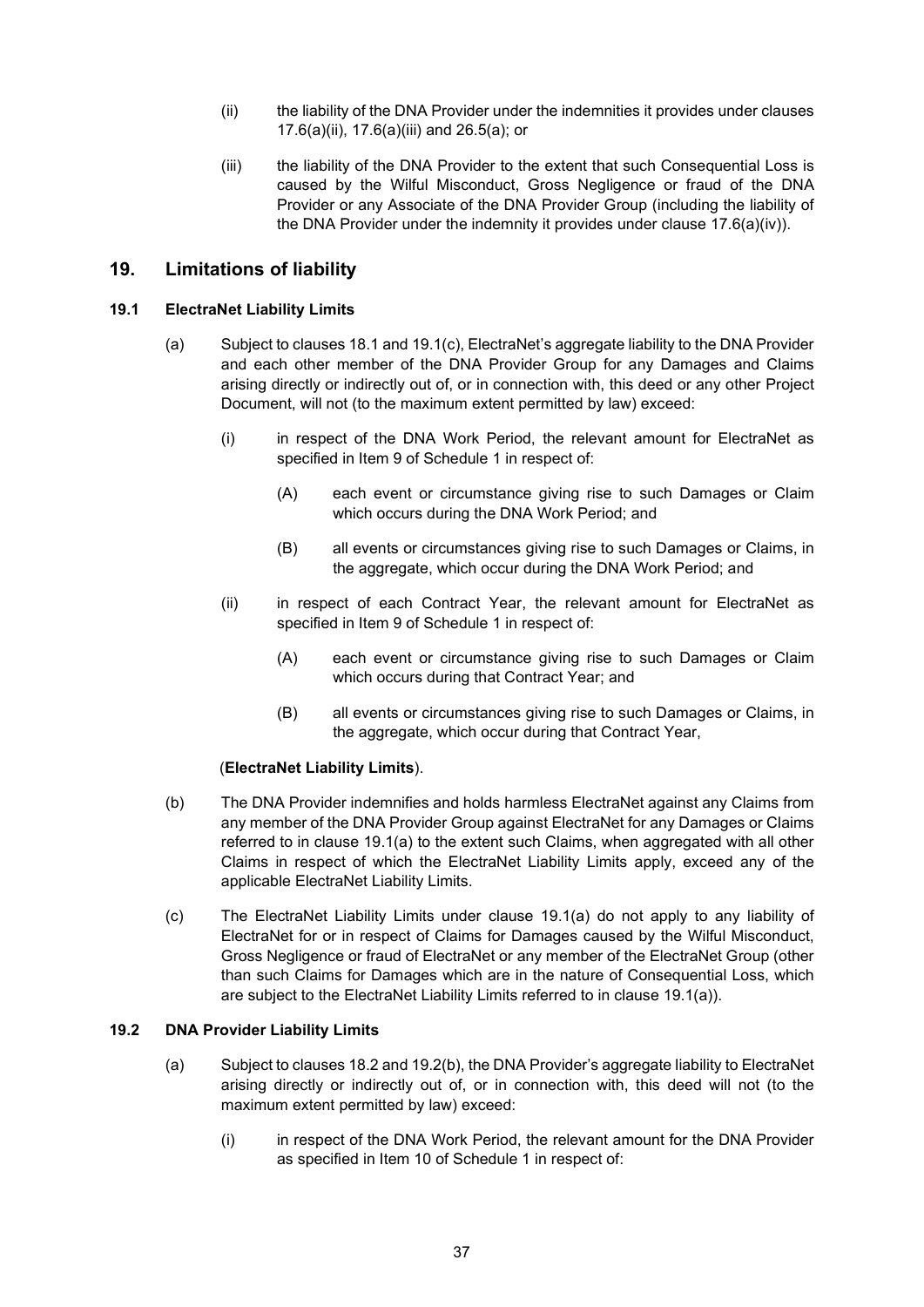- (A) each event or circumstance giving rise to such Damages or Claim which occurs during the DNA Work Period; and
- (B) all events or circumstances giving rise to such Damages or Claims, in the aggregate, which occur during the DNA Work Period; and
- (ii) in respect of each Contract Year, the relevant amount for the DNA Provider as specified in Item 10 of Schedule 1 in respect of:
	- (A) each event or circumstance giving rise to such Damages or Claim which occurs during that Contract Year; and
	- (B) all events or circumstances giving rise to such Damages or Claims, in the aggregate, which occur during that Contract Year,

#### (DNA Provider Liability Limits).

- (b) The DNA Provider Liability Limits under clause 19.2(a)(ii) do not apply to any liability of the DNA Provider for or in respect of:
	- (i) the liability of the DNA Provider under clause  $14.6(b)$  and  $13.2$ ;
	- (ii) the liability of the DNA Provider under the indemnities it provides under clauses 17.6(a)(ii), 17.6(a)(iii) and 26.5(a); or
	- (iii) Claims for Damages caused by the Wilful Misconduct, Gross Negligence or fraud of the DNA Provider or any Associate of the DNA Provider (including the liability of the DNA Provider under the indemnity it provides under clause 17.6(a)(iv)).

## PART 8 - MISCELLANEOUS

#### 20. Dispute resolution

#### 20.1 First stage dispute resolution

- (a) If a Dispute arises between the Parties a Party may, by Notice, refer the Dispute to resolution in accordance with this clause.
- (b) The Parties will use their best endeavours to resolve the Dispute within a period of 20 Business Days from the service of the Notice under clause 20.1(a).

#### 20.2 Reference to and appointment of Independent Expert

- (a) If the Dispute remains unresolved at the end of the period referred to in clause 20.1(b) then, either Party may require that the Dispute be determined by an independent expert appointed in accordance with clause 20.2(b) (Independent Expert).
- (b) The Party wishing to have the Dispute determined by an Independent Expert will give Notice to that effect to the other Party specifying the nature of the Dispute. The Parties will meet and use all best endeavours to agree upon the identity of the Independent Expert, but if they are unable to agree within 5 Business Days of the Notice, then either Party may refer the matter to AER or if AER will not or cannot make an appointment, to the chair for the time being of the Resolution Institute (or, if that body no longer exists, then to the chair for the time being of such successor body or association as is then performing the function formerly carried out by the Resolution Institute), to nominate a suitably qualified person to act as the Independent Expert to determine the Dispute.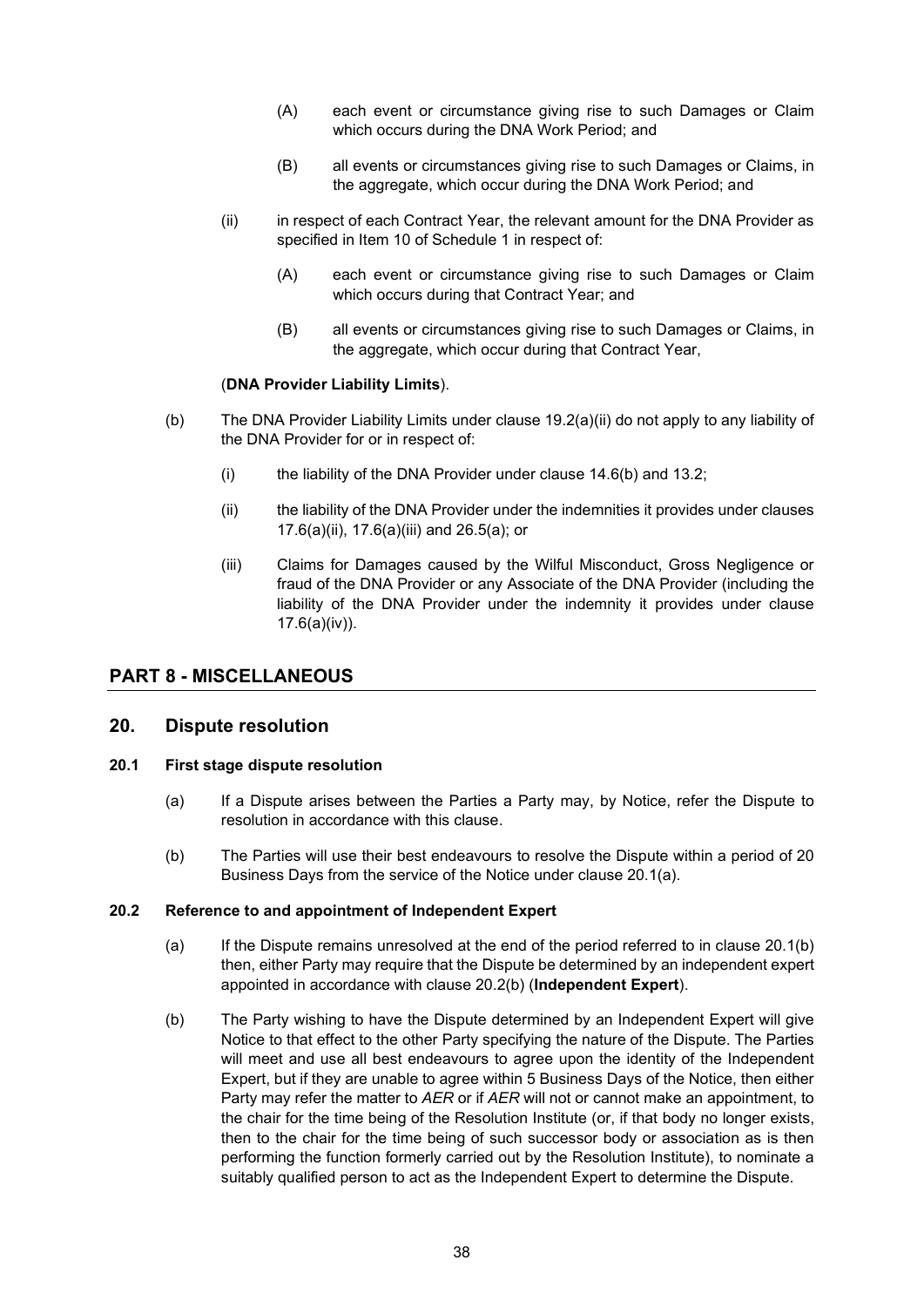#### 20.3 Role of Independent Expert

- (a) The Independent Expert will:
	- (i) act as an expert and not as an arbitrator;
	- (ii) have no interest or duty which conflicts, or which may conflict, with his or her function as the Independent Expert:
	- (iii) not be a former or current employee or representative of either Party or of a Related Body Corporate of either of them; and
	- (iv) disclose fully to the Parties, before being appointed, any interest or duty which may conflict with his or her position.
- (b) Any Party may object to the appointment or continuation in office of a person proposed to be appointed or appointed as the Independent Expert before the expiration of 5 Business Days after that Party became aware of any matter which may reasonably be regarded as an interest or duty which conflicts, or which may conflict, with the functions of the Independent Expert. Upon receipt by the other Party of a Notice of such objection, the Parties must act to remove the Independent Expert.

#### 20.4 Representation and evidence

Each Party:

- (a) may be legally represented at any hearing before the Independent Expert;
- (b) will be entitled to produce to the Independent Expert any materials or evidence which that Party believes is relevant to the Dispute; and
- (c) will make available to the Independent Expert all materials requested by him or her and all other materials which are relevant to his or her determination.

#### 20.5 Rules of evidence

The Independent Expert will not be bound by the rules of evidence.

### 20.6 Power

The Independent Expert will have the power to inform himself or herself independently as to the facts to which the Dispute relates and to take such measures as he or she thinks fit to expedite the determination of the Dispute.

#### 20.7 Determination

- (a) The Independent Expert will make a determination on the Dispute and:
	- (i) will determine what, if any, adjustments may be necessary between the Parties; or
	- (ii) if relevant, determine the amendments required to the terms of this deed.
- (b) The determination of the Independent Expert will be, in the absence of bias or manifest error, final and binding upon the Parties.
- (c) For the avoidance of doubt:
	- (i) if this deed requires the Parties to negotiate in good faith to reach agreement concerning an issue;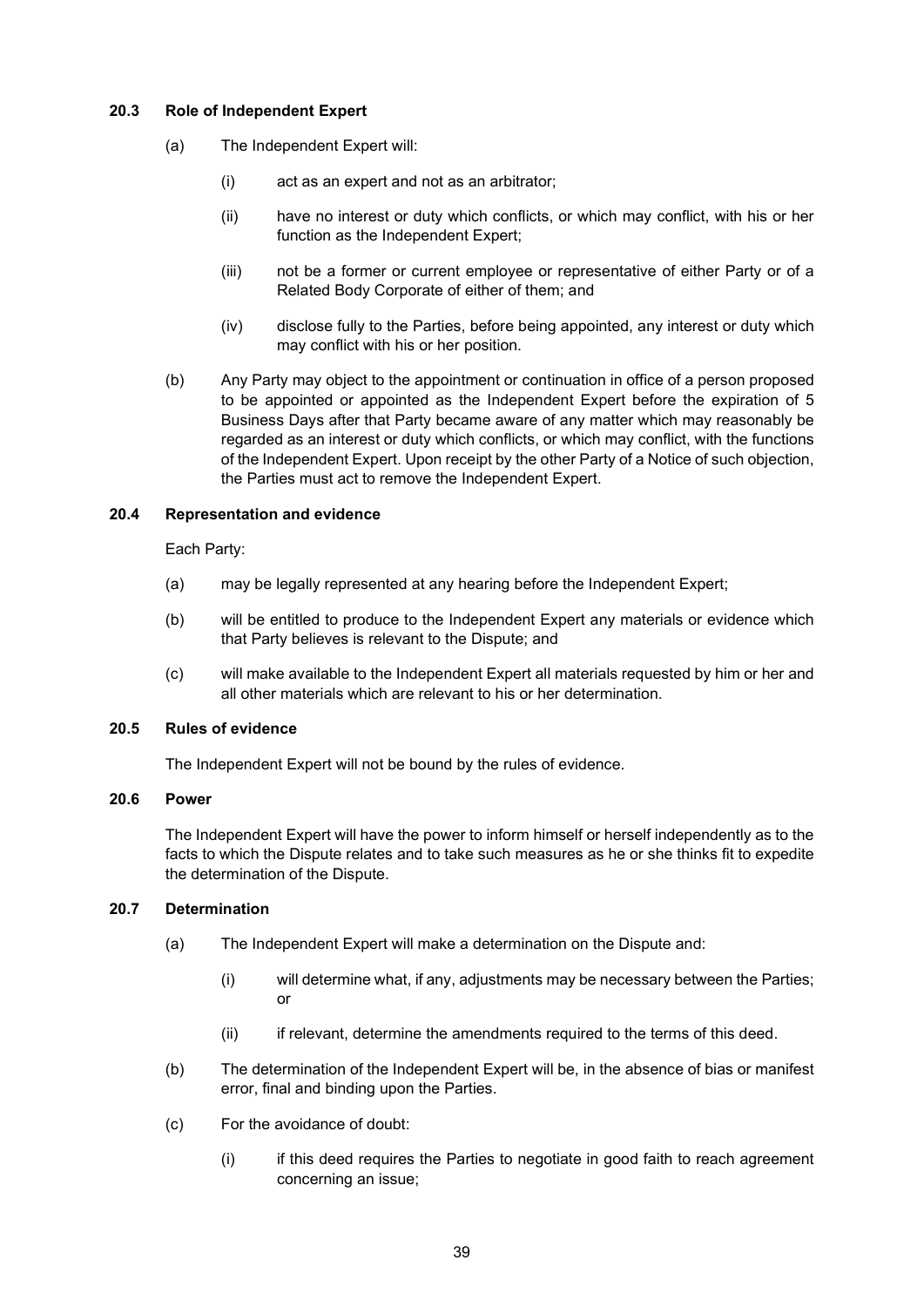- (ii) the Parties are unable to reach agreement within the time period allowed under this deed; and
- (iii) the relevant clause of this deed requires that failure to agree to be resolved in accordance with this clause 20,

the Parties agree that the Independent Expert will have the power to resolve that failure to agree by specifying the terms and conditions which should apply between the Parties in relation to that issue.

#### 20.8 Costs

The costs in relation to a determination by the Independent Expert will be dealt with as follows:

- (a) the remuneration of the Independent Expert will be agreed by the Parties, and in default of agreement between the Parties, fixed by the person to whom a Party may refer a matter pursuant to clause 20.2(b);
- (b) unless the Parties otherwise agree, the Independent Expert will determine which Party will bear the costs of the determination and in what proportion, having regard to the degree to which he or she considers that Party was at fault or unreasonable in failing to agree to the matter under reference, and that Party will bear those costs accordingly; and
- (c) the Parties will bear their own costs incurred in the preparation and presentation of any submissions or evidence to the Independent Expert.

#### 20.9 Obligations not suspended

Except as otherwise provided by this deed, no Party is relieved from the performance of an obligation under this deed during investigation and determination of a Dispute by an Independent Expert.

#### 20.10 Disputes under a Project Document

Where a Dispute under this deed relates or is connected to a dispute under a Project Document, the DNA Provider:

- (a) consents to be joined in any dispute proceedings under the relevant Project Document (Project Document Dispute); and
- (b) agrees that it will, insofar as the dispute under the Project Document relates to the same matters to which the Dispute under this deed relate:
	- (i) be bound by the settlement or resolution of the Project Document Dispute; and
	- (ii) not reopen, revisit or otherwise dispute that settlement or resolution and the subject matter of that settlement or resolution,

irrespective of whether or not the DNA Provider is joined to the Project Document Dispute.

#### 20.11 Disputes generally

- (a) Neither Party may have recourse to litigation in relation to a Dispute without first having complied with this clause 20.
- (b) This clause 20 does not prevent a Party seeking an urgent interlocutory injunction from a court of competent jurisdiction.

#### 20.12 Survival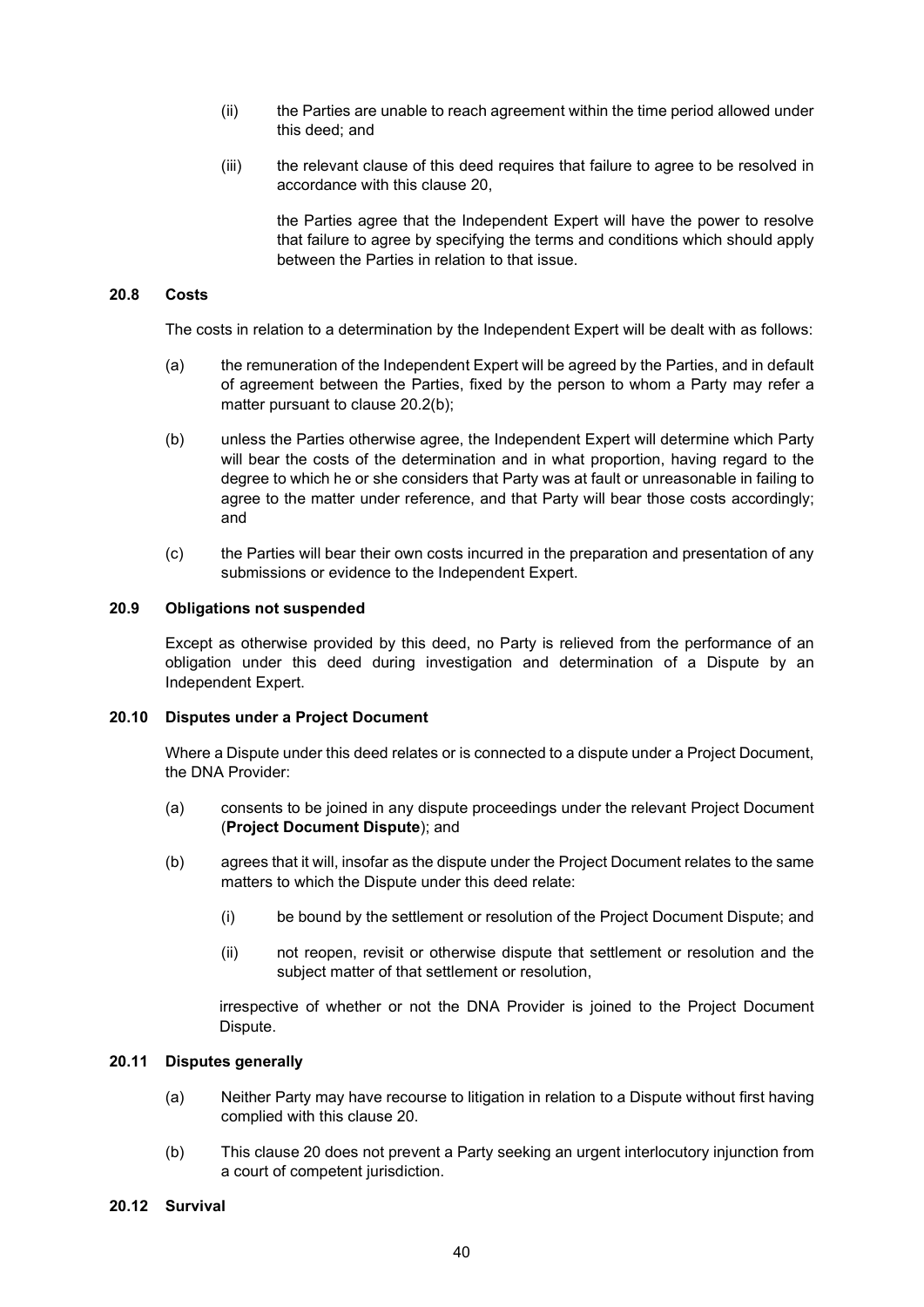This clause 20 survives the termination or expiry of this deed.

## 21. Change to Applicable Law Event

#### 21.1 Interpretation of deed

- (a) Without limiting clause 7.8, if a Change in Applicable Law Event occurs, then subject to clauses 21.1(b) and 21.2, this deed will be interpreted (as far as possible) in such a way as to enable compliance with that Applicable Law.
- (b) This deed may need to be amended to take into account the effect of any Change in Applicable Law Event as ElectraNet reasonably considers necessary, in which case, the DNA Provider must negotiate in good faith with ElectraNet to reach agreement on such matters and execute all required documents to give effect to such amendments.

## 21.2 Disputes

In determining a Dispute relating to a matter arising under this clause 21 (in accordance with clause 20), the Independent Expert will take into account (among other things) the following factors:

- (a) that the contents of this deed must be fair and reasonable having regard to the commercial interests of the Parties;
- (b) that at all times, any Operation and Maintenance Obligations provided under this deed must be provided in accordance with good electricity industry practice and the other requirements of this deed and Applicable Law; and
- (c) that this deed should be consistent with the prevailing practices and standards in the electricity industry at that time.

## 22. Assignment and transfer

#### 22.1 Restriction

- (a) ElectraNet may Dispose of some or all of its rights and obligations under this deed to a Related Body Corporate, or TLC (or a nominee of TLC). If it does so, it must give Notice to the DNA Provider before that Disposal.
- (b) Other than in the circumstances set out in clause 22.1(a), and subject to clause 22.2, no Party may Dispose of its rights or obligations under this deed to anyone without the prior written consent of the other Party, which consent must not be unreasonably withheld, delayed or made subject to unreasonable conditions.

#### 22.2 Requirements for Disposals

For the purposes of clause 22.1(b), a Party cannot reasonably withhold consent to a Disposal by the other Party (**Disposing Party**), if the person to whom the Disposal is made:

- (a) is a body corporate with substantial assets to which all or a material part of the assets of the Disposing Party are transmitted, transferred or vested as part of a reconstruction of the Disposing Party;
- (b) has, or an Associate of that person has, all licences, registrations and approvals necessary for that person (or an Associate of that person) to operate or control the Disposing Party's facilities in accordance with Applicable Law; and
- (c) before the Disposal occurs, executes and delivers to the other Party a deed (in a form and substance satisfactory to the other Party) by which that person agrees to assume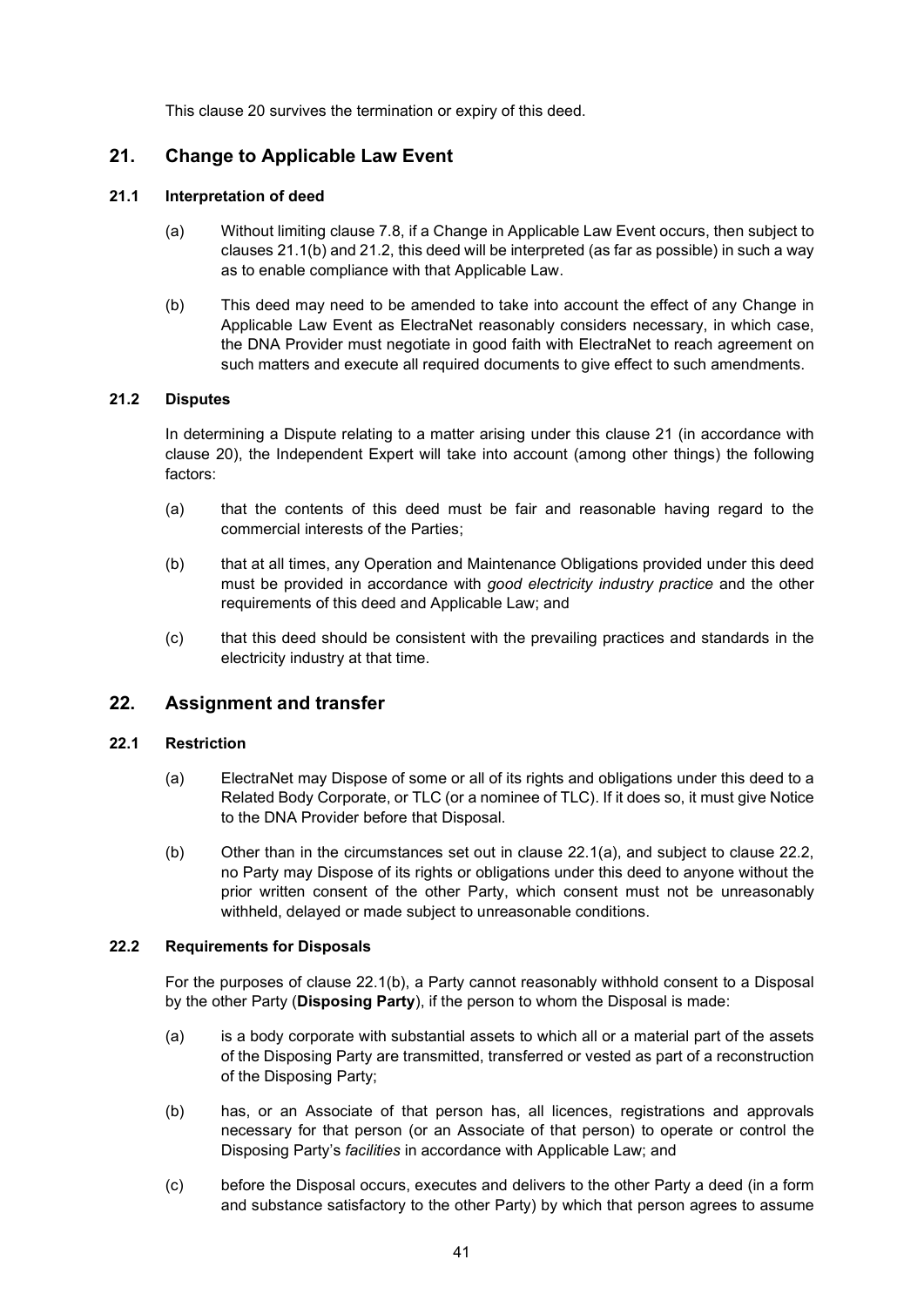obligations (whether arising before or after the Disposal) which are substantially equivalent to the Disposing Party's obligations under this deed.

#### 22.3 Execution of documents

Each Party must do all things and execute all documents as may be required by law or reasonably required by the other Party to effect the Disposals contemplated by this clause 22.

#### 22.4 Change in ownership of the DNA

- (a) The DNA Provider must not transfer or Dispose of any interest in the DNA to a third party without ElectraNet's prior written consent unless ElectraNet consents to novate this deed to that third party at the same time as the transfer or Disposal of the interest in the DNA takes place, by the third party taking over all the rights and obligations of the DNA Provider under this deed and the other Project Documents to which the DNA Provider is a party to.
- (b) ElectraNet will provide its consent to a novation in accordance with clause 22.4(a) and will do all things necessary to give effect to that novation, provided that ElectraNet is satisfied that:
	- (i) the proposed new party is capable of performing the obligations of the DNA Provider under this deed and the other Project Documents to which it will be a party;
	- (ii) ElectraNet will not suffer a financial prejudice that is not capable of being remedied by provision of a guarantee or some other form of credit support;
	- (iii) ElectraNet's accrued rights under this deed as at the date of the novation will be preserved; and
	- (iv) ElectraNet will not incur any additional risks or costs that could not adequately be compensated for.
- (c) If the DNA Provider disputes ElectraNet's decision to not agree to a novation, the matter will be resolved in accordance with clause 20.

## 22.5 Deed of acknowledgement and consent

- (a) The DNA Provider must not create or permit to exist any security interest, mortgage, charge or Encumbrance over any of its rights under this deed except with the prior written consent of ElectraNet.
- (b) If requested by the DNA Provider, ElectraNet will act reasonably in negotiating a tripartite deed with any secured party under which ElectraNet consents to the relevant security interest and undertakes to provide notification prior to exercising rights of termination and provide the secured party with step-in rights in respect of this deed, subject to cure of pre-existing breaches, which must be in form and substance satisfactory to ElectraNet.

#### 22.6 Change of Control

- (a) ElectraNet may terminate this deed by Notice to the DNA Provider where there is a Change of Control in relation to:
	- (i) the DNA Provider; or
	- (ii) where the DNA Provider is expressed to be a party to this deed as trustee of a trust, that trust,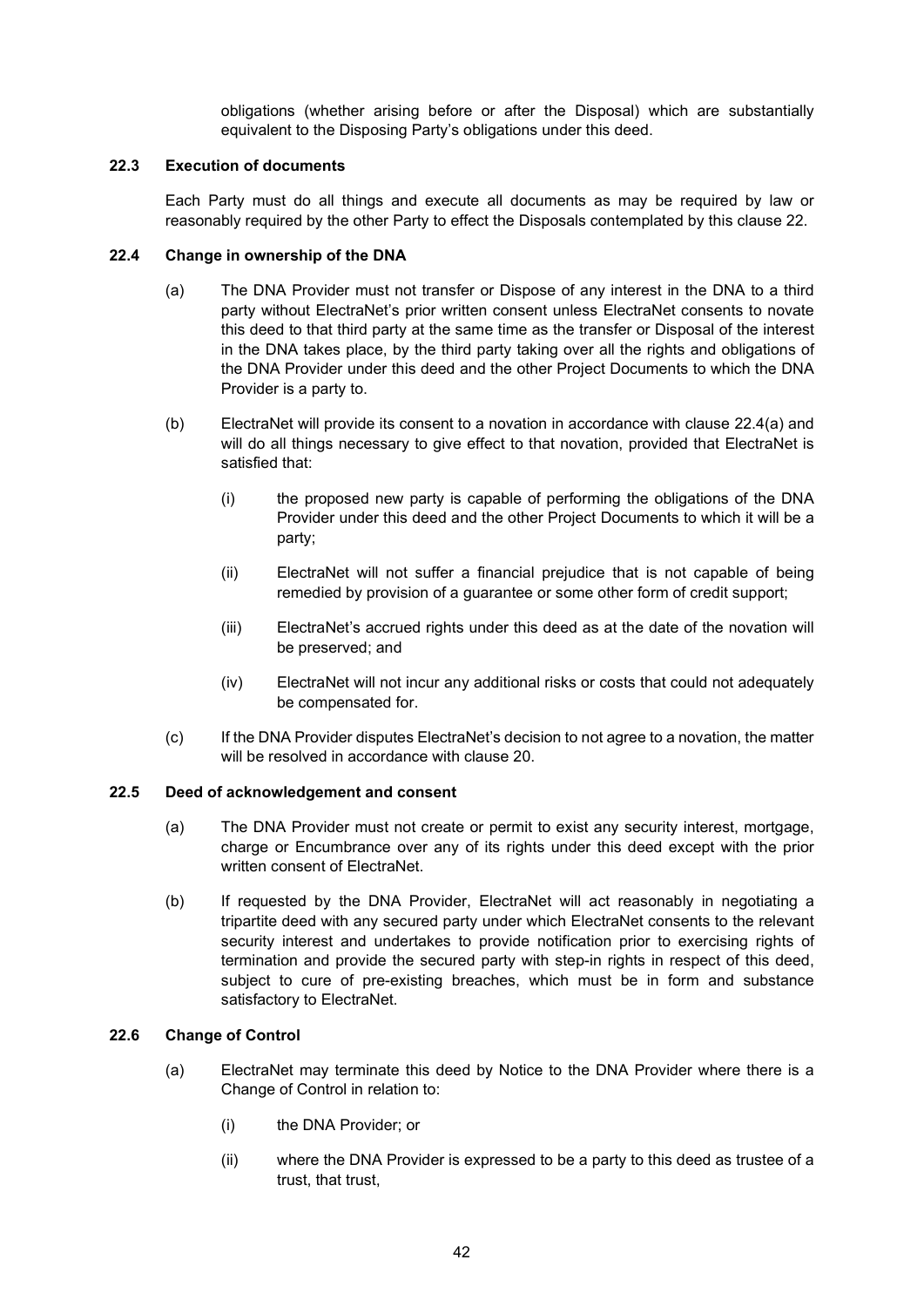without obtaining ElectraNet's prior written consent, which consent is not to be unreasonably withheld or delayed.

- (b) The Parties agree that it is not unreasonable for ElectraNet to withhold consent under clause 22.6(a) if ElectraNet is not reasonably satisfied that the Change of Control will not diminish, fetter, limit or otherwise restrict the ability of the DNA Provider to fulfil its obligations under this deed.
- (c) A termination under clause 22.6(a) will be deemed to be a termination of this deed by ElectraNet under clause 14.1(c).

#### 23. Notices

#### 23.1 Giving of Notices

All notices, consents, requests, invoices or other communication required, permitted or appropriate to be given by a Party to the other Party under or in connection with this deed (Notice) must be:

- (a) in writing, which includes email and other electronic communications (unless otherwise specified in Schedule 3 for that type of Notice);
- (b) addressed to the person holding the office identified in Schedule 3 for that type of Notice; and
- (c) sent in the manner identified in Schedule 3 for that type of Notice.

#### 23.2 Timing of receipt

A Notice given to a Party in accordance with clause 23.1 will be treated as having been given and received:

- (a) if delivered, on the day of delivery if a Business Day, otherwise on the next Business Day;
- (b) if sent by pre-paid mail, on the fourth Business Day after posting; and
- (c) if sent electronically:
	- (i) at the time the sender's computer or other device generates a report confirming that the Notice has been received by the recipient's information system; or
	- (ii) if no such report is generated, 1 Business Day after the date on which the Notice is sent, provided that the sender has not by that time received a delivery failure notification (or similar).

#### 23.3 Addresses and Notice details

A Party may change any details relating to that Party set out in Schedule 3 by Notice to the other Party given in accordance with this clause 23.

### 24. Provision and use of information

The DNA Provider will provide to ElectraNet (within 10 Business Days of being requested to do so) any information requested by ElectraNet which:

- (a) concerns the DNA or the DNA Provider's operations; or
- (b) is reasonably necessary to enable ElectraNet to: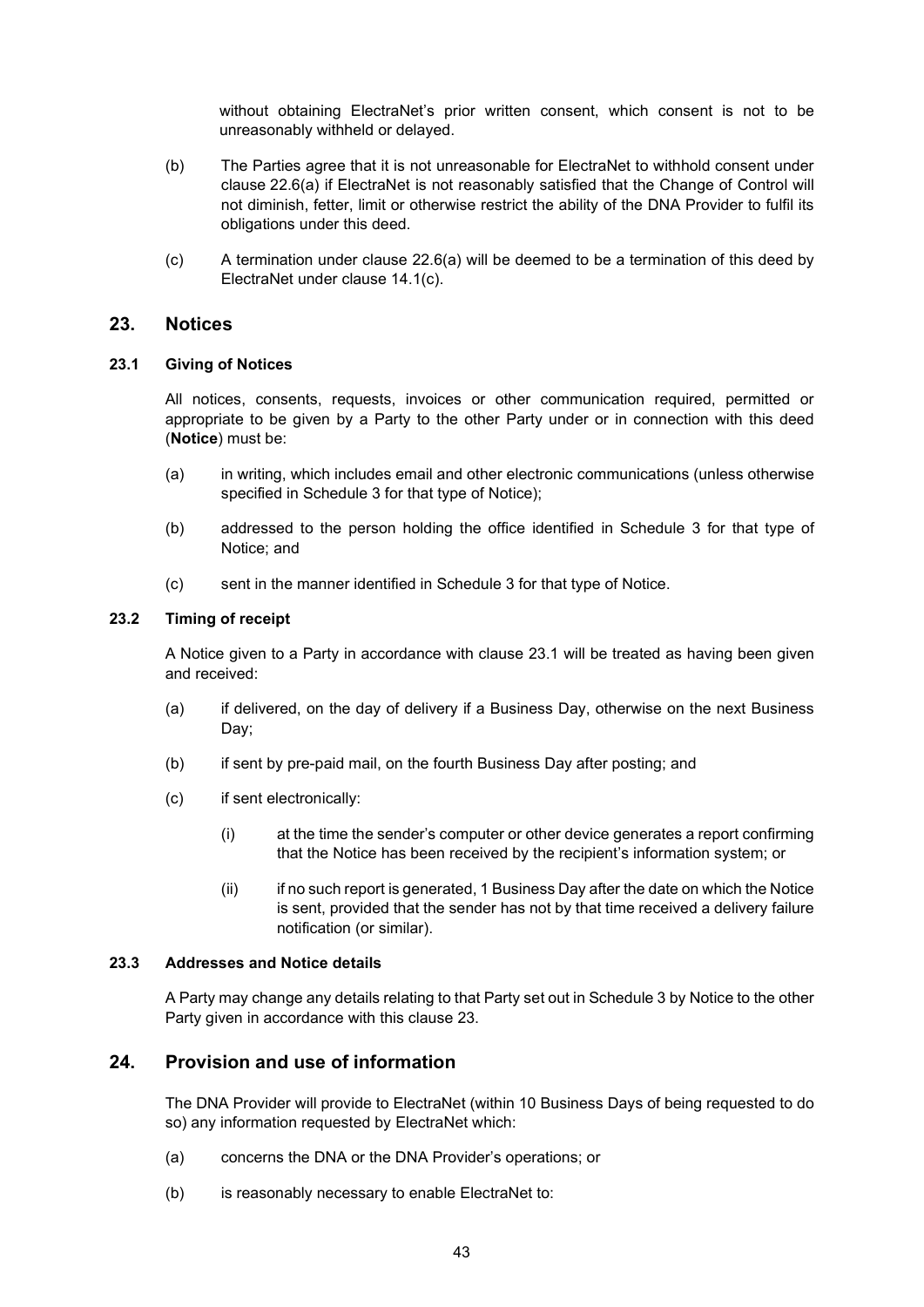- (i) comply with its obligations under any Project Document;
- (ii) comply with its obligations under any Applicable Law; or
- (iii) operate, develop, design and plan the Transmission System in accordance with good electricity industry practice and the requirements of all Applicable Law.

## 25. Confidential Information

#### 25.1 Privileged information

Subject to any Applicable Law, a Party is not obliged to provide to the other Party any information which is subject to legal professional privilege.

#### 25.2 Confidential Information to be kept confidential

- (a) Each Party must keep confidential any Confidential Information which comes into the possession or control of that Party or of which the Party becomes aware as a result of the operation of this deed.
- (b) A Party:
	- (i) must not disclose Confidential Information to any person except as permitted by this deed (including clauses 25.3 and 25.4);
	- (ii) must only use or reproduce Confidential Information for the purpose for which it was disclosed or another purpose contemplated by this deed; and
	- (iii) must not permit unauthorised persons to have access to Confidential Information.
- (c) Each Party must use all best endeavours:
	- (i) to prevent unauthorised access to Confidential Information which is in the possession or control of that Party; and
	- (ii) to ensure that any person to whom it discloses Confidential Information observes the provisions of this clause 25 in relation to that information.
- (d) Subject to clauses 25.2(e), 25.2(f) and 25.2(g), neither Party may make any statement or representation in relation to this deed (including, in particular, a statement to the effect that the Party has entered into this deed) without the written consent of the other Party which consent will not be unreasonably withheld.
- (e) If a Party makes a statement or representation in relation to this deed (including, in particular, a statement to the effect that that Party has entered into this deed) without the written consent of the other Party, the other Party will be entitled to make a statement or statements in response to the statement made by the Party, clarifying any issues that the other Party may have with the statement made by the Party.
- (f) Despite clauses 25.2(d) and 25.2(e), a Party is entitled to make a statement to the following effect in relation to this deed: "ElectraNet and [insert] have entered into a conditional network operating agreement in relation to the [insert] substation located [insert]".
- (g) ElectraNet may advertise, publish or release any information, document or article for publication in relation to this deed in any media if ElectraNet has liaised with the DNA Provider regarding the content of such information, document or article and the DNA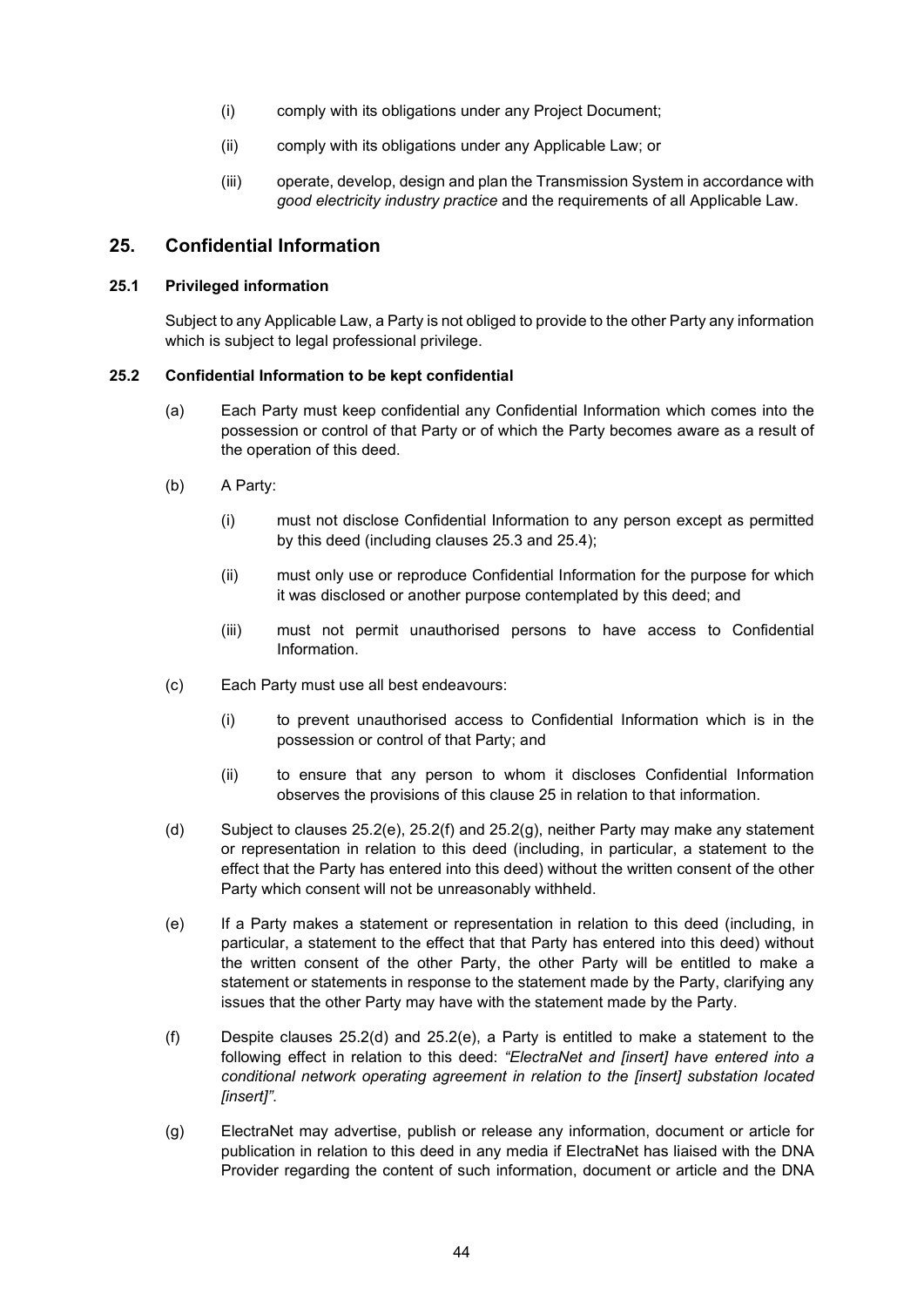Provider has consented to such content (such consent not to be unreasonably withheld or delayed).

#### 25.3 Disclosures required under Applicable Laws

Without limiting any other provision of this clause 25, the DNA Provider consents to ElectraNet using any information concerning the DNA, electricity usage, metering data and any related or similar information for the purpose of complying with ElectraNet's obligations under this deed or any Applicable Law (including the provision of that information to AEMO, the System Controller and any other relevant Authority).

#### 25.4 Other exceptions

Subject to clause 25.5, clause 25.2 does not prevent:

- (a) (public domain): the disclosure, use or reproduction of Confidential Information if the relevant information is at the time generally and publicly available other than as a result of breach of confidence by the Party (including a breach of this deed) who wishes to disclose, use or reproduce the information or any person to whom the Party has disclosed the information;
- (b) (employees and advisers): the disclosure of Confidential Information by a Party to:
	- (i) an employee or officer of the Party or a Related Body Corporate of the Party; or
	- (ii) a legal or other professional adviser, auditor or other consultant of the Party,

who requires the information for the purposes of this deed, the NER, or for the purpose of advising the Party in relation to those matters;

- (c) (Project Documents): the disclosure of Confidential Information by ElectraNet to a counterparty under any other Project Document as required by ElectraNet in order to comply with its obligations under that Project Document;
- (d) (contractors): the disclosure of Confidential Information by the DNA Provider to a contractor engaged in relation to the DNA or by ElectraNet to a contractor engaged in relation to the Operation and Maintenance Obligations;
- (e) (consent): the disclosure, use or reproduction of Confidential Information with the consent of the Party who provided the relevant information;
- (f) (law): the disclosure, use or reproduction of Confidential Information to the extent required by law or by a lawful requirement of:
	- (i) any Authority having jurisdiction over a Party or its Related Bodies Corporate; or
	- (ii) any stock exchange having jurisdiction over a Party or its Related Bodies Corporate;
- (g) (Disputes): the disclosure, use or reproduction of Confidential Information if required in connection with legal proceedings, arbitration, expert determination or other dispute resolution mechanism under this deed or the NER or for the purpose of advising a person in relation thereto;
- (h) (safety): the disclosure of Confidential Information to the extent required to protect the safety of personnel or equipment;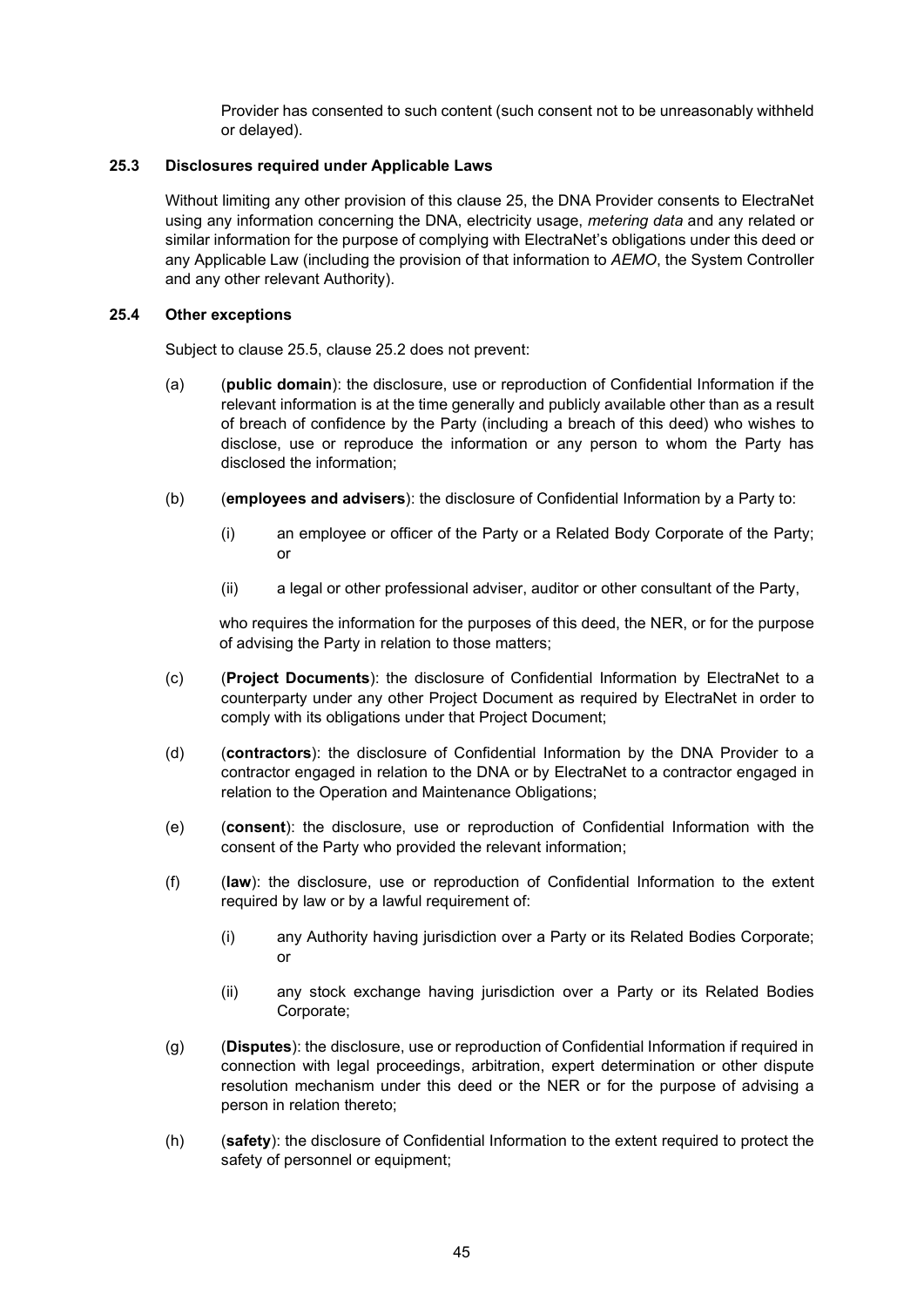- (i) (potential investment): the disclosure, use or reproduction of Confidential Information by or on behalf of a Party to the extent reasonably required in connection with the Party's financing arrangements, investment in that Party or a Disposal of that Party's assets or a purchase of that Party's shares;
- (j) (response to potential investment query): the disclosure, use or reproduction of Confidential Information by or on behalf of ElectraNet to a person:
	- (i) who has received information from the DNA Provider under clause 25.4(i); and
	- (ii) to the extent reasonably required in order to answer any question by that person concerning the terms and conditions of this deed;
- (k) (requiator): the disclosure of Confidential Information to the AER, AEMO, ESCOSA or any other Authority having jurisdiction over a Party;
- (l) (reports): the disclosure, use or reproduction of Confidential Information of an historical nature in connection with the preparation and giving of reports under the NER;
- (m) (aggregate sum): the disclosure, use or reproduction of Confidential Information as an unidentifiable component of an aggregate sum;
- $(n)$  (**profile**): the publication of a profile;
- (o) (Intellectual Property Rights): the disclosure of Confidential Information necessary or desirable to give effect to the licences of Intellectual Property Rights granted to each Party under this deed;
- (p) (Connection Applicant): the disclosure of any Confidential Information concerning the DNA to a *Connection Applicant* where that information is required in order to negotiate the terms of the connection agreement and any other document with the Connection Applicant; or
- (q) (Applicable Laws): the disclosure, use or reproduction of Confidential Information where required or permitted from time to time under an Applicable Law.

#### 25.5 Undertaking to keep confidential and restrictions on use

In the case of a disclosure under clause  $25.4(b)$ ,  $25.4(c)$ ,  $25.4(d)$  or  $25.4(i)$ , prior to making the disclosure the Party who wishes to make the disclosure must inform the proposed recipient of the confidentiality of the information and must take appropriate precautions to ensure that the recipient keeps the information confidential in accordance with the provisions of clauses 25.2 and 25.3 and does not use the information for any purpose other than that permitted under clause 25.2(b).

#### 25.6 Continuing rights and obligations

This clause 25 survives the termination or expiry of this deed.

## 26. Intellectual Property Rights

## 26.1 ElectraNet Background IP Materials

The DNA Provider acknowledges that it does not own any Intellectual Property Rights in the ElectraNet Background IP Materials.

#### 26.2 DNA Provider Background IP Materials

(a) ElectraNet acknowledges that it does not own any Intellectual Property Rights in the DNA Provider Background IP Materials.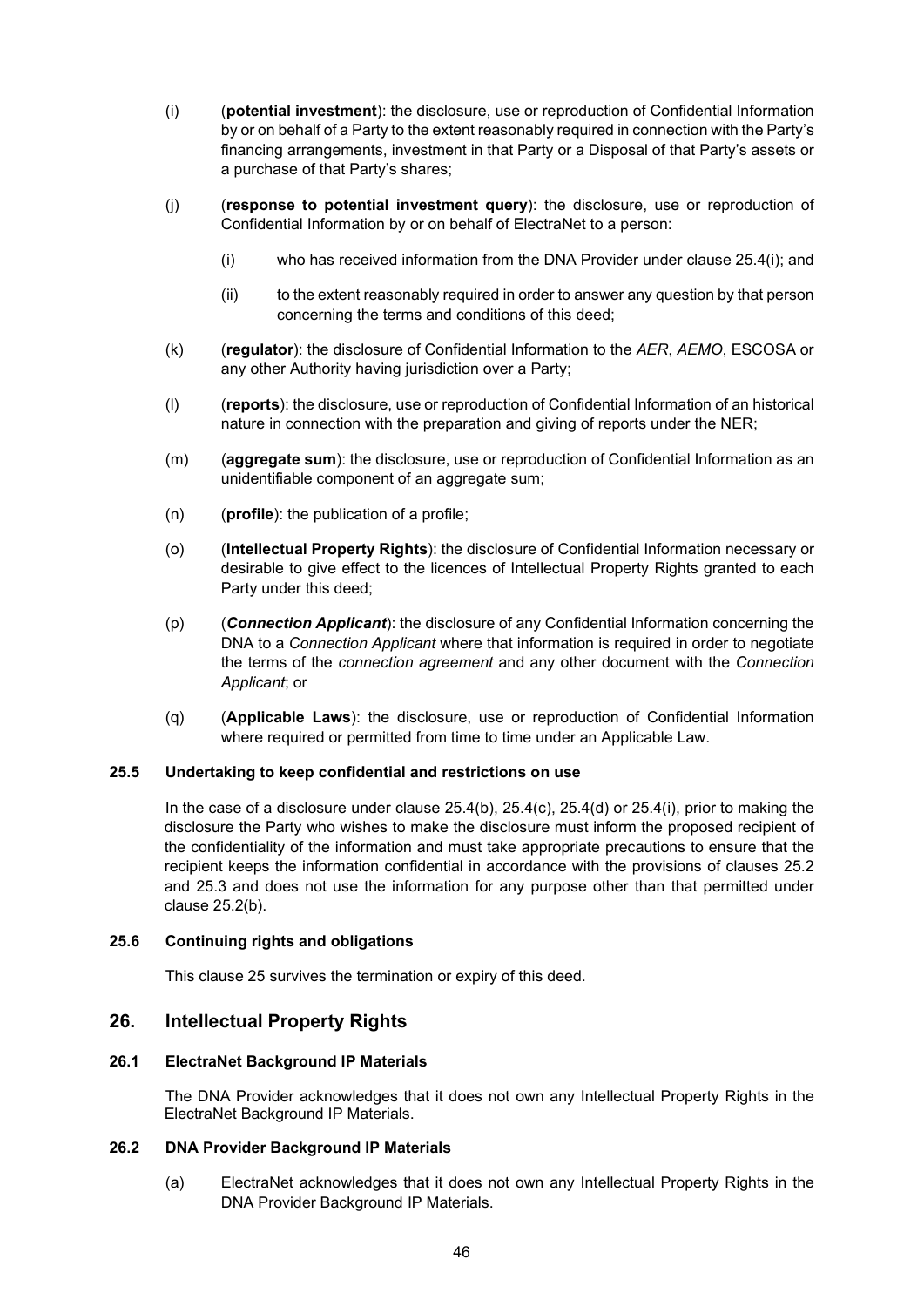- (b) The DNA Provider hereby grants to ElectraNet a non-exclusive, royalty free, perpetual, irrevocable, worldwide licence (including the right to sub-licence) to (itself or using third party contractors) use, reproduce, modify, adapt and further develop all Intellectual Property Rights in the DNA Provider Background IP Materials:
	- (i) to the extent necessary or desirable to enable ElectraNet and the ElectraNet Group to (itself or using third party contractors):
		- (A) exercise any rights and perform any obligations under this deed or the other Project Documents;
		- (B) perform the Network Operating Functions; and
		- (C) fully enjoy, exploit and further develop the Contract IP Materials; or
	- (ii) any other purposes relating to this deed or any operations of any member of the ElectraNet Group,

except for the purpose of tendering for, or negotiating contestable transmission services specified in rule 5.2A.4(a) of the NER.

(c) Notwithstanding the exception contained in clause 26.2(b), on and from the second anniversary of the "Execution Date" of the Interface Works Agreement, the DNA Provider hereby grants to ElectraNet a non-exclusive, royalty free, perpetual, irrevocable, worldwide licence (including the right to sub-licence) to (itself or using third party contractors) use, reproduce, modify, adapt and further develop all Intellectual Property Rights in the DNA Provider Background IP Materials (including the Documents) for the purpose of tendering for, or negotiating contestable *transmission* services specified in rule 5.2A.4(a) of the NER.

#### 26.3 Contract IP Materials

- (a) Upon creation, all Contract IP Materials created by or on behalf of ElectraNet in connection with this deed will vest in ElectraNet free of all Encumbrances and the DNA Provider hereby unconditionally assigns to ElectraNet:
	- (i) all Intellectual Property Rights (other than copyright) in the Contract IP Materials, without the need for further assurance; and
	- (ii) all copyright in the Contract IP Materials, as an assignment of future property under section 197 of the Copyright Act 1968 (Cth) and in equity.
- (b) ElectraNet grants to the DNA Provider a non-exclusive, irrevocable, perpetual, royalty free licence to use any Contract IP Materials for the purposes of this deed.

#### 26.4 Warranties by DNA Provider

- (a) The DNA Provider represents and warrants to ElectraNet that:
	- (i) the DNA Provider is the legal and beneficial owner of, or is entitled to use (or will on creation own or be entitled to use); or
	- (ii) is entitled to licence to ElectraNet and each member of the ElectraNet Group in accordance with clause 26.2,

the Intellectual Property Rights in the DNA Provider Background IP Materials.

(b) The DNA Provider represents and warrants to ElectraNet that it is able to assign the Intellectual Property Rights in all Contract IP Materials pursuant to clause 26.3.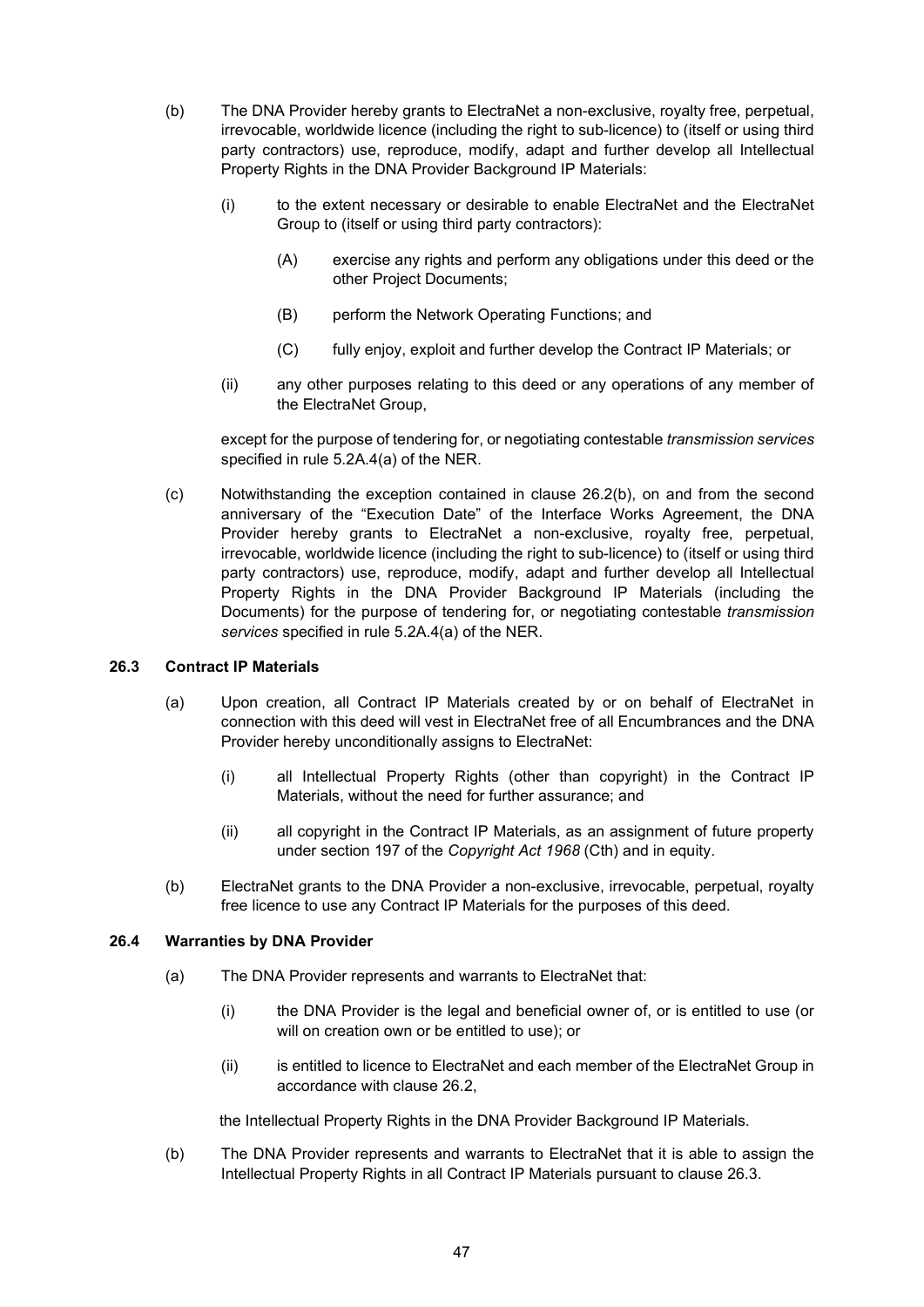#### 26.5 Indemnity

- (a) The DNA Provider indemnifies and holds harmless ElectraNet and each member of the ElectraNet Group against any Damage or Claim arising from:
	- (i) any infringement or alleged infringement of Intellectual Property Rights owned by any third party in respect of any of the DNA Provider Background IP Materials;
	- (ii) any breach of the warranties set out in clause 26.4.
- (b) ElectraNet holds the benefit of the indemnity in clause 26.5(a) for itself and on trust for each other member of the ElectraNet Group

#### 26.6 Survival

This clause 26 survives the termination or expiry of this deed.

## 27. Governing law and jurisdiction

## 27.1 Governing law

This deed is governed by and will be construed according to the laws of South Australia.

#### 27.2 Jurisdiction

- (a) The Parties submit to the non-exclusive jurisdiction of the courts of South Australia and any courts which may hear appeals from those courts in respect of any proceedings in connection with this deed.
- (b) Each Party waives any right it has to object to an action being brought in those courts including, without limitation, by claiming that the action has been brought in an inconvenient forum or that those courts do not have jurisdiction.

## 28. Project Information

#### 28.1 Warranties

Without limiting the DNA Provider's obligations under this deed, the DNA Provider represents and warrants to ElectraNet that:

- (a) the DNA Provider has examined and carefully checked:
	- (i) the Functional Specifications;
	- (ii) all relevant ElectraNet Standards; and
	- (iii) all information, data, representations, statements or documents made available by ElectraNet, or any other person whether or not on ElectraNet's behalf, to the DNA Provider in relation to the DNA, the Facility, or the Land,

(the Project Information); and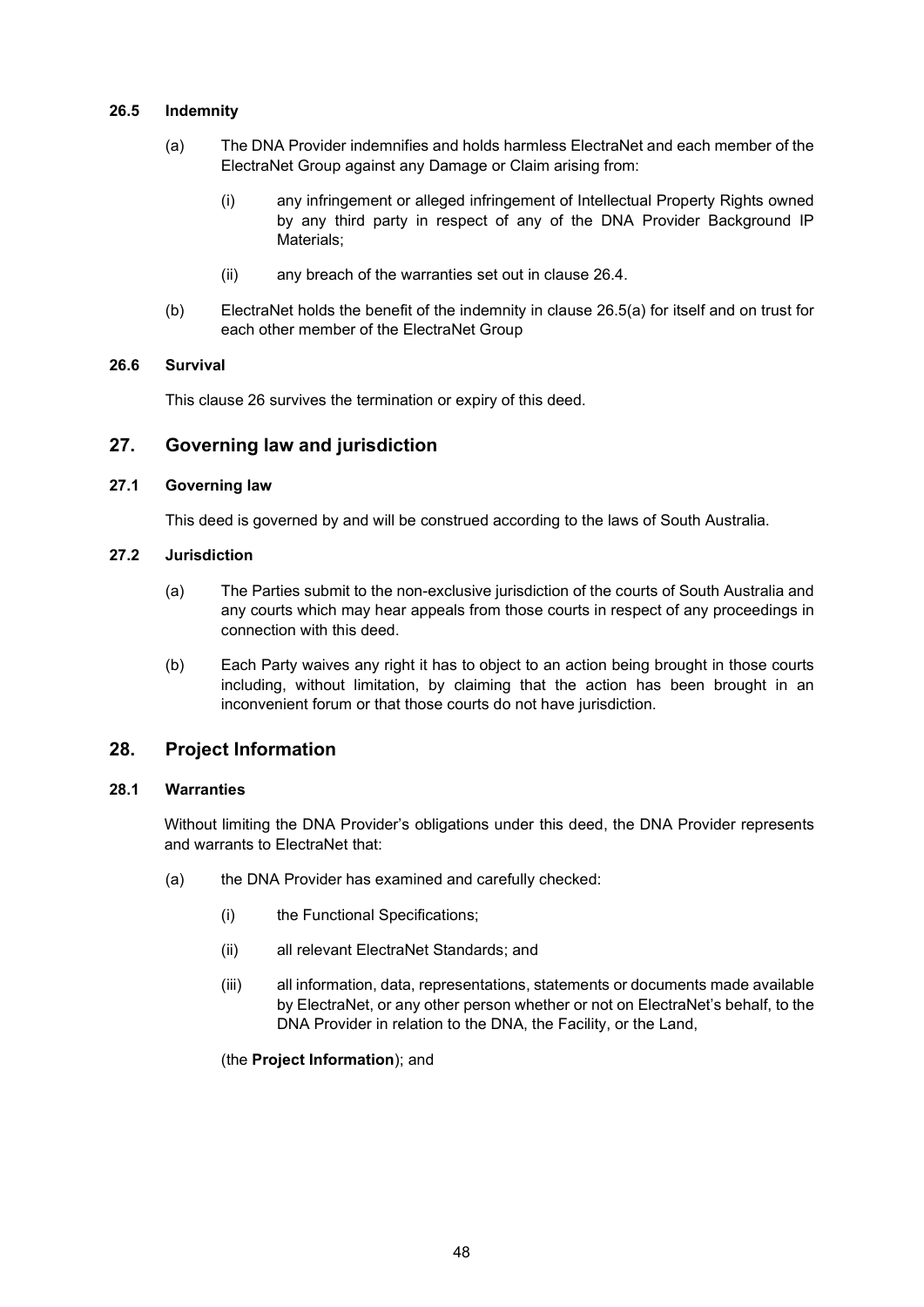(b) the DNA Provider is satisfied that the Project Information is accurate, suitable, appropriate and adequate for the purposes of entering into the Project Documents and performing its obligations in accordance with this deed.

#### 28.2 Acknowledgements

- (a) The DNA Provider acknowledges and agrees that neither ElectraNet nor any member of the ElectraNet Group has made or makes any representation, or has given or gives any warranty or guarantee (whether express or implied) or owes any duty of care in relation to the currency, accuracy, suitability, adequacy or completeness of any Project Information.
- (b) The DNA Provider acknowledges and agrees that:
	- (i) it enters into the Project Documents based on its own:
		- (A) enquiries, investigations, interpretations, deductions, information and determination; and
		- (B) independent evaluation as to the currency, accuracy, suitability, adequacy or completeness of any Project Information; and
	- (ii) it has not and will not rely upon:
		- (A) any Project Information; or
		- (B) any summary of any document or information referred to or incorporated by reference in the Project Information,

provided by or on behalf of ElectraNet, or the accuracy, adequacy, suitability or completeness of the Project Information for the purposes of entering into the Project Documents or performing its obligations in accordance with this deed; and

(iii) the provision or publication of any Project Information by ElectraNet (or any other person, whether or not on behalf of ElectraNet) will not limit or affect the DNA Provider's obligations under this deed or give rise to any Claim on the part of the DNA Provider or any member of the DNA Provider Group.

#### 29. General

#### 29.1 Authority to enter into deed

Each Party (in this clause 29.1 called the Representing Party) represents and warrants to the other Party that each of the following statements relating to it is correct:

- (a) the Representing Party is duly constituted and validly existing under the laws of its jurisdiction of incorporation and has full corporate power and authority to enter into, perform and observe its obligations and duties under this deed;
- (b) the Representing Party holds all Authorisations required by Applicable Law to enter into this deed;
- (c) the Representing Party has entered into this deed in its own right and not as trustee of any trust or as an agent or nominee on behalf of any other entity;
- (d) all corporate and other necessary action has been taken to authorise the signing and performance of this deed by the Representing Party, and this deed is a valid and binding agreement of the Representing Party and is enforceable against it, subject to the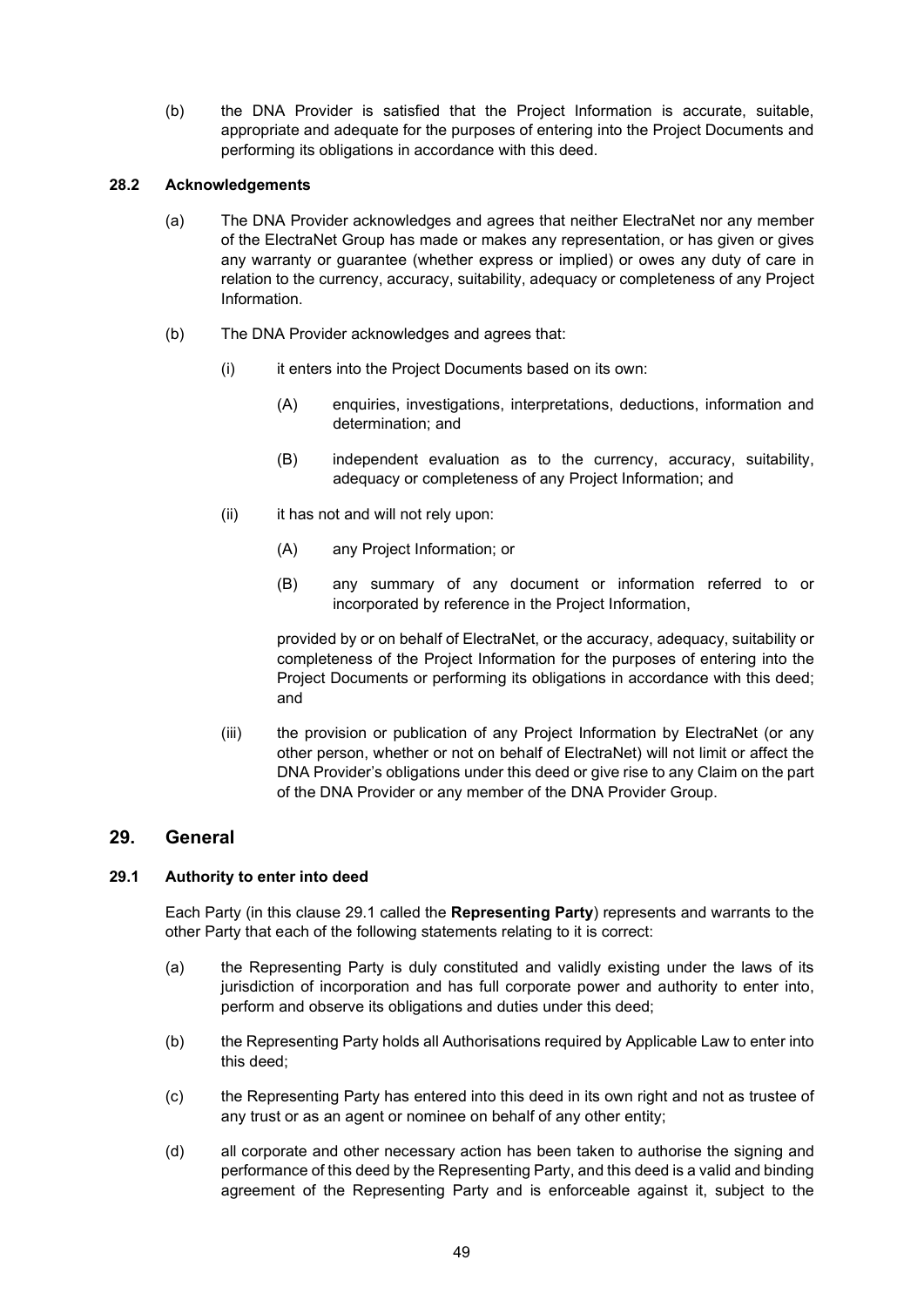exercise of judicial discretion and laws concerning insolvency, in accordance with its terms; and

(e) the entering into of this deed by the Representing Party does not, and the transactions contemplated by this deed will not result in a breach of any Applicable Law or any constituent documents of the Representing Party or any agreement to which the Representing Party is a party.

#### 29.2 Amendment and waiver

- (a) Unless expressly stated to the contrary in this deed, this deed may only be amended or supplemented in writing signed by the Parties.
- (b) The non-exercise of or delay in exercising any power or right of a Party does not operate as a waiver of that power or right, nor does any single exercise of a power or right preclude any other or further exercise of it or the exercise of any other power or right. Unless expressly stated to the contrary in this deed, a power or right may only be waived in writing, signed by the Party to be bound by the waiver.

#### 29.3 Severance

Any provision in this deed which is invalid, void or unenforceable in any jurisdiction is to be read down for the purposes of that jurisdiction, if possible, so as to be valid and enforceable, and is otherwise capable of being severed to the extent of the invalidity, voidness or unenforceability, without affecting the remaining provisions of this deed or affecting the validity or enforceability of that provision in any other jurisdiction.

#### 29.4 Entire agreement

This deed constitutes the entire agreement between the Parties in relation to its subject matter and supersedes any previous arrangements between the Parties in relation to that subject matter. All representations, communications and prior agreements in relation to that subject matter are merged in and superseded by this deed.

#### 29.5 No reliance

No reliance is to be placed by the DNA Provider on any representation, promise or other inducement made or given or alleged to be made or given by ElectraNet prior to the Execution Date.

#### 29.6 Further assurances

Each Party agrees to do all things and execute all deeds, instruments, transfers or other documents as may be necessary or desirable to give full effect to the provisions of the deed and the transactions contemplated by it.

#### 29.7 Cost and expenses

The DNA Provider must pay its own costs in connection with the negotiation, preparation and execution of this deed.

#### 29.8 System Controller

Nothing in this deed is intended to fetter or constrain ElectraNet in the performance of its functions as a System Controller.

#### 29.9 Rights cumulative

Subject to any provision of this deed to the contrary, the rights and remedies provided in this deed do not exclude any rights or remedies provided by law.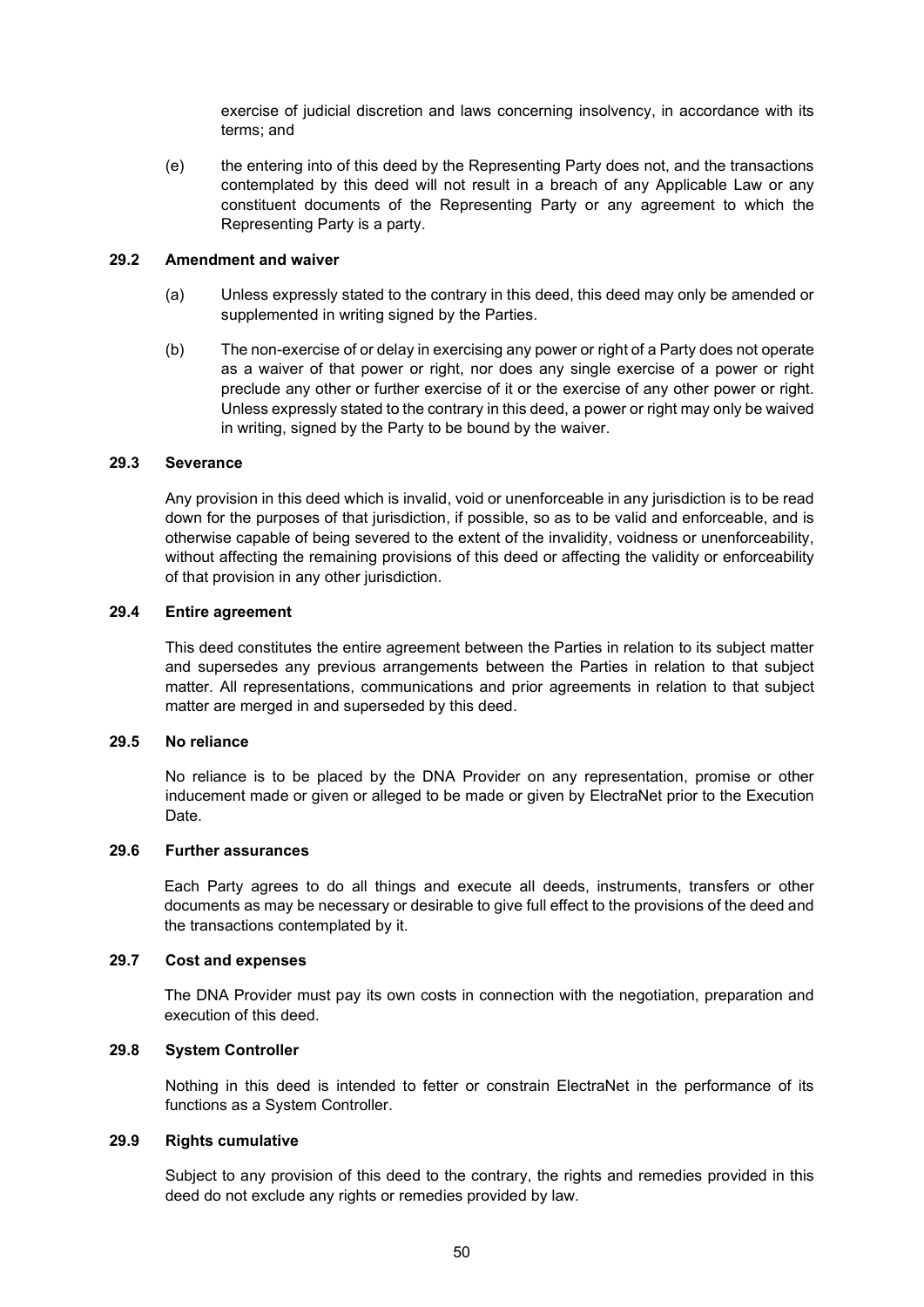#### 29.10 Relationship of the Parties

- (a) Nothing in this deed gives a Party authority to bind any other Party in any way.
- (b) Nothing in this deed imposes any fiduciary duties on a Party in relation to any other party.

#### 29.11 Survival

- (a) If this deed is terminated or expires, then except where this deed expressly provides otherwise:
	- (i) the Parties are released from their obligations to continue to perform this deed except the obligations which are expressed to or by their nature, survive termination or expiry;
	- (ii) each party retains the rights and Claims it has against the other party for any past breach of this deed; and
	- (iii) the provisions of this deed survive termination or expiry to the extent necessary to give effect to clause 29.11(a)(i).
- (b) Without limiting clause 29.11(a):
	- (i) any warranties provided by the Parties under this deed; and
	- (ii) clauses 1, 2.5(d), 12, 14, 17, 18, 19, 20, 23, 25, 26 and 27 and this clause 29,

survive expiry or termination of this deed.

#### 29.12 Survival of indemnities

Without limiting clause 29.11, each indemnity in this deed is a continuing obligation which survives the termination or expiry of this deed.

#### 29.13 Non Merger

The indemnities, covenants and warranties and any other provisions of this deed will not merge on completion or termination of this deed unless expressly set out in this deed.

#### 29.14 Counterparts

This deed may be executed in any number of counterparts and all of those counterparts taken together constitute one and the same instrument. The Parties agree that counterparts may be circulated electronically in PDF format.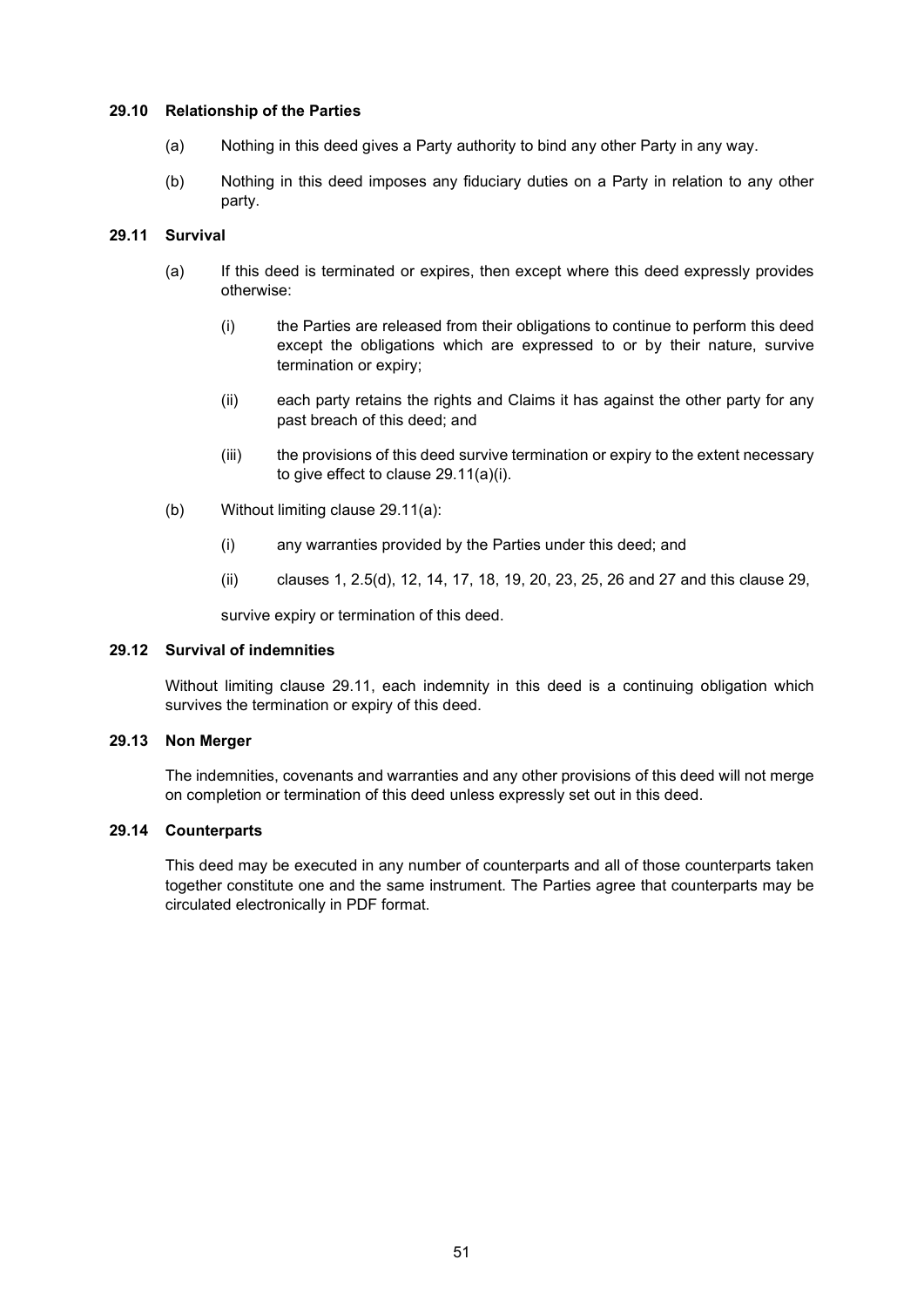## Executed as a deed.

Signed for and on behalf of ElectraNet Pty Limited by its attorney (who has no notice of the revocation of its power of attorney) in the presence of:

Signature of witness

Signature of attorney

Name (please print)

Name (please print)

Position held

Executed by [INSERT] in accordance with section 127 of the Corporations Act 2001 (Cth):

Signature of director

Name (please print)

Signature of director/secretary

Name (please print)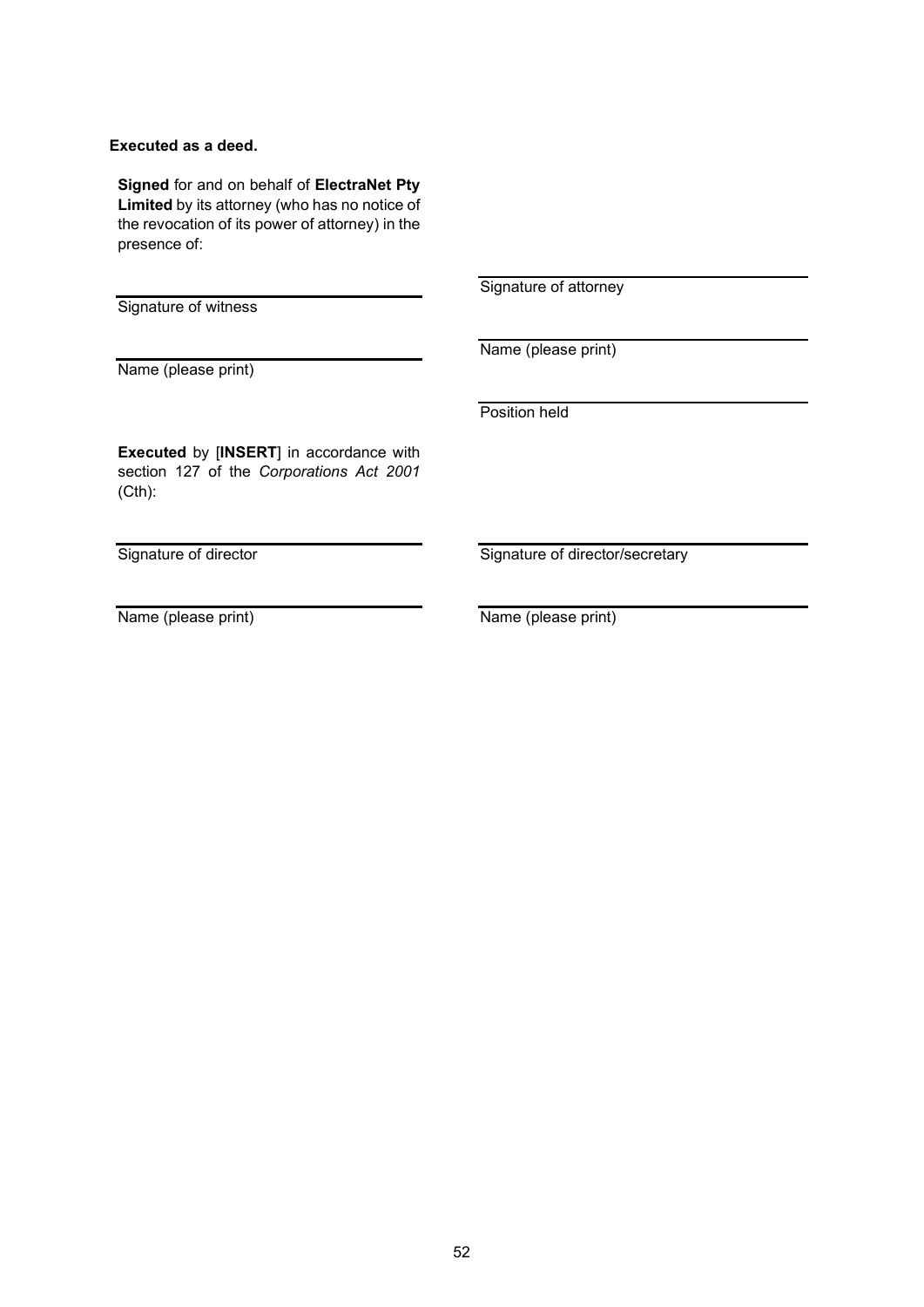## Schedule 1 – Agreement details

## Item Description **Item 1 – Land**  $\left| \right|$  [insert] [Drafting Note: Insert details of land on which DNA will be located.]  $Item 2 - TCA$  and  $TNU$  [insert] [Drafting Note: Insert details of initial TCA(s) and TNU(s).] Item 3 – DNA DNA DNA description: [Drafting Note: Insert details of the contestable DNA components used to connect the DNA to ElectraNet's transmission network. Consider DNA interfaces and how they are to be included here.] Agreed boundaries and physical connections – single line diagram: As set out in Attachment 2. Item 4 – Expiry Date The Expiry Date will be the day which is on the [insert] anniversary after the Date of Construction Completion. [Drafting Note: Insert the term of the NOA here. The NER requires that the term of the NOA is for a period which is at least equal to term of the longest connection agreement of a member of the initial identified user group for the relevant DNA.] Item  $5$  – Passthrough Threshold | A\$[insert]. Item 6 – DNA Provider Insurance The DNA Provider must secure and maintain throughout the Term the insurance policies specified below: (a) an employer's liability and worker's compensation insurance to the extent required by law; (b) a public liability policy covering legal liability for any loss or damage to real or personal property and for injury and disease (including death) to any person, howsoever caused including as a result of, or in connection with fires or bushfires or resulting from actions or omissions of the DNA Provider for not less than \$20 million limit of liability any one occurrence and unlimited in the aggregate; (c) contractor works insurance covering all construction works related to the DNA (and associated materials) during the construction period; and (d) a property damage or industrial special risks policy for the reinstatement value of the DNA. **Item 7 – ElectraNet insurance**  $\begin{bmatrix} A \text{ public liability policy covering legal liability for damage to real or personal \end{bmatrix}$ property, death, injury or disease, for not less than \$20 million limit of liability any one occurrence and unlimited in the aggregate. Item 8- Defects Correction Period The period commencing on the Handover Date and ending on the date which is [insert] months after the Handover Date. Item 9 – ElectraNet Liability Limits (a) For the ElectraNet Liability Limit referred to in clause 19.1(a)(i): the amount specified under [Item 9(a) of Schedule 1] of the Interface Works Agreement. (b) For the ElectraNet Liability Limit referred to in clause 19.1(a)(ii): \$1,000,000 per Contract Year.

## Table 1-1 Agreement details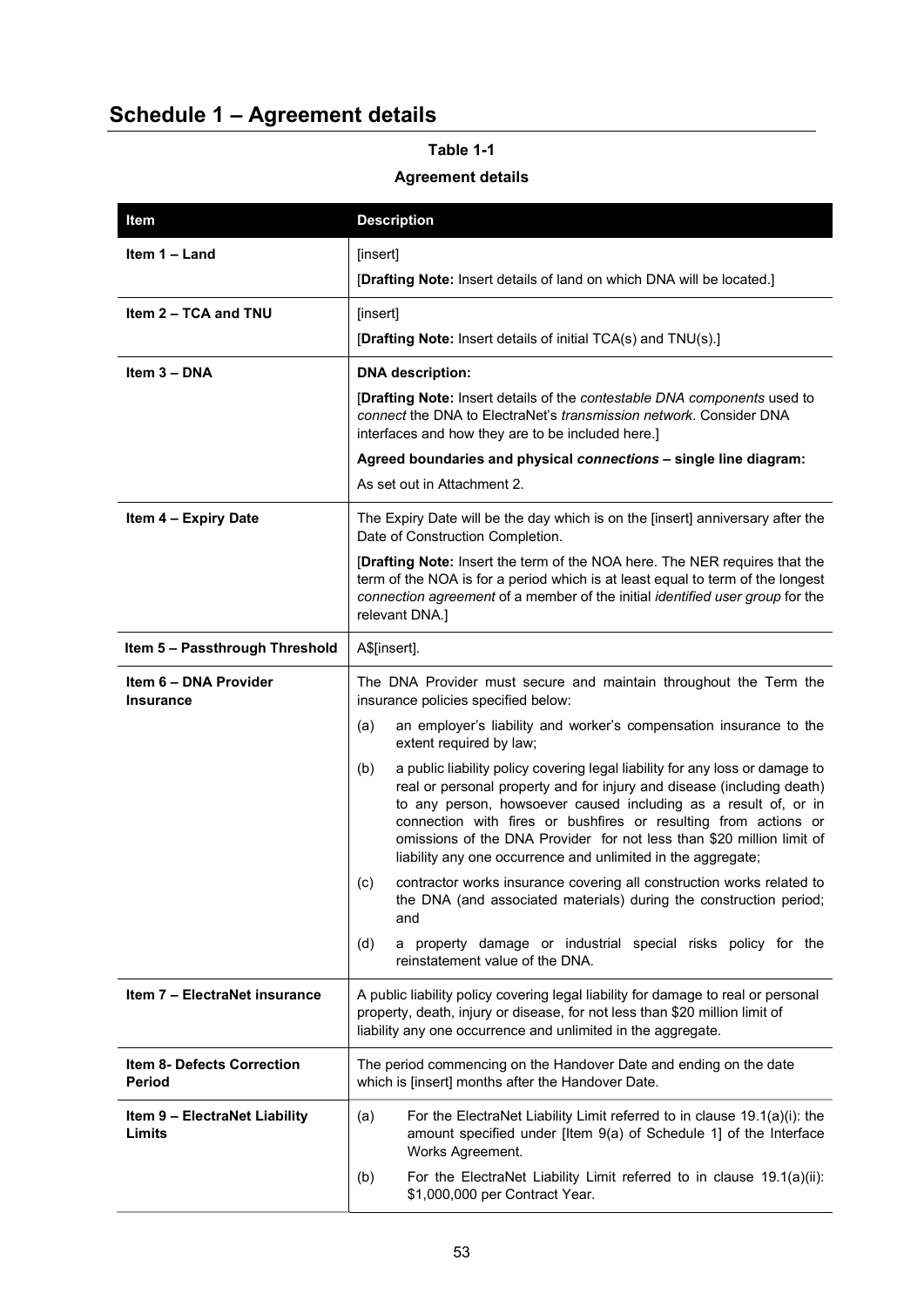| Item                                       | <b>Description</b>                                                                                               |  |  |
|--------------------------------------------|------------------------------------------------------------------------------------------------------------------|--|--|
|                                            | [Drafting Note: To be aligned with TCA(s) and other Project Documents.]                                          |  |  |
| Item 10 - DNA Provider Liability<br>Limits | For the DNA Provider Liability Limit referred to in clause 19.2(a)(i):<br>(a)<br>\$1.000.000.                    |  |  |
|                                            | For the DNA Provider Liability Limit referred to in clause 19.2(a)(ii):<br>(b)<br>\$1,000,000 per Contract Year. |  |  |
| Item 11 - Boundary Point                   | linsert point of delineation between DNA and IUSA.                                                               |  |  |
| Item 12 - DNA Boundary Point               | linsert point of delineation between DNA and a <i>designated network asset</i><br>owned by another partyl        |  |  |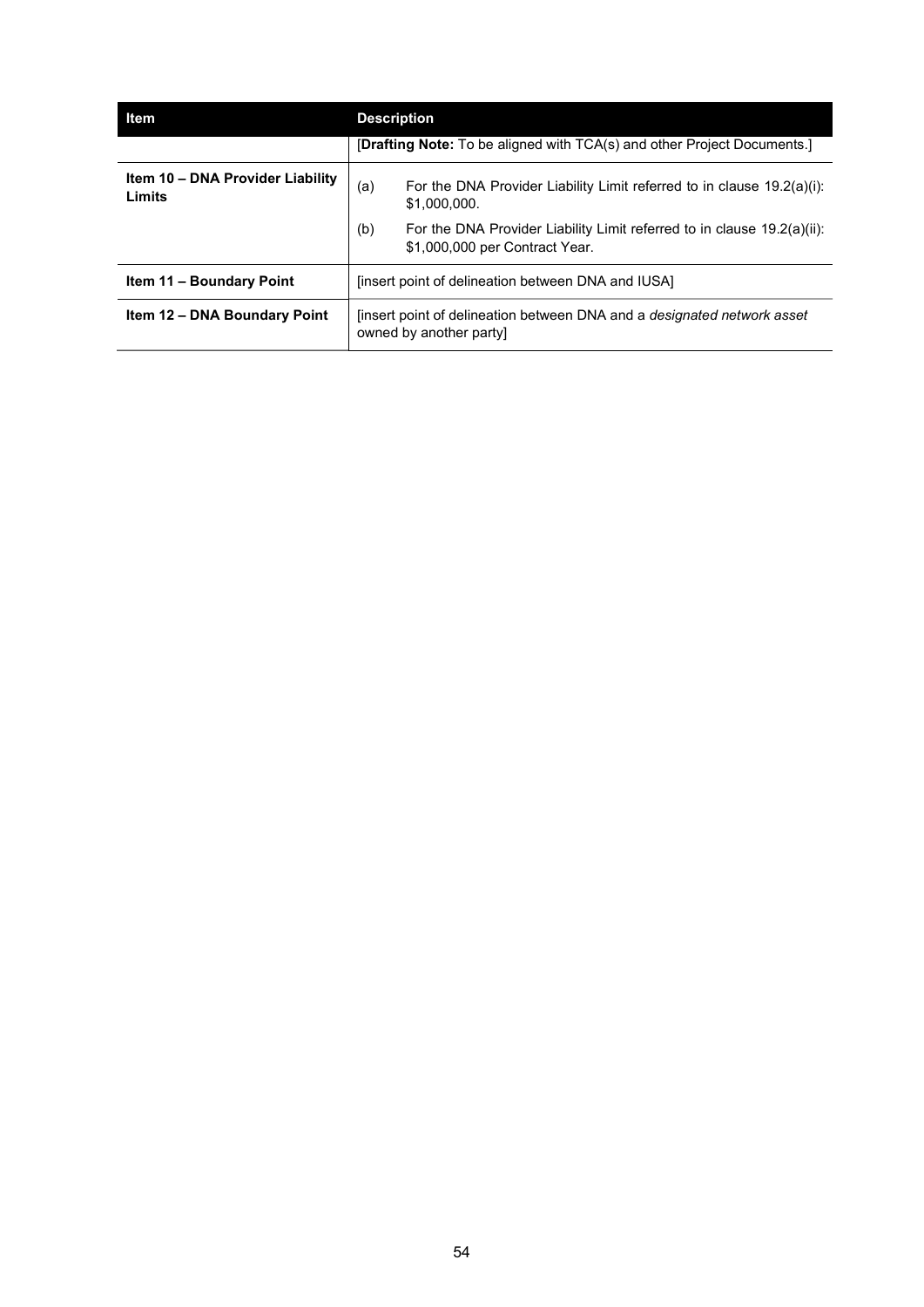## Table 2-1

## Preconditions

[Drafting Note: below is an example only and will be amended on a case by case basis.]

| <b>No</b> | <b>Precondition</b>                                                                                                                                                                                                                                                                                                                                                                                                      | <b>Required Date</b>                                                                                                    | <b>Party responsible</b><br>for satisfying | Party with right<br>to waive |
|-----------|--------------------------------------------------------------------------------------------------------------------------------------------------------------------------------------------------------------------------------------------------------------------------------------------------------------------------------------------------------------------------------------------------------------------------|-------------------------------------------------------------------------------------------------------------------------|--------------------------------------------|------------------------------|
| 1.1       | <b>Insurance</b><br>The DNA Provider has provided<br>ElectraNet with evidence reasonably<br>satisfactory to ElectraNet that all of the<br>insurance policies required to be<br>effected by the DNA Provider under<br>clause 12 have been effected.                                                                                                                                                                       | 20 Business Days<br>after the Execution<br>Date (or such later<br>date as agreed in<br>writing between the<br>Parties). | <b>DNA Provider</b>                        | ElectraNet                   |
| 1.2       | <b>Execution of TCA</b><br>The TCA has been executed by the<br>TNU<br>and<br>ElectraNet.<br>and<br>all<br>preconditions to the TCA (other than<br>precondition<br>requiring<br>the<br>any<br>Preconditions under this deed to have<br>been satisfied or waived) have been<br>satisfied or waived in accordance with<br>the TCA.                                                                                          | 20 Business Days<br>after the Execution<br>Date (or such later<br>date as agreed in<br>writing between the<br>Parties). | <b>DNA Provider and</b><br>ElectraNet      | ElectraNet                   |
| 1.3       | <b>Execution of Interface Works</b><br><b>Agreement</b><br>The Interface Works Agreement has<br>been executed by the DNA Provider<br>and ElectraNet, and all preconditions<br>to the Interface Works Agreement<br>(other than any precondition requiring<br>the Preconditions under this deed to<br>have been satisfied or waived) have<br>been satisfied or waived in accordance<br>with the Interface Works Agreement. | 20 Business Days<br>after the Execution<br>Date (or such later<br>date as agreed in<br>writing between the<br>Parties). | <b>DNA Provider and</b><br>ElectraNet      | ElectraNet                   |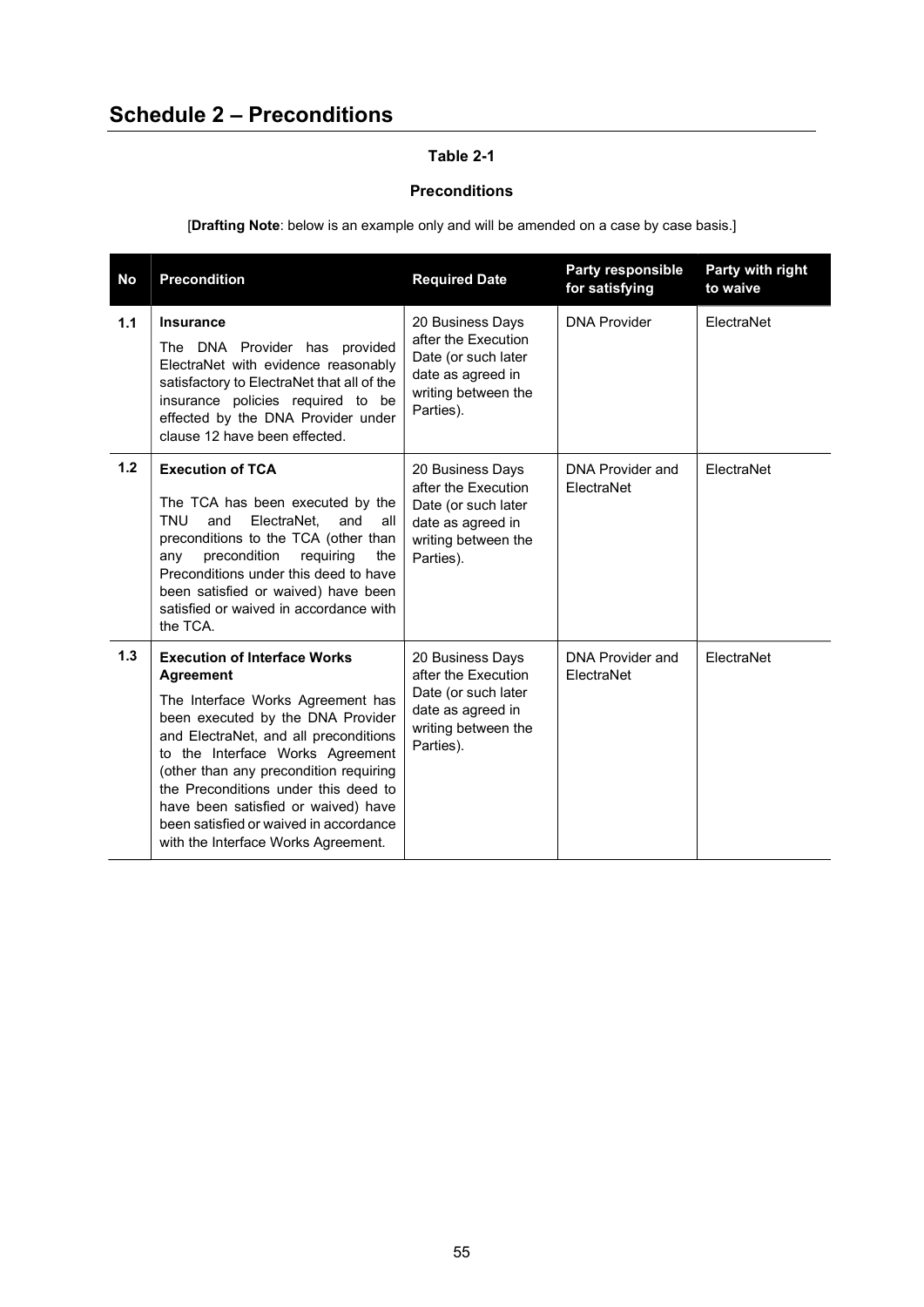| No  |                                                                                                                                                                                                                                                                                                                                                                    | <b>Precondition</b>                                                                                                                                                                                                                                                                                                               | <b>Required Date</b>                                                                                       | <b>Party responsible</b><br>for satisfying | Party with right<br>to waive |
|-----|--------------------------------------------------------------------------------------------------------------------------------------------------------------------------------------------------------------------------------------------------------------------------------------------------------------------------------------------------------------------|-----------------------------------------------------------------------------------------------------------------------------------------------------------------------------------------------------------------------------------------------------------------------------------------------------------------------------------|------------------------------------------------------------------------------------------------------------|--------------------------------------------|------------------------------|
| 1.4 | Land access for Term and Option<br>ElectraNet is satisfied (in its<br>reasonable opinion) that the land<br>access rights in relation to the Land<br>held by the DNA Provider are:                                                                                                                                                                                  |                                                                                                                                                                                                                                                                                                                                   | 20 Business Days<br>after the Execution<br>Date (or such later<br>date as agreed in<br>writing between the | <b>DNA Provider</b>                        | ElectraNet                   |
|     | (a)                                                                                                                                                                                                                                                                                                                                                                | assignable to ElectraNet in an<br>unrestricted manner;                                                                                                                                                                                                                                                                            | Parties).                                                                                                  |                                            |                              |
|     | (b)                                                                                                                                                                                                                                                                                                                                                                | suitable for ElectraNet in the<br>event that it exercises the<br>Option;                                                                                                                                                                                                                                                          |                                                                                                            |                                            |                              |
|     | (c)                                                                                                                                                                                                                                                                                                                                                                | suitable for the future<br>expansion of the DNA as<br>required to connect<br>Subsequent TNUs to the DNA;<br>and                                                                                                                                                                                                                   |                                                                                                            |                                            |                              |
|     | (d)                                                                                                                                                                                                                                                                                                                                                                | otherwise acceptable to<br>FlectraNet in all reasonable<br>respects.                                                                                                                                                                                                                                                              |                                                                                                            |                                            |                              |
| 1.5 | <b>FIRB Approval</b>                                                                                                                                                                                                                                                                                                                                               |                                                                                                                                                                                                                                                                                                                                   | 20 Business Days                                                                                           | ElectraNet                                 | ElectraNet                   |
|     | ElectraNet has received confirmation<br>under the Foreign Acquisitions and<br>Takeovers Act 1975 (Cth) that there is<br>no objection to the acquisition by<br>ElectraNet of any interest in the DNA<br>or the Land (including any Access<br>and Use Rights) which confirmation<br>must be unconditional or on terms<br>and conditions acceptable to<br>ElectraNet. |                                                                                                                                                                                                                                                                                                                                   | after the Execution<br>Date (or such later<br>date as agreed in<br>writing between the<br>Parties).        |                                            |                              |
| 1.6 |                                                                                                                                                                                                                                                                                                                                                                    | <b>FIRB Approval</b>                                                                                                                                                                                                                                                                                                              | 20 Business Days                                                                                           | <b>DNA Provider</b>                        | ElectraNet                   |
|     |                                                                                                                                                                                                                                                                                                                                                                    | The DNA Provider has received<br>confirmation under the Foreign<br>Acquisitions and Takeovers Act 1975<br>(Cth) that there is no objection to the<br>acquisition by DNA Provider of any<br>interest in the DNA or the Land which<br>confirmation must be unconditional or<br>on terms and conditions acceptable to<br>ElectraNet. | after the Execution<br>Date (or such later<br>date as agreed in<br>writing between the<br>Parties).        |                                            |                              |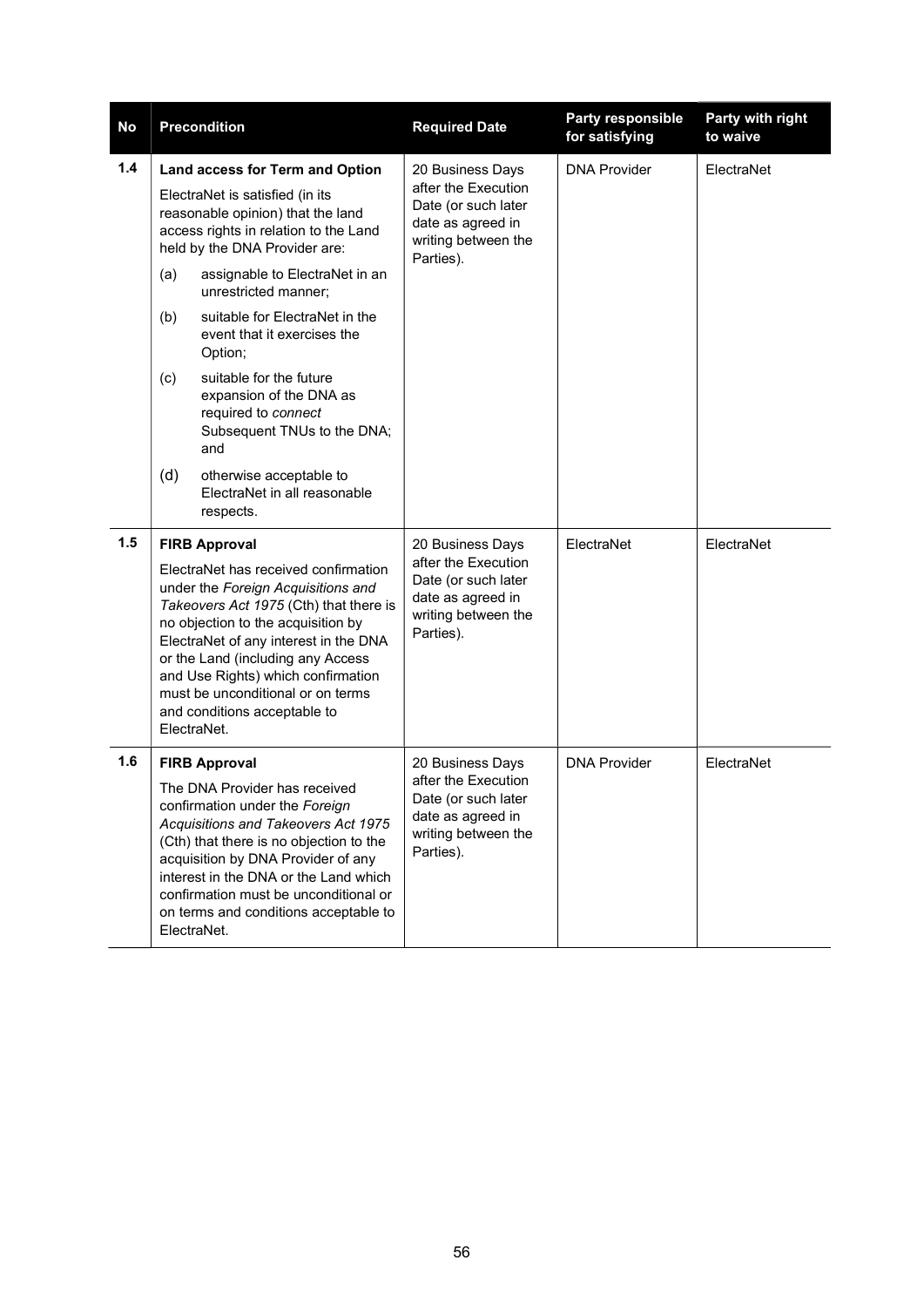## Schedule 3 – Notice details

## Table 3-1

## Notice details

| <b>Type of Notice</b> | <b>Permitted</b><br>service method | ElectraNet<br>Description of person to whom<br>Notice must be sent                              | <b>DNA Provider</b><br>Description of person to<br>whom Notice must be sent |
|-----------------------|------------------------------------|-------------------------------------------------------------------------------------------------|-----------------------------------------------------------------------------|
| <b>All Notices</b>    | Written only                       | Attention:<br><b>Manager Connections</b>                                                        | Attention:<br>[INSERT]                                                      |
|                       |                                    | Physical address:<br>ElectraNet<br>52-55 Fast Terrace<br><b>Rymill Park</b><br>Adelaide SA 5000 | Physical address:<br>[INSERT]                                               |
|                       |                                    | Email address:<br>To: [INSERT]@electranet.com.au<br>Cc: notices@electranet.com.au               | Email address:<br>[INSERT]                                                  |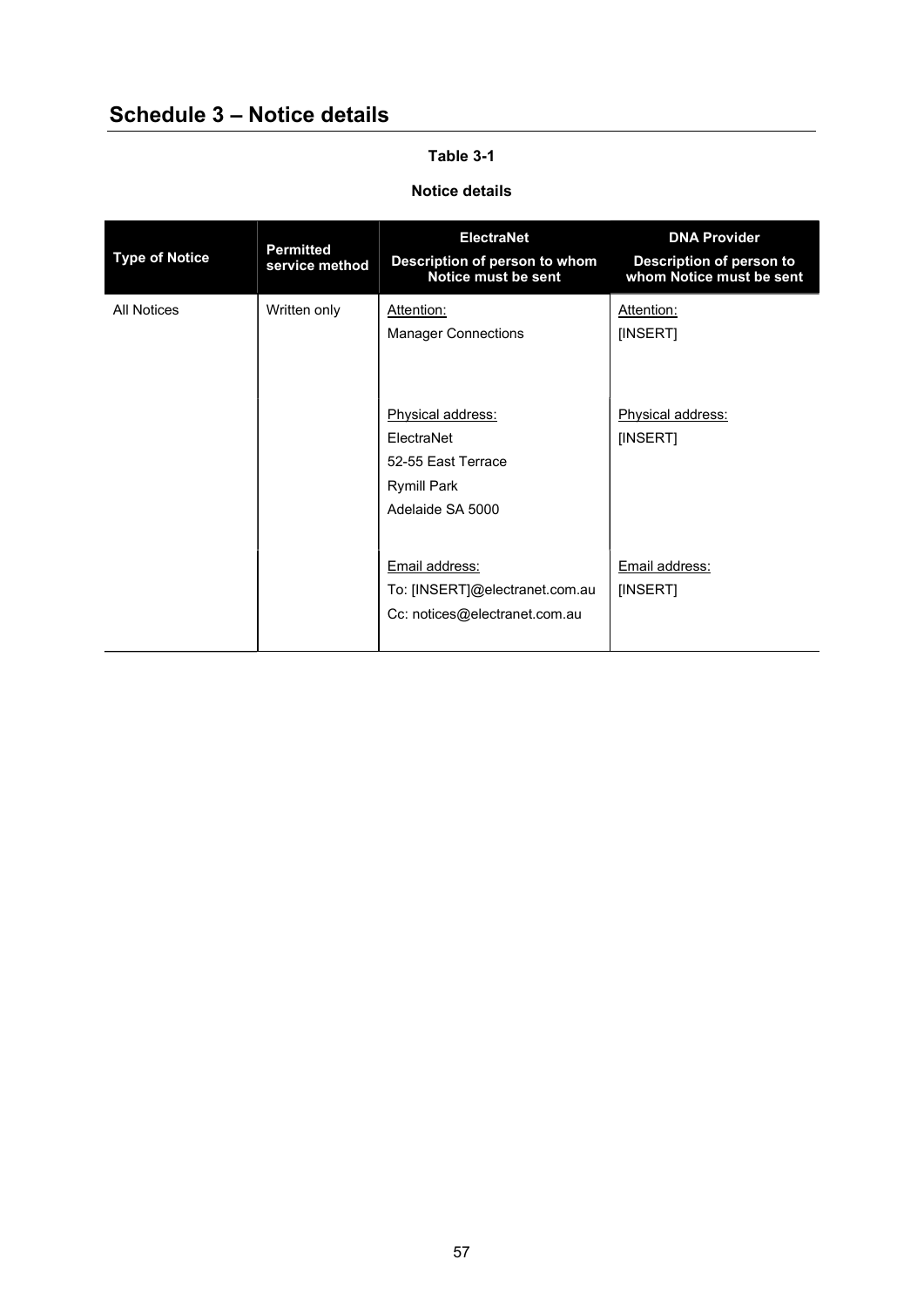## Attachment 1 – Functional Specifications

[Drafting Note: DNA Functional Specification to be attached.]